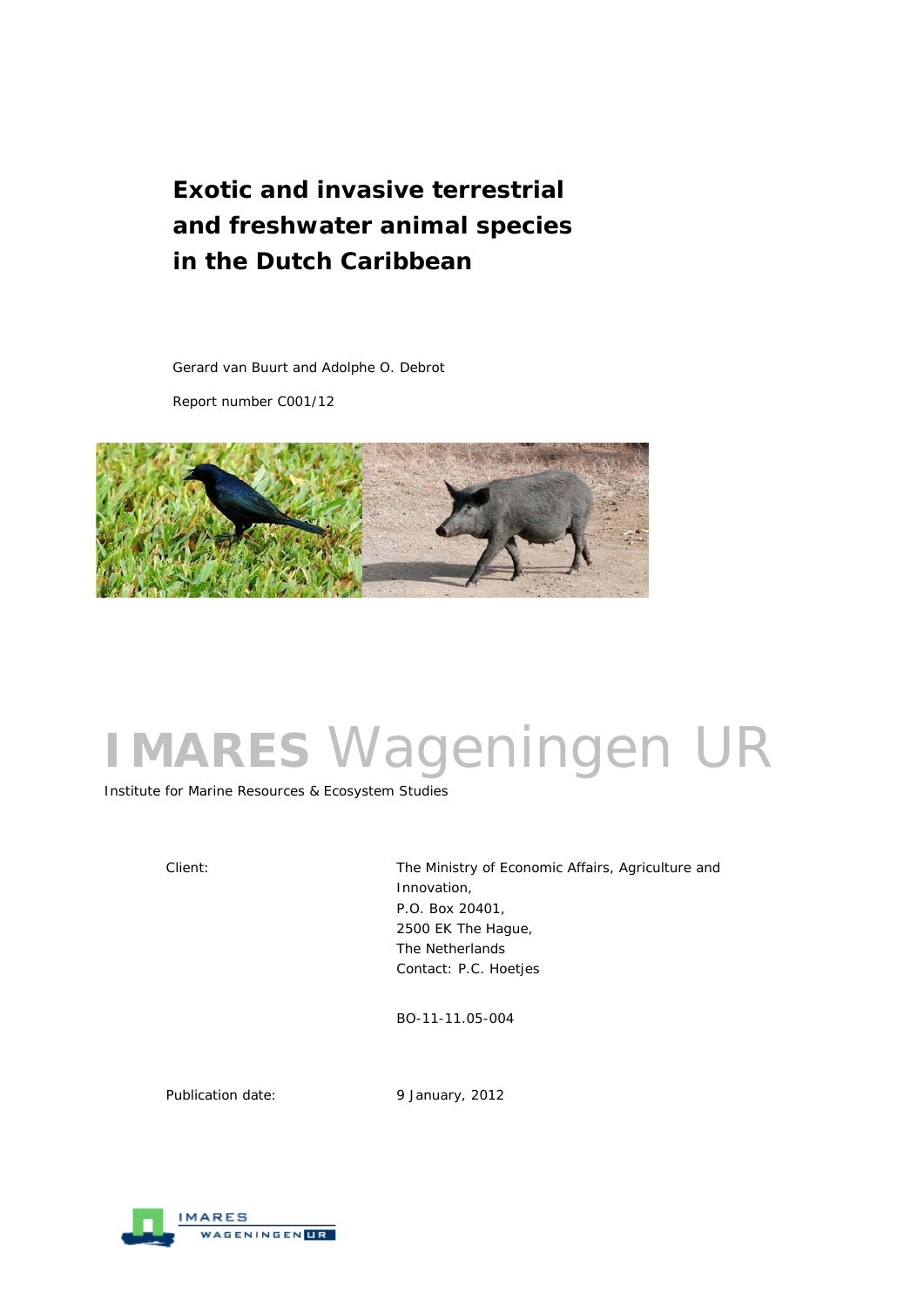#### **IMARES** is:

- an independent, objective and authoritative institute that provides knowledge necessary for an integrated sustainable protection, exploitation and spatial use of the sea and coastal zones;
- an institute that provides knowledge necessary for an integrated sustainable protection, exploitation and spatial use of the sea and coastal zones;
- a key, proactive player in national and international marine networks (including ICES and EFARO).

© Photos on title page: A.O. Debrot, IMARES

| P.O. Box 68                                                                                                                                                                                                                    | P.O. Box 77                          |
|--------------------------------------------------------------------------------------------------------------------------------------------------------------------------------------------------------------------------------|--------------------------------------|
| 1970 AB IJmuiden                                                                                                                                                                                                               | 4400 AB Yerseke                      |
| Phone: +31 (0)317 48 09 00                                                                                                                                                                                                     | Phone: $+31$ (0)3                    |
| Fax: +31 (0)317 48 73 26                                                                                                                                                                                                       | Fax: $+31$ (0)317                    |
| E-Mail: imares@wur.nl                                                                                                                                                                                                          | E-Mail: imares@                      |
| and the second second second second second second second second second second second second second second second second second second second second second second second second second second second second second second seco | as a state these services are served |

P.O. Box 68 P.O. Box 77 P.O. Box 57 P.O. Box 167 e 1780 AB Den Helder 1790 AD Den Burg Texel Phone: +31 (0)317 48 09 00 Phone: +31 (0)317 48 09 00 Phone: +31 (0)317 48 09 00 Phone: +31 (0)317 48 09 00 Fax: +31 (0)317 48 73 26 Fax: +31 (0)317 48 73 59 Fax: +31 (0)223 63 06 87 Fax: +31 (0)317 48 73 62 E-Mail: imares@wur.nl E-Mail: imares@wur.nl E-Mail: imares@wur.nl E-Mail: imares@wur.nl www.imares.wur.nl www.imares.wur.nl www.imares.wur.nl www.imares.wur.nl

#### © 2012 IMARES Wageningen UR

| IMARES, institute of Stichting DLO | The Management of IMARES is not responsible for resulting            |
|------------------------------------|----------------------------------------------------------------------|
| is registered in the Dutch trade   | damage, as well as for damage resulting from the application of      |
| record nr. 09098104,               | results or research obtained by IMARES, its clients or any claims    |
| BTW nr. NL 806511618               | related to the application of information found within its research. |
|                                    | This report has been made on the request of the client and is        |
|                                    | wholly the client's property. This report may not be reproduced      |
|                                    | and/or published partially or in its entirety without the express    |
|                                    | written consent of the client.                                       |

A\_4\_3\_2-V12.3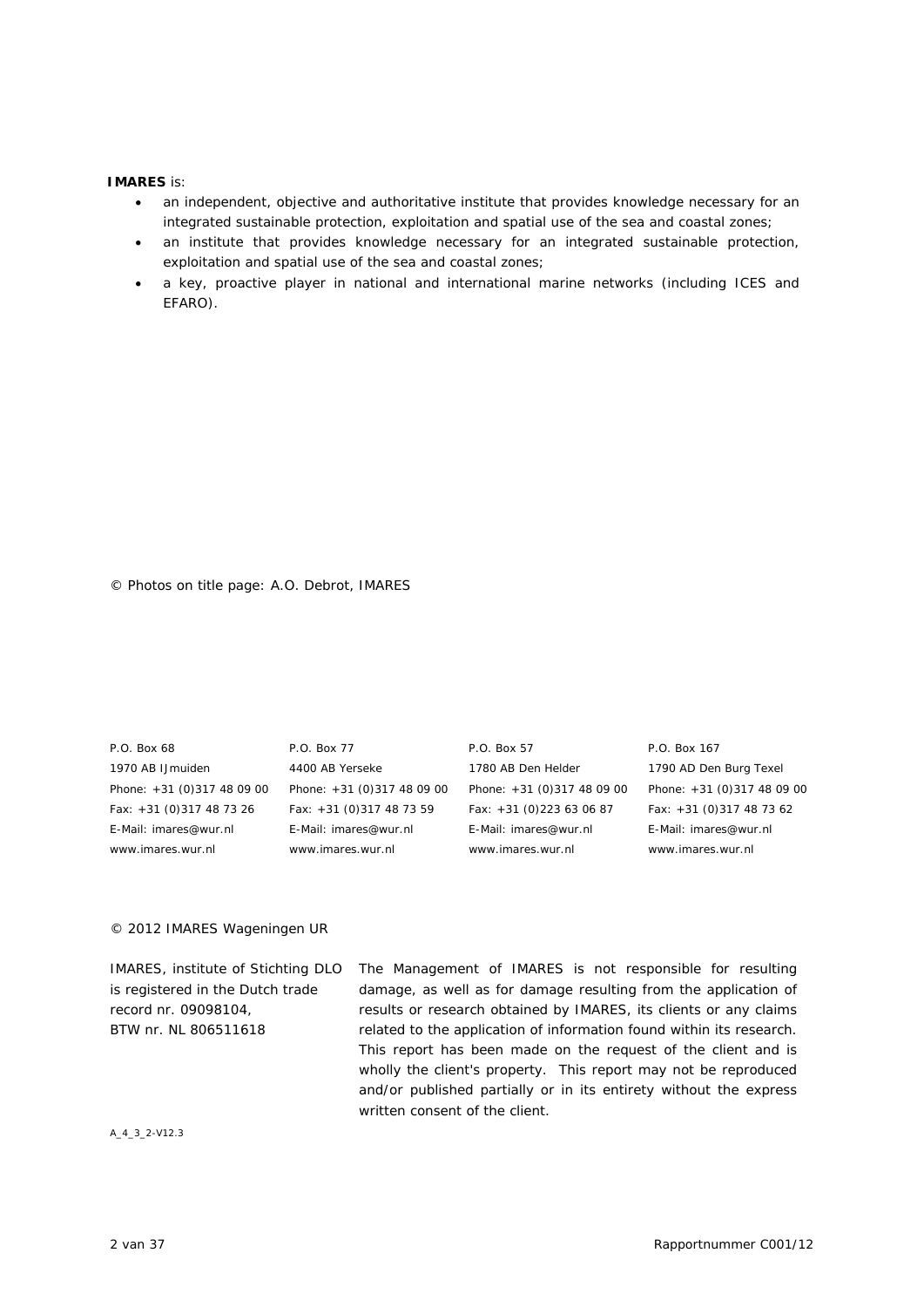# Contents

| 1 |     |                     |  |  |  |  |  |  |  |  |  |  |
|---|-----|---------------------|--|--|--|--|--|--|--|--|--|--|
| 2 |     |                     |  |  |  |  |  |  |  |  |  |  |
| 3 |     |                     |  |  |  |  |  |  |  |  |  |  |
|   | 3.1 |                     |  |  |  |  |  |  |  |  |  |  |
|   | 3.2 |                     |  |  |  |  |  |  |  |  |  |  |
|   | 3.3 |                     |  |  |  |  |  |  |  |  |  |  |
|   | 3.4 |                     |  |  |  |  |  |  |  |  |  |  |
|   | 3.5 |                     |  |  |  |  |  |  |  |  |  |  |
|   | 3.6 | $Insects  \dots 19$ |  |  |  |  |  |  |  |  |  |  |
|   | 3.7 |                     |  |  |  |  |  |  |  |  |  |  |
|   | 3.8 |                     |  |  |  |  |  |  |  |  |  |  |
| 4 |     |                     |  |  |  |  |  |  |  |  |  |  |
|   | 4.1 |                     |  |  |  |  |  |  |  |  |  |  |
| 5 |     |                     |  |  |  |  |  |  |  |  |  |  |
|   |     |                     |  |  |  |  |  |  |  |  |  |  |
|   |     |                     |  |  |  |  |  |  |  |  |  |  |
|   |     |                     |  |  |  |  |  |  |  |  |  |  |
|   |     |                     |  |  |  |  |  |  |  |  |  |  |
|   |     |                     |  |  |  |  |  |  |  |  |  |  |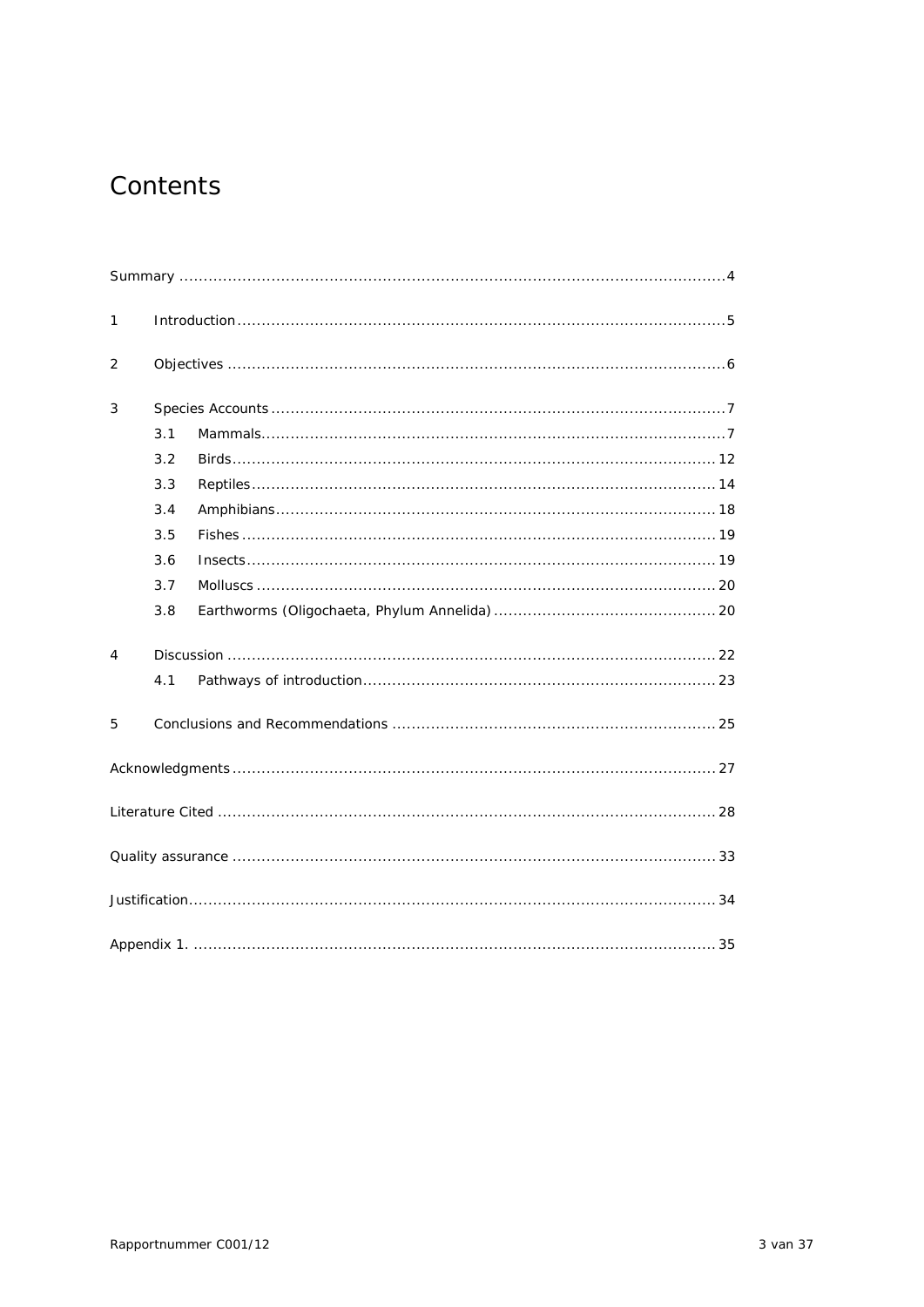# Summary

We here provide an overview of 72 invasive animals of the terrestrial and freshwater environments of the Dutch Caribbean, eleven of which are no longer present. All invasive animals that are principally agricultural pests and or animal and plant diseases (46 species) are excluded as these are discussed separately elsewhere. The 61 species documented and discussed here as presently living in the wild or semi-wild state on one or more of the Dutch Caribbean islands, amount to 12 exotic mammals, 16 birds, 13 reptiles, 5 amphibians, 2 freshwater fishes, 3 insects, 2 mollusks and 8 exotic earthworms. For most species, the ecology, distribution, status and current impact remains poorly known as few invasive species have been object of directed studies.

Some of the most deleterious animal introductions have been mammals, particularly the grazers and the predators, most of which have been introduced in the historical past. Among these, the four key species are grazing goats, the mongoose the cat and the black rat. In most cases, such species cannot be eradicated because they are widespread and firmly established or even kept as livestock. Nevertheless, these species must urgently be controlled in sensitive areas where possible. Our review also shows that many introduced mammals and reptiles are still present in relatively small populations, making eradication still very feasible.

Seven species have the status of being native in parts of the Dutch Caribbean but introduced to other parts where they are not native. The most threatening of this last category is the green iguana, as introduced to St. Maarten where it outcompetes and hybridizes with the weaker Lesser Antillean iguana.

The key priorities for successful action against invasive exotic animals are:

- the control of goats;
- control of introduced predators (rats and cats) near seabird breeding colonies;
- eradication of several small populations of exotic mammal predators and reptiles as long as this is possible before the get a strong foothold and spread;
- eradication of introduced species from small satellite islands which serve (or served) as seabird breeding habitat.

In addition to such on-island action against species already present, it is critical to prevent further introductions. The most important pathways to focus control on are the container transport of goods, the international trade in pets and the trade in ornamental plants.

Two key action points are urgently needed: a) develop the existing legislation and b) invasive species management teams (ISMTs) empowered for action. It is essential that these initiatives be firmly imbedded in a policy framework. The first step ahead in these respects should be to outline an Invasive Species Strategy and Action Plan (ISSAP). However, in the interim, the lack of an ISSAP should not hinder directed critical action at the local level (eg. against goats in the national parks and cats at seabird breeding sites).

This research is part of the Wageningen University BO research program (BO-11-011.05-004) and has been financed by the Ministry of Economic Affairs, Agriculture and Innovation (EL&I) under project number 4308202004.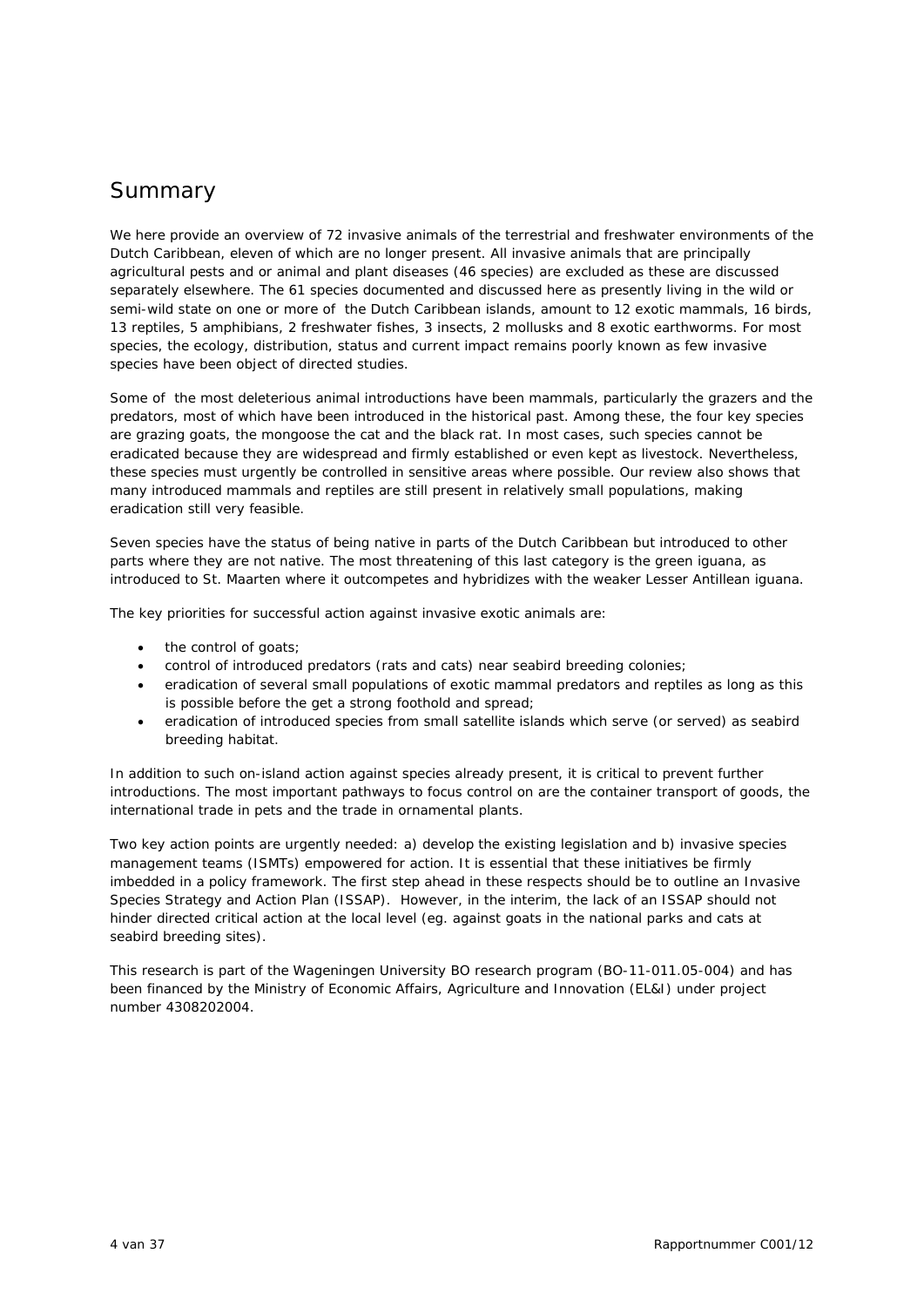# 1 Introduction

Non-native species are being transported across the globe at alarming rates due to the globalization of economies, the rapid growth in the use of containerized transport (Reiter 2010) and the ease of rapid human air transport on massive scales. When exotic animals establish themselves in a new environment, they interact with the native flora and fauna in several ways. They may act as predators, competitors, disturbing agents, carriers of disease or even hybridize with native species and threaten unique and adapted gene pools. Some of such species will also become invasive and can impact endangered species or have extensive ecosystem impacts, which may include effects on vegetation, ecosystem dynamics, and ecosystem resilience. Lugo (2009) points to the role of invasive (plants) in creating novel forests that show little resemblance to original forest prior to deforestation. Such species can have major impacts on agriculture, ecosystems, endangered species, and even human health and well-being.

After habitat destruction, invasive species represent the single greatest threat to global biodiversity and are a costly burden to agriculture worldwide (Kaiser 1999, Mooney 2001, Powell et al. 2005). In the USA annual costs caused by invasive species are estimated at 120-137 billion (Pimentel *et al.* 2005). Aside from human-mediated transport being their principal vehicle for introduction, the establishment of exotic invasive species are also generally helped-along by disturbance caused by man and his varied land-use practices, or even by man-induced climatic change. Landscape-impacts create special habitats that such species can invade but they also reduce the ability of native species to compete with, resist and expel foreign intruders.

As pointed out by Moutou and Pastoret (2010) the definitions used to define invasive alien species depend on the view-point assumed for the research. In the invasive aliens species literature a large number of terms are in use, among which exotic, alien, introduced, tramp, cryptogenic, anthropochorous, watch list, alert list, red list white list and black list. To complicate the matter, these terms may be used to describe species spread both by man (intentionally or inadvertently) or also by natural means.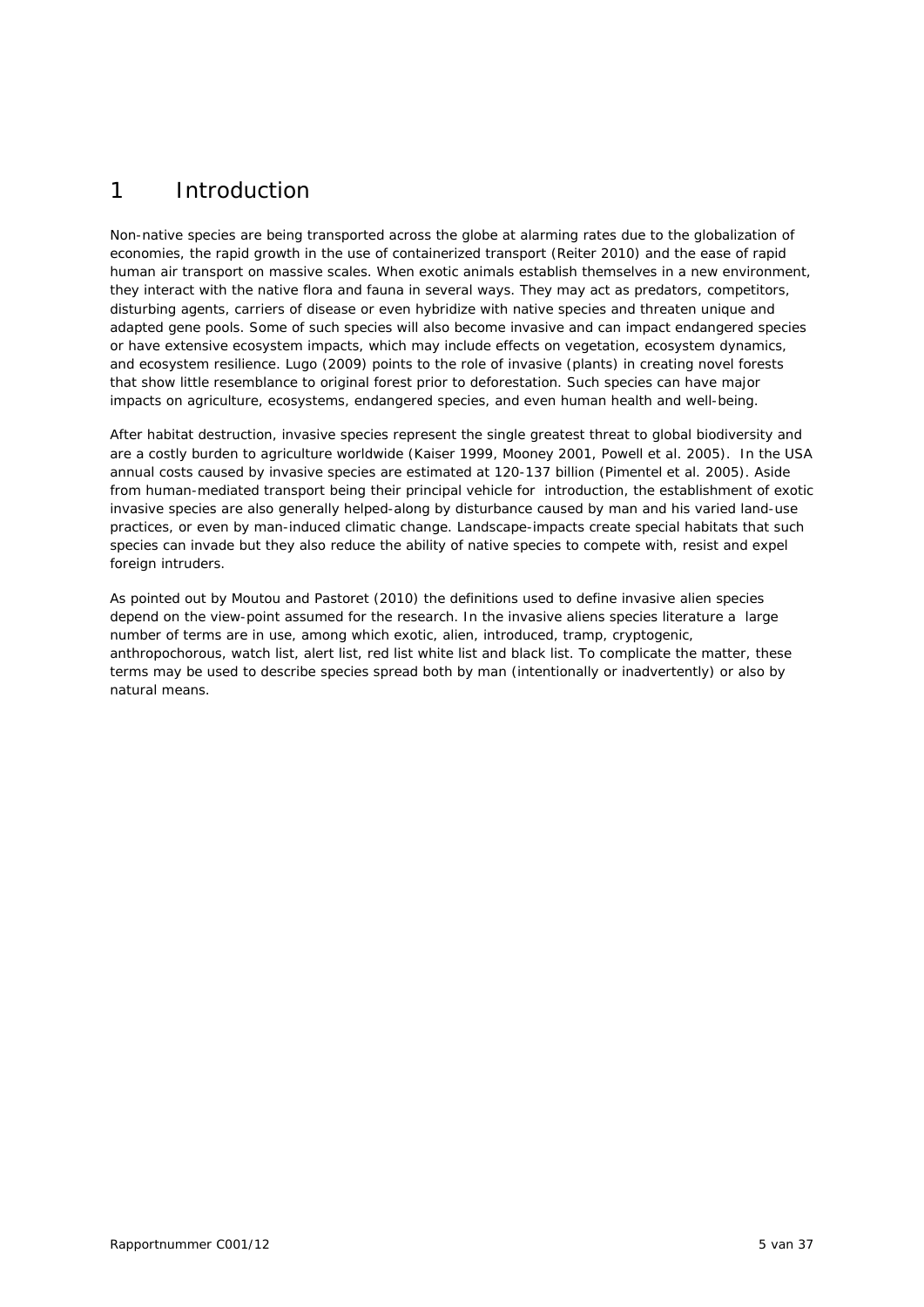# 2 Objectives

In the Dutch Caribbean, invasive species have received sporadic attention but no formal publications exist that provide a broader overview of the occurrence and distribution of the species concerned. Based on a preliminary overview by Esteban (2006) it was quite evident that the problem must be large. The topic of invasive species has been identified as a critically important issue for nature conservation in the Dutch Caribbean since the drafting of the first nature policy plan 2001-2005, and remains so today (Debrot *et al.* 2011).

In light of the fact that invasive alien species (IAS) remain an urgent concern, the Dutch Ministry of Economic Affairs, Agriculture and Innovation commissioned IMARES to provide an update and overview of invasive species for the Caribbean Netherlands and recommend key actions. In this overview we specifically address the exotic and invasive animals species of the terrestrial and fresh water environments of the Dutch Caribbean, that are not primarily agricultural pests and diseases. Those species are reviewed in a separate report, as are marine exotic species and exotic terrestrial plants. While the focus of this report is the Caribbean Netherlands (Bonaire, Saba, St. Eustatius), the need to include the other three island territories of the Dutch Caribbean (Aruba, Curaçao and St. Maarten) in our overview was dictated by:

- General interconnectedness of the Dutch Caribbean islands in terms of short geographical distances for mobile species
- A centuries-long common history of exposure to exotic species and actual introductions
- The intensive and enduring economic ties and material and human traffic between the islands
- The fact that the IAS problem is truly a shared problem, with a high degree of overlap in species and issues.
- The fact that IAS are often costly to combat, optimally calling for a joint and coordinated approach based on a shared awareness.

As we here also use four key terms to classify and grade the species in terms of the extent to which they are invasive, we here have to clarify those terms. We use the term "exotic" to refer to species that originate from "elsewhere" and that are relatively "recent" arrivals to the islands. "Exotic" species which have so far been limited to captivity (e.g. hamsters), or which never had reproductive potential (e.g. caymans found at Muizenberg in Curaçao) are not included. Also possible prehistoric and pre-colonial introductions by "native" man are not discussed here. Exotic species that are present in sufficient numbers to reproduce and multiply, and hence have the minimum potential needed to persist without directed assistance by man are here referred to as "established". Those established species that have survived, reproduced and spread, such that they have integrated and persist into natural or semi natural communities are referred to as "naturalized". Finally, naturalized species that have also spread such that they have proven or presumed substantial negative impacts on ecosystems or other species are referred to as "invasive". Invasive species typically develop themselves through these various stages before exhibiting the full scale of problems they may represent. Other species never make it through all stages.

In this report we provide an overview of the species concerned, their current status, on the islands, and as far as could be found, their region of origin, approximate period of introduction, and prospects and priorities for research and eradication or control. An overview of the principal results is presented in Appendix 1.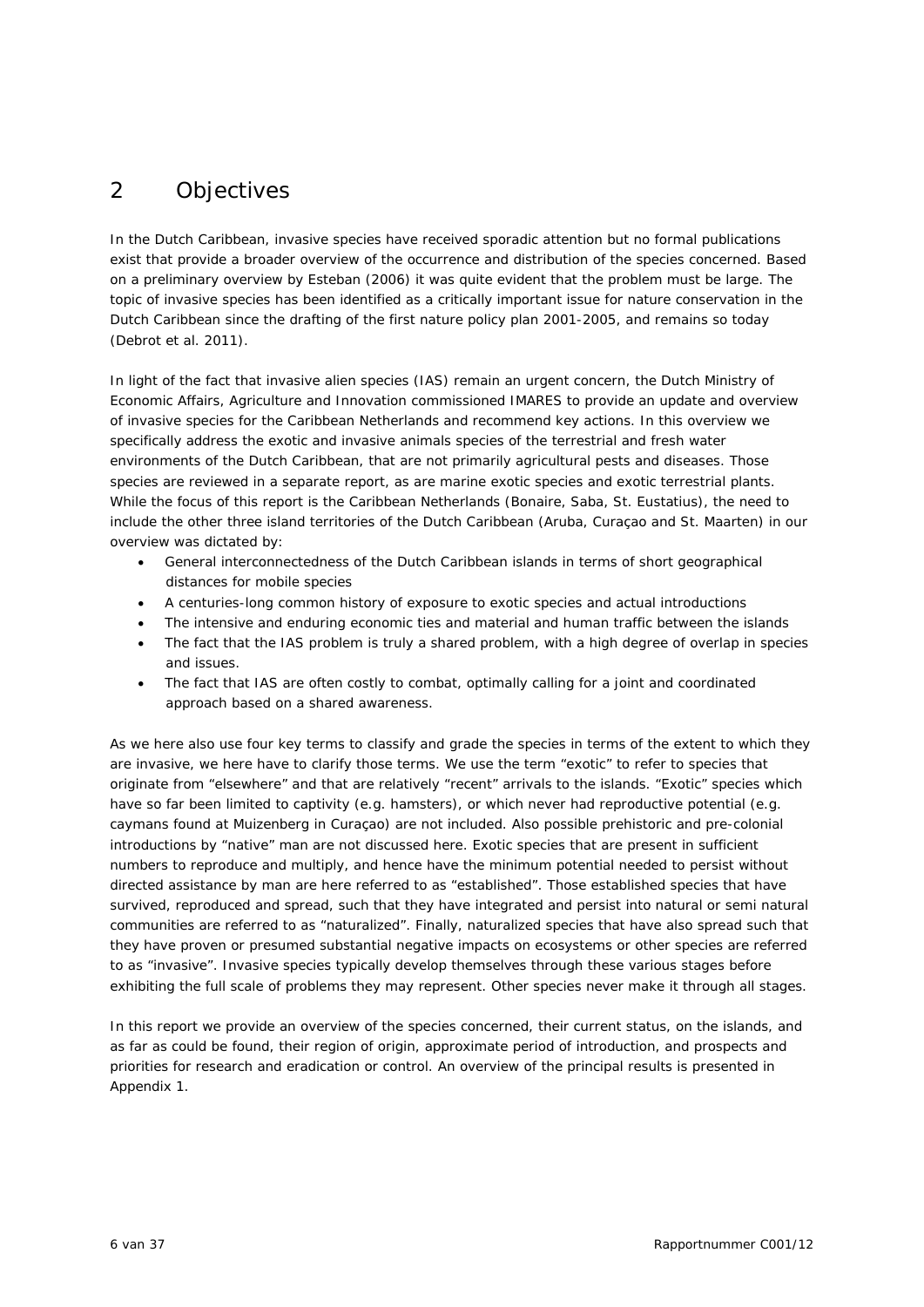# 3 Species Accounts

#### 3.1 Mammals

#### 3.1.1 Rodents

#### **House mouse,** *Mus musculus*

The house mouse is usually found in and around houses. In Curaçao they can sometimes be found in large numbers in sorghum fields. The species originates in Eurasia. The data by Bekker (1996) strongly suggest that the original native Aruba Vesper mouse *Calomys hummelincki* has been displaced by *Rattus rattus or Mus musculus*, but that the Vesper mouse can maintain itself on the sparsely vegetated northern coastal plateau where the anthropochorus rodents are rare. Here sparse grasses dominate. The Vesper mouse is also found in Curaçao and in the Northern parts of South America. In Curaçao it is very rare (Debrot *et al.* 2001) and likely strongly declined in abundance and distribution. This can probably be partly explained by the fact that the northern coastal plateau in Curaçao receives somewhat more rain and has somewhat more vegetation than in Aruba. This could work to the advantage of *Rattus rattus* and *Mus musculus.* The mouse is an economically costly invasive species. It costs a lot to control and causes untold damage to crops, and foodstuffs in the domestic environment.

#### **Brown rat,** *Rattus norvegicus*

The Brown rat is thought to have originated in Northern China. It is found in an urban environment. Other names are Norwegian rat orSewer rat. On these islands it is mostly found in parts of town with decrepit sewage systems and in the harbor areas (Husson 1960).

#### **Black rat,** *Rattus rattus*

The Black rat is thought to originate in South-East Asia. On the Caribbean islands these rats are never black (Husson 1960) but range in color from dark to light brown and can have various shades of grey. They can also have a beige color. The underside varies from clear white to dark grey. This rat is the most common rat on the islands. It can also be found in the field, away from houses. Often black rats construct nests in trees, which resemble birds' nests. Such nests are quite commonly found in the red mangrove (*Rhizophora mangle*). Husson (1960), states that the practice of nesting in trees has given *Rattus rattus* some defense against mongoose on islands where the mongoose is present and that this probably explains why the mongoose has never succeeded in exterminating the rat population on any such island. In Aruba it was found that the black rat constitutes an important food item for the introduced *Boa constrictor* (Quick *et al*. 2005). The only existing study on these islands that quantifies the distribution of rats and mice is the work by Bekker (1996) on Aruba. Bekker did trapping studies and collected road kills. He found *Rattus rattus* all over Aruba but in higher numbers near human population centers.

Inevitably the Old World rats and mice that came in after 1499 (belonging to the family of the Muridae), displaced the native New World rats and mice (belonging to the family Cricetidae). The black rat played the major role. The Cricetine *Oryzomys gorgasi* may have survived in Curaçao till colonial times and was probably displaced by the black rat (McFarlane and Debrot 2001 and Voss and Weksler 2009). Rats are a key problem for ground-nesting seabirds in both Saba and St. Eustatius (Collier and Brown 2008a, b). The species costs a lot to control and causes damage to crops, and foodstuffs in the domestic environment. Eradication is impossible but local control can be effective and is highly needed particularly in certain bird nesting areas. It is the most wide-spread and common mammal on St. Eustatius (R. Hensen, pers. comm.).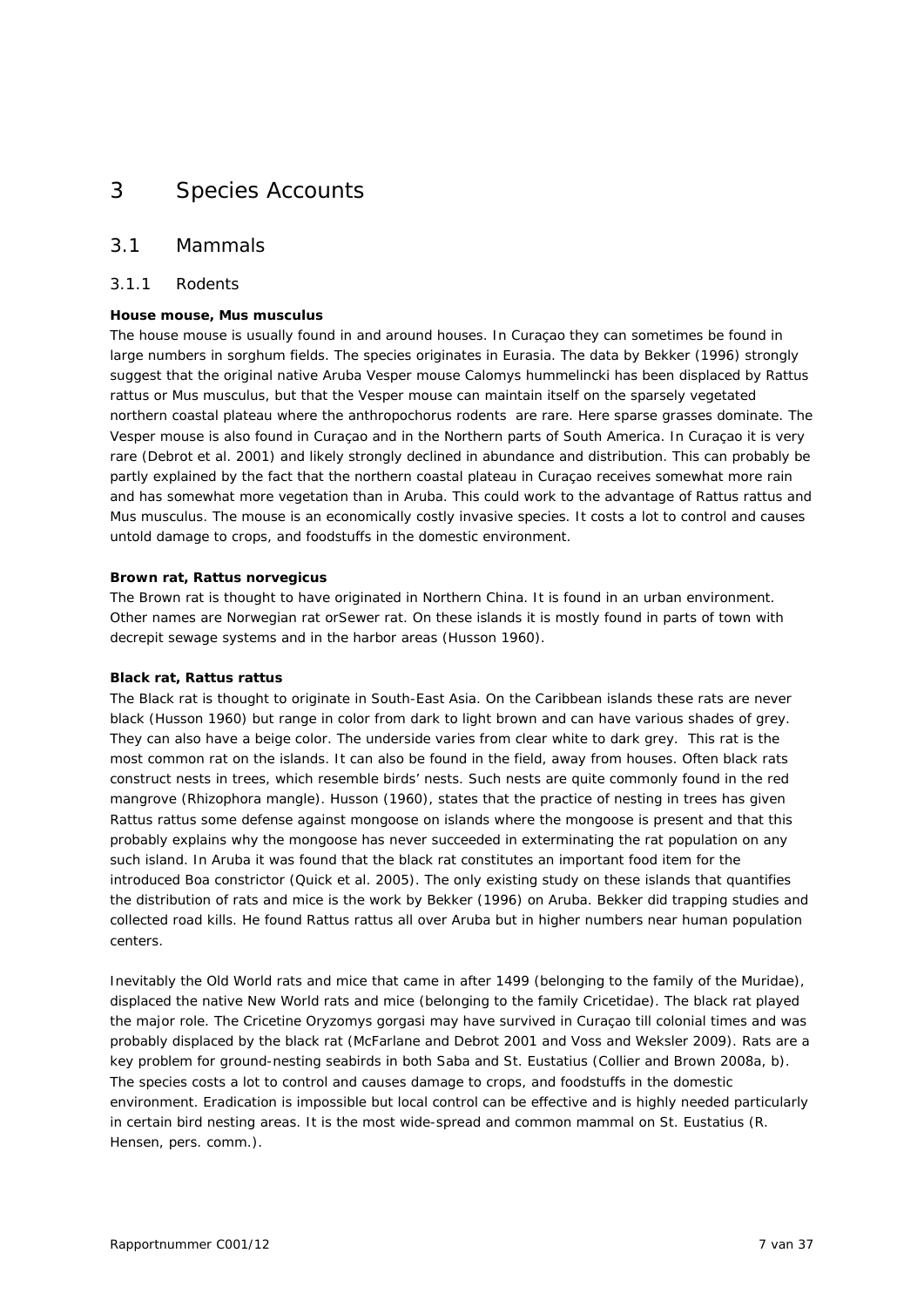#### 3.1.2 Household pets

#### **Dog,** *Canis familiaris*

The dog was widely present in the Caribbean during the pre-Colonial period (Masseti 2001), and could also well have been present in small numbers on the islands centuries before discovery and settlement by Europeans. Nevertheless, today, the dogs present on the islands are numerous and fully derived from imported races. As active and roaming predators they form an important threat particularly to larger fauna (such as deer on Curaçao, cottontails on Curaçao and Aruba, and iguanas and declining land crab populations on all islands. Roaming dogs are also an important disturbance to ground-nesting seabird colonies (Debrot *et al.* 2009).

#### **Cat,** *Felix domesticus*

In Aruba, Curaçao and Bonaire feral cats are generally associated with man but can survive in the wild on their own. They can be found at sites far from human habitation such as the eastern end of Curaçao, Klein Bonaire and the 60 km<sup>2</sup> Washington Slagbaai Park on Bonaire (AOD, pers. obs.). Cats have been introduced to uninhabited islands elsewhere in the world and can have major impact on endangered species. However, most cats impacting nature live in close association with man. It is not known, what the effects of their predation is. On an island like St. Eustatius where there is a small population of the endangered *Iguana delicatissima*, predation by stray cats could be of significance. One can also imagine that the presence of stray cats could influence populations of the ground lizards *Ameiva erythrocephala* (St. Eustatius) and of *Ameiva pleei* on St. Maarten. In Saba stray cats are a serious problem for the rare tropicbirds *Phaeton aethereus* and *Phaeton lepturus*, which nest on steep cliffs (Collier and Brown 2009). Eradication with the nematocide Temic-10 ("tres pasitos") sorted good results both in Saba and on Klein Curaçao (AOD, pers. obs.). However the eradication of cats on Klein Curaçao has been followed by an apparent increase in the number of rats (G van Buurt, pers.obs). On Saba a cat sterilization program has been tried (Collier and Brown 2009). Cats are a key problem for ground-nesting seabirds in both Saba and St. Eustatius (Collier and Brown 2008a,b). Eradication is impossible but local control is feasible and urgently needed near sensitive bird nesting areas. Algar *et al.* (2003) discuss a range of methods used for successful eradication and control of cats in the Pacific islands.

#### 3.1.3 Livestock

#### **Goat,** *Capra hircus*

Goats were introduced to the Dutch Caribbean early in colonial times and today still are the principal livestock species held on the islands. The goat grazing problem has been known to be an issue for a long time (Coblentz 1980, Brink 1998, Debrot and Sybesma 2000, Freitas *et al.* 2005). It is easier to address in the areas owned by national park organizations than on public lands. It has effectively been addressed on Curaçao in the Christoffel park as well as on the islands of Klein Curaçao and Klein Bonaire (Campbell and Donlan 2005).

In Curaçao, nowadays goats and sheep which roam around in the bush are likely to be stolen. Consequently, there are only few animals out in the bush and grazing pressure is much less than it used to be. Thus extended dry periods do not affect the vegetation to the same extent as in the past. In the past the thorns of the opuntias were burned off with flamethrowers, thus enabling the goats to eat them. Often the burning would cause brushfires. Nowadays opuntias are not being burned anymore as imported food is available. Debrot and de Freitas (1993) described patches of livestock-inaccessible rock vegetation in Curaçao and compared these to similar rock surfaces which had experienced livestock grazing. Grazed and ungrazed rock vegetation were totally different in diversity and species composition. Grazed rocks had principally cacti and *Acacia* whereas ungrazed rocks were characterized by high densities of bromeliads and orchids. Since 1993, goats have been structurally caught and removed from the Christoffelpark in Curaçao thereby reducing densities rapidly to about 0.1 goat per hectare (C Schmitz, pers. comm.). Methods used included various forms of trapping and systematic shooting. The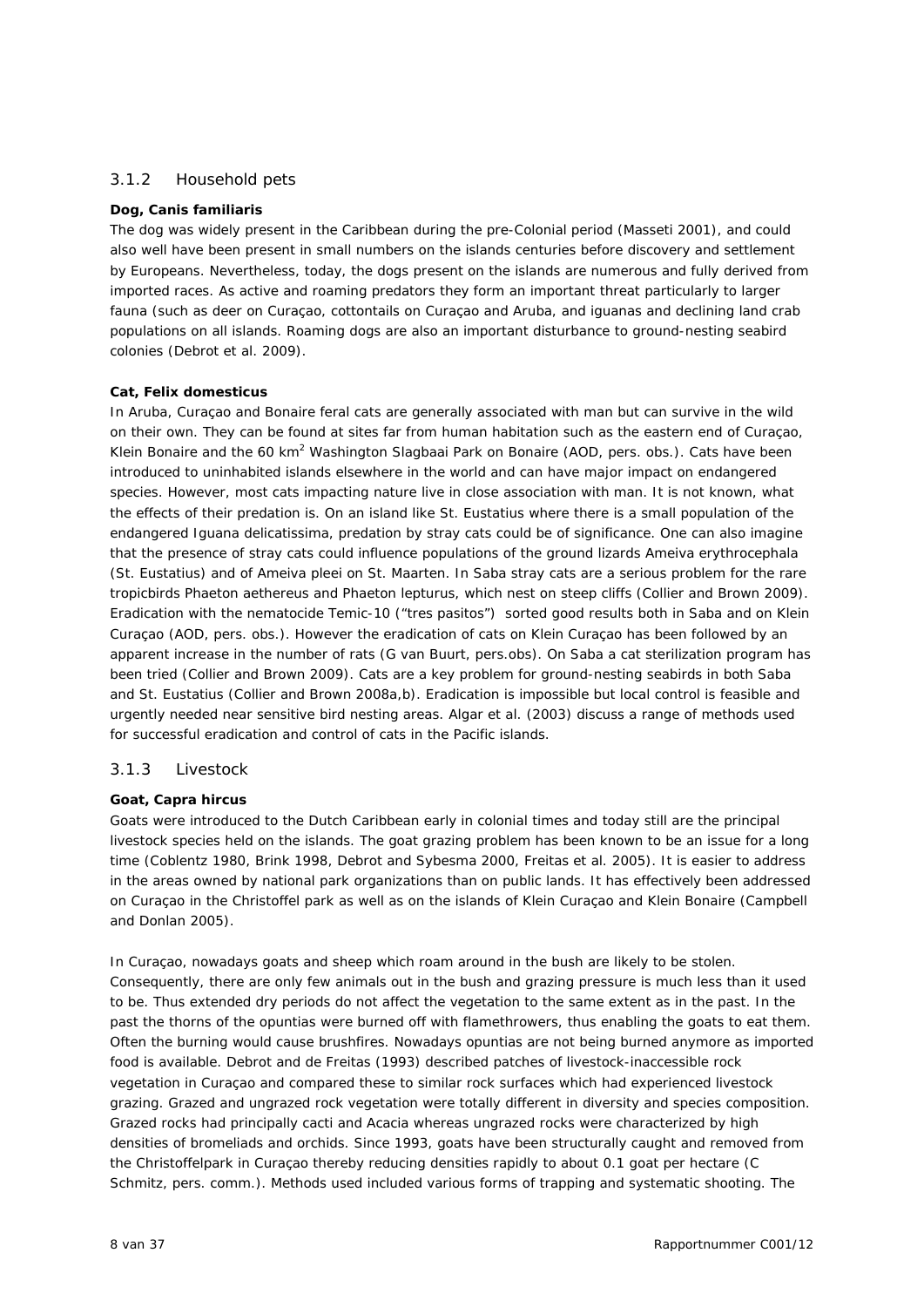success has been large and dramatic with large-scale improvement in vegetation densities and recovery of rare plants. Goat control in Curaçao and recent results with goat exclosures on Bonaire show that rapid vegetation recovery is feasible. In the Washington Slagbaai National Park of Bonaire, counts in 2009 indicate some 6000 goats in the park, amounting to about 1 animal per hectare (AOD, unpubl. data). The availability of suitable forage is so low that the animals now resort to gnawing the bark off the large, old candelabra cacti thereby killing these key suppliers of flowers and fruits for other fauna such as birds and bats.

The best prospects for addressing the overgrazing issue in the Caribbean Netherlands are inside the Washington Slagbaai Park in the section of Slagbaai, which is privately owned and where the park management has full authority to deal with the problem. Preparations have been made for eradication by separating Slagbaai from the Washington section with a perimeter fence to prevent goat movement, and experienced volunteers to guide this effort have been identified. A recent review by Staatsbosbeheer stresses the urgent need to address this issue for the park (Blok 2010).



*Figure 1. Goats and donkeys inside the Washington Slagbaai National Park are decimating the population of adult candelabra cacti by gnawing off the bark of these important trees. The trees form a key food source for other animals such as birds and bats (Photo: AOD 2009).*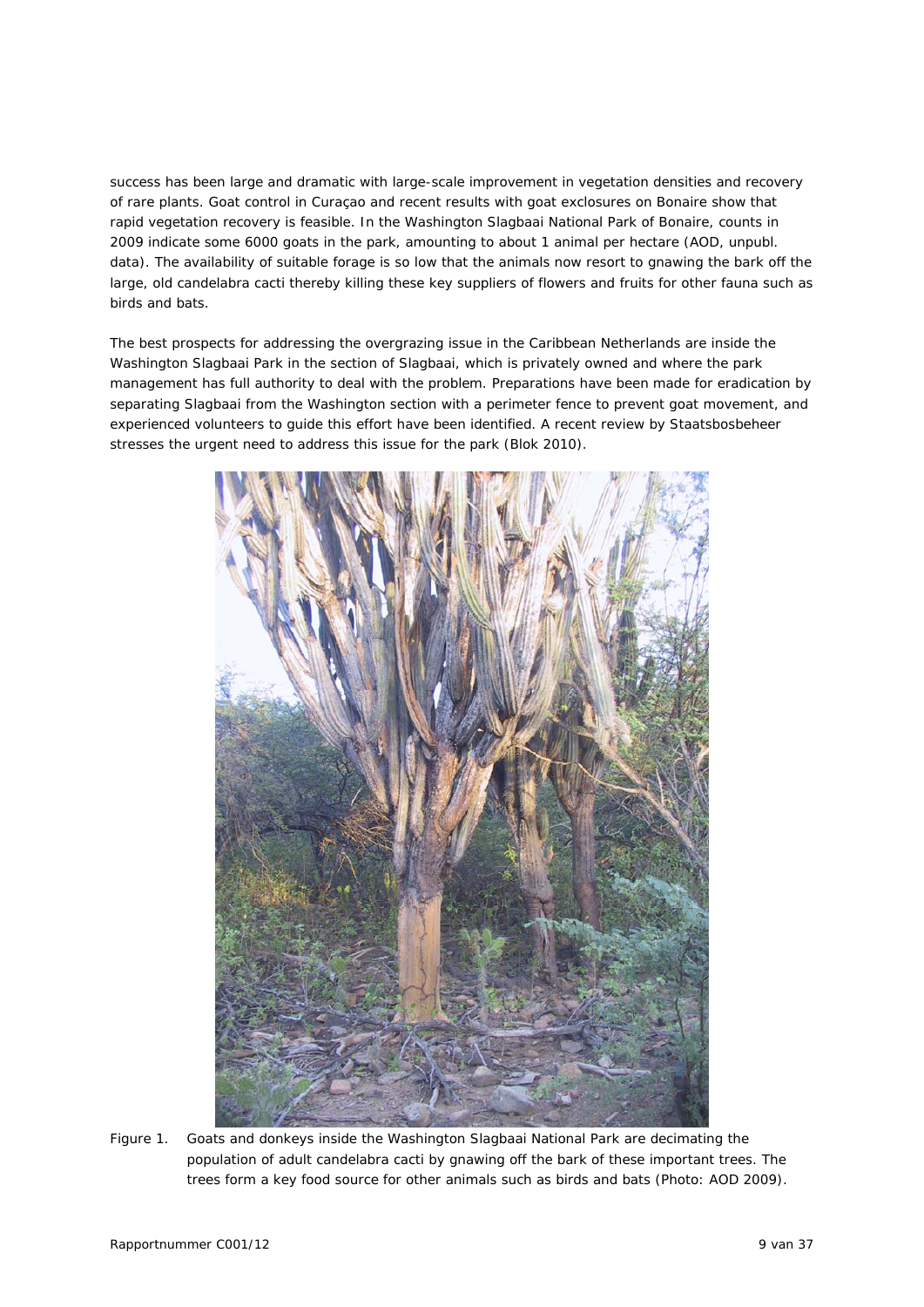Control of goats is a top priority on all islands (Debrot *et al.* 2011). However in general the park organizations have been poorly equipped to deal with the grazing issue.

Besides the major impacts from grazing there are also generally minor impacts from livestock trampling. In Aruba for instance some rattlesnakes are trampled and killed by hoofed animals such as goats, sheep and donkeys. The rattlesnake does not run away when threatened, but stays coiled and gives warning with its rattle. In any case, strange as it may seem, the protection afforded by the rattle is not always effective and it has been established that in Aruba some rattlesnake snakes do get trampled and killed (Reinert *et al.* 1995, 2002). In Addition, trampling by goats are a recognized and serious problem for endangered seabirds in Saba and St. Eustatius (Collier and Brown 2008a, b). On St. Eustatius, goats cause landslides in the Quill crater and Lower-Town cliffs and are a threat to vegetation (esp. terrestrial orchids) in Northern hills (R. Hensen, pers. comm.). According to STENAPA the livestock on Statia at present amounts to approximately 1500 head of cattle, 2000 goats, 1000 sheep, 150 donkeys and 200 swine, of which 10-15% are kept fenced in (Jongman *et al.* 2010).

#### **Donkey,** *Equus asinus*

The donkey is an important problem in the Leeward islands, particularly Bonaire. A public/private plan to sterilize the donkeys and keep them in a compound has failed to solve the serious ecological and safety problem they represent. They are a formidable grazer, cause erosion and also cause damage to gardens. They are responsible for many traffic accidents annually on Bonaire. Donkeys used to be a farm animal and are good to eat, just as are horses. Control of donkey numbers is essential. They appear to be a specific threat to the endangered Sabal palm on Bonaire (R. Hensen, pers. comm.).

#### **Horse,** *Equus equus*

The feral horses of Bolivia on Bonaire used to be an export product of the island (Husson 1960). These have all been removed. Feral horses are no longer an ecological issue in the Dutch Caribbean.

#### **Sheep,** *Ovis aries*

Sheep were also introduced to the islands during the early colonial period. They continue to survive in both tended and feral populations. They are much less adapted to living in the wild than goats and are much less numerous. The effects on the vegetation is similar to that of goats. The main difference is that sheep principally seek out flat lowlands while goats show a strong preference for higher terrain.

#### **Feral pigs,** *Sus scrofa*

The Aruba, Curaçao and Bonaire Creole pigs probably derive from Iberian stock. Christopher Columbus brought eight pigs with him in 1493 when he crossed the Atlantic from Portugal. His ships had taken supplies, including pigs and livestock, in the Canary Islands (Gomera). Released on the West-Indian islands, they soon became feral and, with various others dropped off here and there by various navigators and explorers from Portugal and Spain, they rapidly populated the Spanish Indies, spreading in due course to mainland America (Parker, 1993). The Curaçao Creole pig is a black haired pig, while the Aruba Creole pig is usually blotched, although some Curaçao pigs are also blotched. In Bonaire both black and blotched pigs are found. The Aruba pig is probably derived from a small population of Curaçao pigs. The tails are straight; there are no curls in the tail. The skull slopes gradually, almost without the bend found in the Holland landrace. The head is relatively large. In later years these Creole pigs have been mixed with Yorkshire, Duroc and most recently Holland landrace. It is now difficult to find Curaçao pigs which seem pure. There is no program to preserve these pigs. In the past many of such pigs used to roam around in the bush and had an effect on nature. Pigs are a notorious conservation problem on islands world-wide (Cruz *et al.* 2005; Nogueira-Filho *et al.* 2009, Hilton and Cuthbert 2010), including various Caribbean islands. The problem of feral pigs on Curaçao at present is less than it used to be. At present feral pigs are a serious problem in the Washington Slagbaai National Park of Bonaire, where they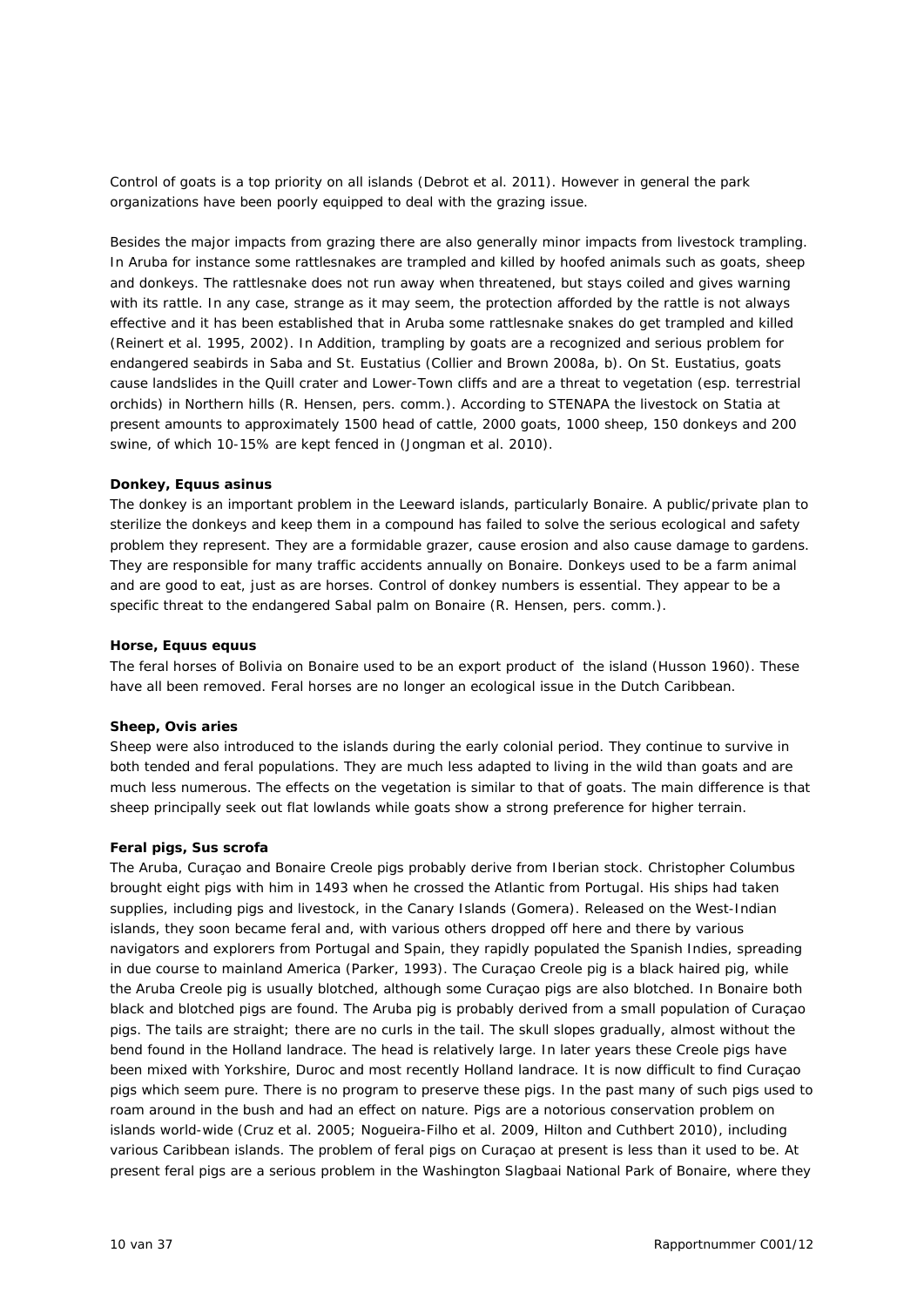extensively uproot former aloe fields in search of invertebrates. In Curaçao, feral pigs are of growing concern on the mid- to western side of the island, now that they are no longer being hunted. They are also a problem on St. Eustatius (R. Hensen, pers. comm.).

#### 3.1.4 Other Mammals

#### **Capuchin monkey,** *Cebus* **sp.**

A group of capuchin monkeys was observed for a number of years in the higher reaches of the Christoffel Park in Curaçao, and even photographically documented (AOD, pers. obs.). The monkeys have since disappeared. One individual was found dead at a dry waterhole. The monkeys probably died due to one of the droughts.

#### **African civet,** *Civettictis civetta*

The African civet (*Civettictis civetta*) which was introduced in Curaçao from West-Africa in the 17th century by the Dutch West-Indian Company (WIC) in order to produce civet, a type of musk. Some animals escaped and feral populations existed up to the 18<sup>th</sup> century (Husson 1960). Eventually however these feral populations did not survive.

#### **Vervet Monkey,** *Clorocebus pygerythrus*

This monkey is present on St Maarten (Esteban 2009). Th especies is present on various islands in the Caribbean and on St. Kitts it is regarded as responsable for the extinction of an island endemic, the St. Kitts bullfinch. On St. Martin, Brown and Collier (2006) consider it responsible for declines in dove and thrasher populations. The population is still small and trapping should easily be able to eradicate the species before population numbers grow out of hand (Brown 2008). The species has been reported for St. Eustatius in the past (Masetti 2011), but it apparently is no longer present (R. Hensen, pers. comm.). On St. Kitts these animals represent an infectious invasive disease risk to humans (Whitehead *et al.* 2010).

#### **Mongoose,** *Herpestes auropunctatus*

The mongoose is established on St. Maarten. (Nellis and Everard 1983, Brown 2008). It is responsible for the extinction of a large number of reptiles and birds throughout the Caribbean (Nellis and Everard 1983, Westermann 1953). In St. Maarten it was introduced in 1888 to provide rodent control, especially in sugar fields. On some other islands it was imported in order to control fer-de-lance (*Bothrops*) snakes as well. Once established it became a threat to several species of birds and ground lizards and species of harmless snakes as well. It has been documented to kill birds, reptiles and land crabs on St. Maarten (Brown 2008). It is well spread across habitats on the island and shows little habitat dependencies. Densities can be high with an average of 22 animals per hectare (Brown 2008). Eradication is unlikely and the priority is to prevent its spread to neighboring islands and offshore seabird nesting rookeries, such as Tintamarre (Brown 2008).

#### **Raccoon,** *Procyon lotor*

The raccoon is present on St. Maarten. It is currently culled through trapping and hunting. Three species of related raccoons have been introduced into the Caribbean but while it indeed was unclear which form is present on St. Maarten (Brown 2008), the question has been settled (Helgen *et al.* 2008). The current population is estimated at 20-30 animals, which makes eradication fully feasible.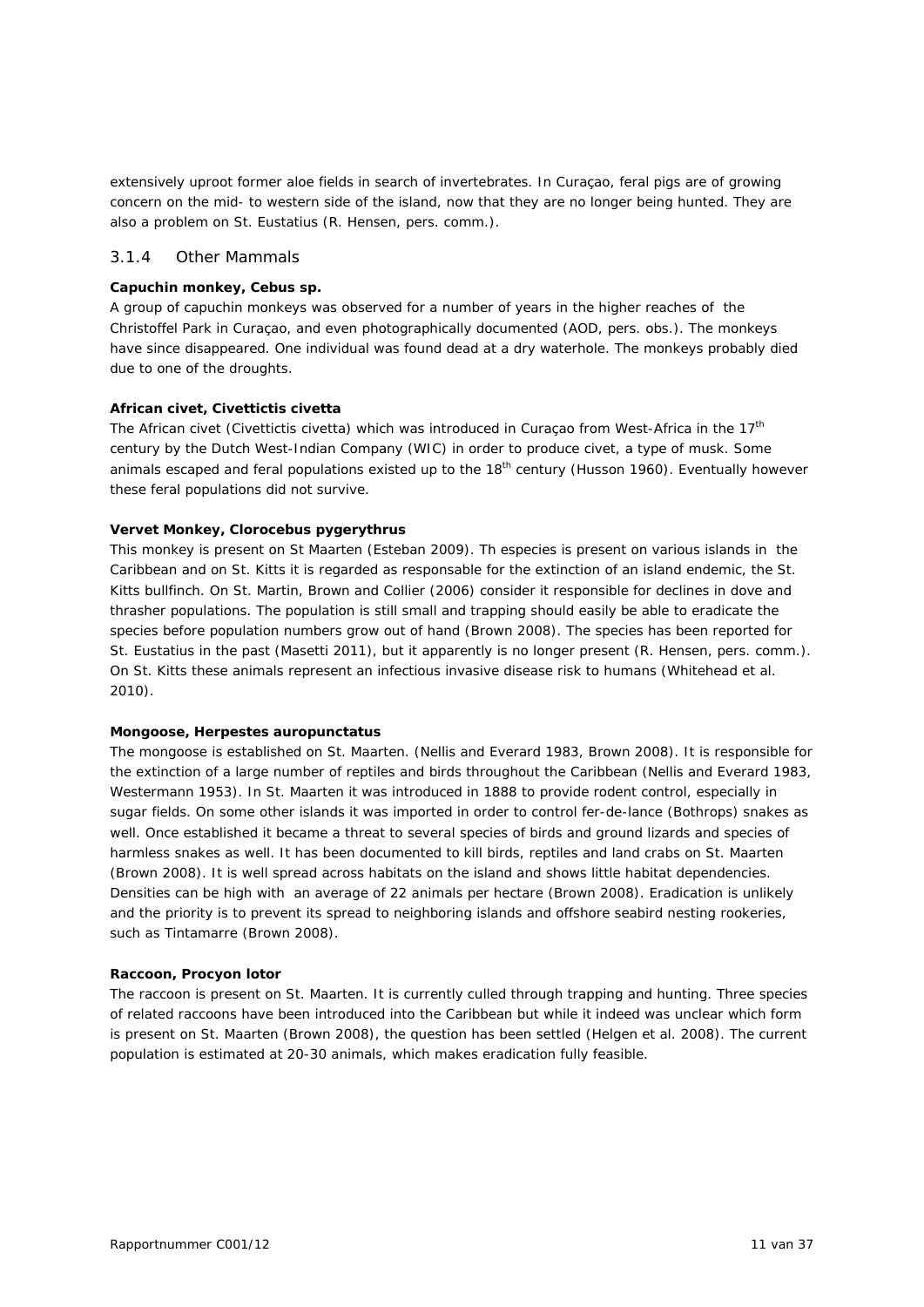#### 3.2 Birds

#### **Orange-winged parrot,** *Amazona amazonica*

In Curaçao feral populations exist that originated from escaped cage birds (Prins *et al.* 2009).

#### **Red-lored parrot,** *Amazona autumnalis*

This species has been recorded nesting in the wild in Curaçao (Prins *et al.* 2009). The species has not been recorded for many years and probably has not established itself.

#### **Yellow-crowned parrot,** *Amazona ochrocephala*

In Curaçao feral populations exist that originated from escaped cage birds (Prins *et al.* 2009).

#### **Chestnut fronted ara,** *Ara severa*

A feral population is now found on Curaçao (Prins *et al.* 2009) and they nest successfully in church steeples (S. Ignacio, per. comm.). Their survival seems to depend on gardens.

#### **Blue crowned Parakeet,** *Aratinga acuticaudata*

In Curaçao feral populations exist that probably originated from escaped cage birds. This bird is also found in dry areas in Venezuela such as for example in nearby Paraguaná. This species may be able to spread out in the future; their survival might not depend exclusively on gardens. Again very little is known about this. It has been observed to eat the fruits of an invasive tree *Ziziphus spina-christi* (GvB, per. obs.)

#### **Cattle egret,** *Bubulcus ibis*

This species was first recorded for Aruba in 1944 (Prins *et al.* 2009). It is possible that the species came over from Africa on its own accord and was able to establish itself especially due to the agrarian and urban environment provided by man. Today is the most abundant egret on the islands of Aruba, Curaçao and even St. Eustatius (R. Hensen, pers. comm.). It might compete with other species for rare roosting and nesting sites. On Bonaire it still is only an occasional visitor (Prins *et al.* 2009), but may be increasing in numbers (F. Simal, pers. comm.).

#### **Rock dove,** *Columba livia*

This species is introduced worldwide. In Curaçao it is established in several natural areas, such as Hato, Boka St Michiel and Roi Rincon (Prins *et al.* 2009). The bird carries a disease for man (histoplasmosis), as well as parasites that can infect other species.

#### **House crow,** *Corvus splendens*

This species was documented for Curaçao in 2002. It is a highly invasive species (Nyari *et al.* 2006) but strongly associated with man and man-disturbed habitats. One specimen was shot and the other did not survive. It was observed to be constantly harassed by the native West Indian mockingbird, *Mimus gilvus* (AOD, pers. obs.).

#### **Black-rumped waxbill,** *Estrilda troglodytes*

This bird had established extensive colonies in the Groot St. Joris (Chinchó) area in Curaçao, where they built many nests in an area with reeds along a stream. The species was wiped out during the 1977-78 period of drought (pers. comm. Joost Pronk). It is yet another example of an introduced species that had established a foothold but was subsequently eliminated during a period of extended drought. It is native to Central Africa. This species has established itself in Puerto Rico and Guadeloupe (1975), it has also been introduced on Martinique, where it is presumably uncommon and there have also been records from St. Thomas (Raffaele *et al.* 1998). The Orange-cheeked waxbill (*Estrilda melpoda*) has been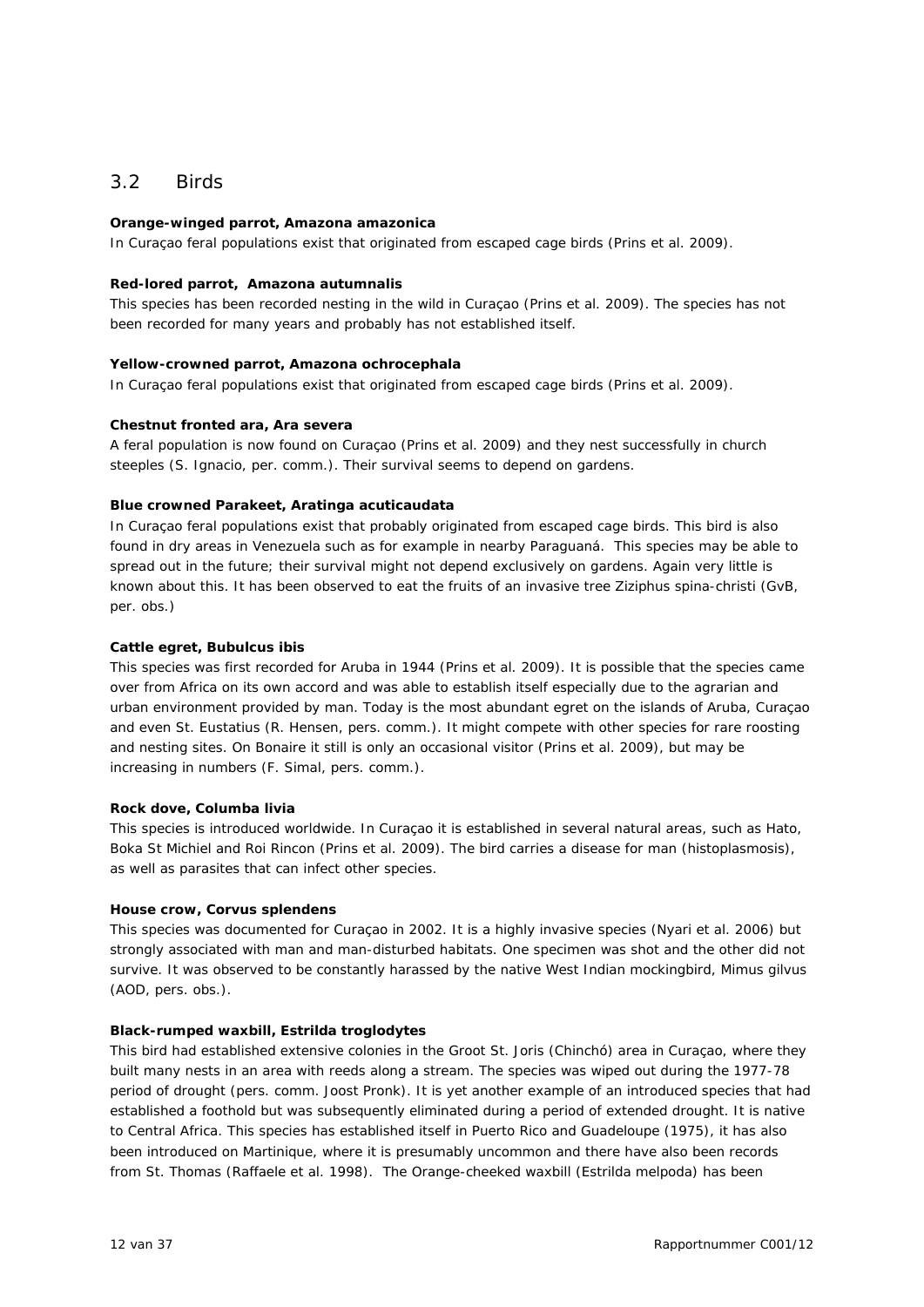introduced in Puerto Rico, where it is present since early colonial times; there are also records of this species from Guadeloupe and Martinique (Raffaele *et al*. 1998). This species is native to West Africa. These *Estrilda* species are commonly kept cage birds, if they were to establish themselves on Aruba, Curaçao or Bonaire this would probably be only temporarily since they would probably be eliminated during extended dry periods. However they could probably establish a permanent presence in areas such as Bubali in Aruba, where a fairly large permanent pond with many reeds exists. Whether they could establish themselves permanently on one or more of the Dutch Windward Islands would be a fair guess.

#### **Green-rumped parrotlet (***Forpes passerinus***)**

In Curaçao these existed up to recently (Voous 1983) (Prins *et al.* 2009). These however did not survive and were probably eliminated during periods of prolonged drought.

#### **Jungle fowl,** *Gallus gallus*

The common chicken, or jungle fowl can have profound impacts on the flora and fauna of islands (Engbring 1983). The jungle fowl will prey on seeds, seedlings, endemic invertebrates and small reptiles. This species is currently especially problematic at the bottom of the Quill in St. Eustatius. Eradication is fully feasible and should be able to be accomplished easily by shooting and trapping.

#### **Troupial,** *Icterus icterus*

The Troupial was introduced in Bonaire by J.E. Joubert. According to Voous (1983), this happened in 1973, but probably took place somewhat earlier (GvB). J. E. Joubert was an uncle of GvB who remembers him catching troupials at Klein Piscadera plantation in Curaçao, in order to take these to Bonaire. These were released at Sta. Barbara plantation in Bonaire. This must have been around 1966. It could well be that there were later introductions also when around 1973 Joubert moved to Nikiboko (Bonaire). The introduction of the troupial must have had an effect on other birds, most likely on the Yellow oriole *Icterus nigrogularis*, but there have been no studies to document this.

#### **Shiny cowbird,** *Moluthrus bonariensis*

The shiny cowbird (*Molothrus bonairensis*) was first found in the wild in Curaçao in 1991 (Debrot and Prins 1992). It is now also found in Aruba where it is a recently established breeding resident since 1997. Bonaire it has been a casual visitor in the past, but there are no recent records (Prins *et al.* 2009). It is related to the troupials. This bird lays its eggs in the nests of other birds, just like a cuckoo. It especially likes the nests of trupials. In Martinique this bird is an important threat to the endemic Martinique troupial (*Icterus bonana*) and in Puerto Rico it has contributed significantly to the decline of the Yellow-Shouldered Blackbird (*Agelaius xanthomus*). In Curaçao the Shiny cowbird has been present since the early 1990's; the population could be derived from escaped cage birds, but it is not impossible that the animal arrived on its own. It must certainly have a detrimental effect on some of the local bird species. However, there are no studies that document its impact on these islands.

#### **Sparrow (***Passer domesticus***)**

The sparrow originates in Eurasia and Africa. The sparrow (*Passer domesticus*) was introduced from Holland to Curaçao in 1953 by Mr. Johan Jonckhout. For years they were only seen in the Mundo Nobo area where they were introduced. The founder population existed of only 8 birds. After a long period of genetic adaptation they spread out over the whole island and also made it to Klein Curaçao. They also reached Bonaire, travelling on a ship that had transported rice from the Antillean Rice Mills in Bonaire to Curaçao. Some rice spilled on the deck of the ship and on the return trip to Bonaire sparrows hitched a ride. In Bonaire they then spread very rapidly, indicating that they were probably already genetically adapted to their new climatic conditions, also the founder population may have been larger. In Aruba sparrows are also present, it is not known how they arrived and they might have arrived on their own from the Venezuelan mainland. The sparrow has also been introduced in St Maarten, Saba and St.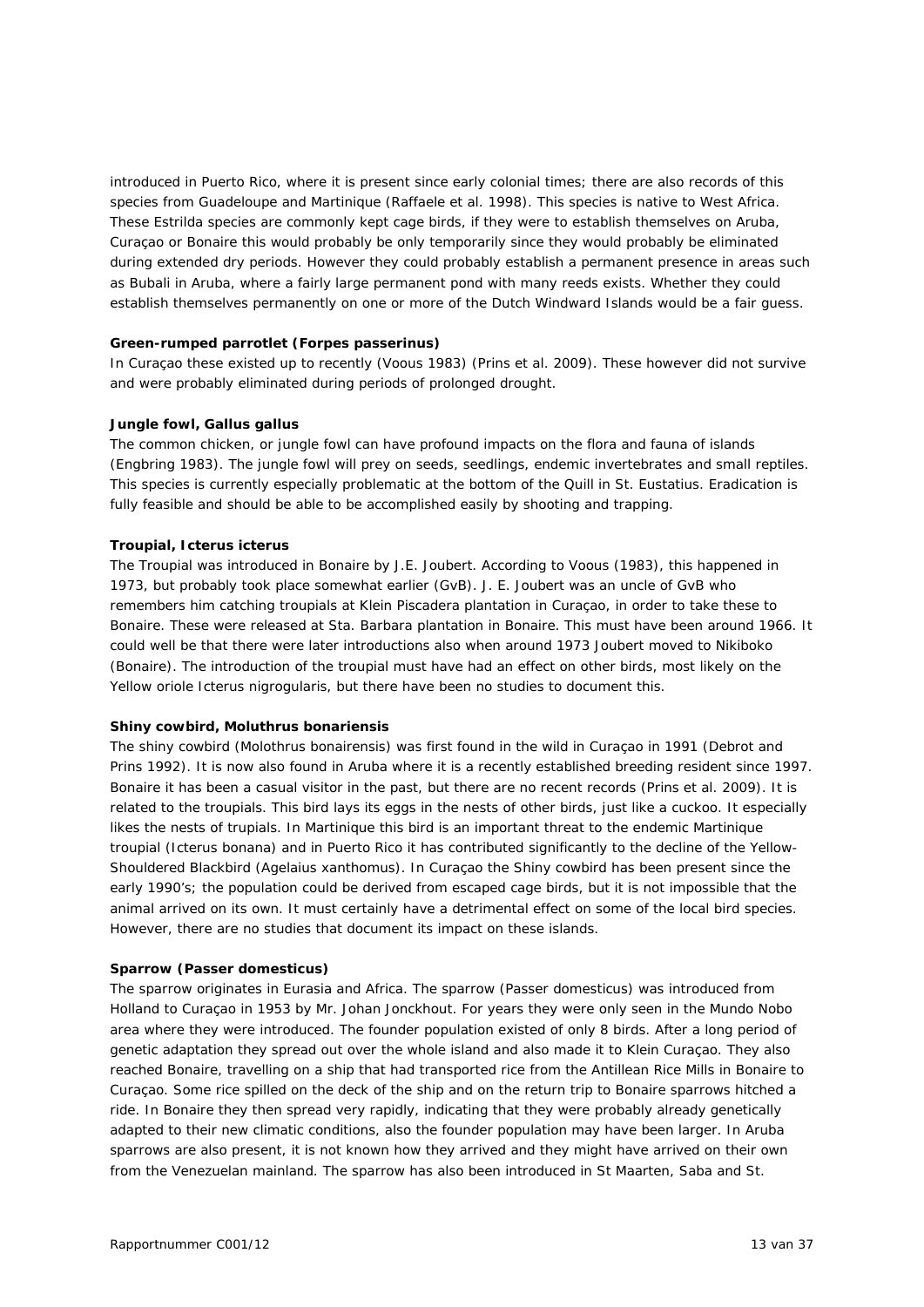Eustatius. MacGregor-Fors *et al.* (2010) have shown what negative impact this species can have on Neotropical bird faunas.

#### **Village weaver (***Ploceus cucullatus***)**

This species was established on Curaçao from escaped cage birds in the early 1980 (Prins *et al.* 2009). It survives in a small area in Damacor, Curaçao,and could likely be eradicated with little effort (AOD, pers. obs.).

#### **Baya weaver (***Ploceus philippinus***)**

As with the village weaver, numbers are still limited on Curaçao (Prins *et al.* 2009), making eradication fully feasible.

#### **Rose-ringed parakeets,** *Psittacula krameri*

In Curaçao these existed up to recently (Voous 1983, Prins *et al.* 2009). For many years a feral group existed that used to nest in the San Rafael area. These however did not survive, they were captured and were probably finally eliminated during periods of prolonged drought.

#### **Caribbean grackle,** *Quiscalus lugubris*

This species was introduced from Venezuela in 1981 (Prins *et al.* 2009) and has established populations on the three ABC islands. Prospects for eradication seem good since, with exception for Aruba, the population sizes are still small. It is also common and established on St. Maarten (R. Hensen, pers. comm.).

#### **Great-tailed grackle,** *Quiscalus mexicanus*

This species appeared in Curaçao in the early 1990s (Prins *et al.* 2009) and has established a small breeding population. Prospects for eradication seem good.

#### **Saffron finch,** *Sicalis flaveola*

The saffron finch (*Sicalis flaveola*) was first seen in the wild in Curaçao in the late 1960's, again the population is almost certainly derived from escaped cage birds. Both the sparrow and the saffron finch tend to be more common in the inhabited areas, but are sometimes also seen in the bush (locally called mondi). It is not known what effects their introduction had on local birds, but the Rufous-colored sparrow *Zonotrichia capensis*, seems much less common in the inhabited areas than in the past. The species may have disappeared on Aruba (Prins *et al.* 2009) but is clearly well-established and on Bonaire, but still not abundant or wide-spread (F. Simal, pers. comm.).

#### **Eurasian collared dove,** *Streptopelia decaocto*

The Eurasian collared dove has been introduced in St. Maarten, Saba and St. Eustatius. It originates in Asia and Eastern Europe. It was introduced to New Providence in the Bahamas in 1974 and to Guadeloupe in 1976. It has since been spreading through the Caribbean (Raffaele *et al*. 1998).

#### 3.3 Reptiles

#### **Panther anole,** *Anolis bimaculatus*

Powell *et al.* (1992) document a reproductive population of *Anolis bimaculatus* for St. Maarten, likely introduced to the island from neighboring St. Eustatius. Subsequent work has failed to find the species back and it is surmised that they failed to establish and spread on the island.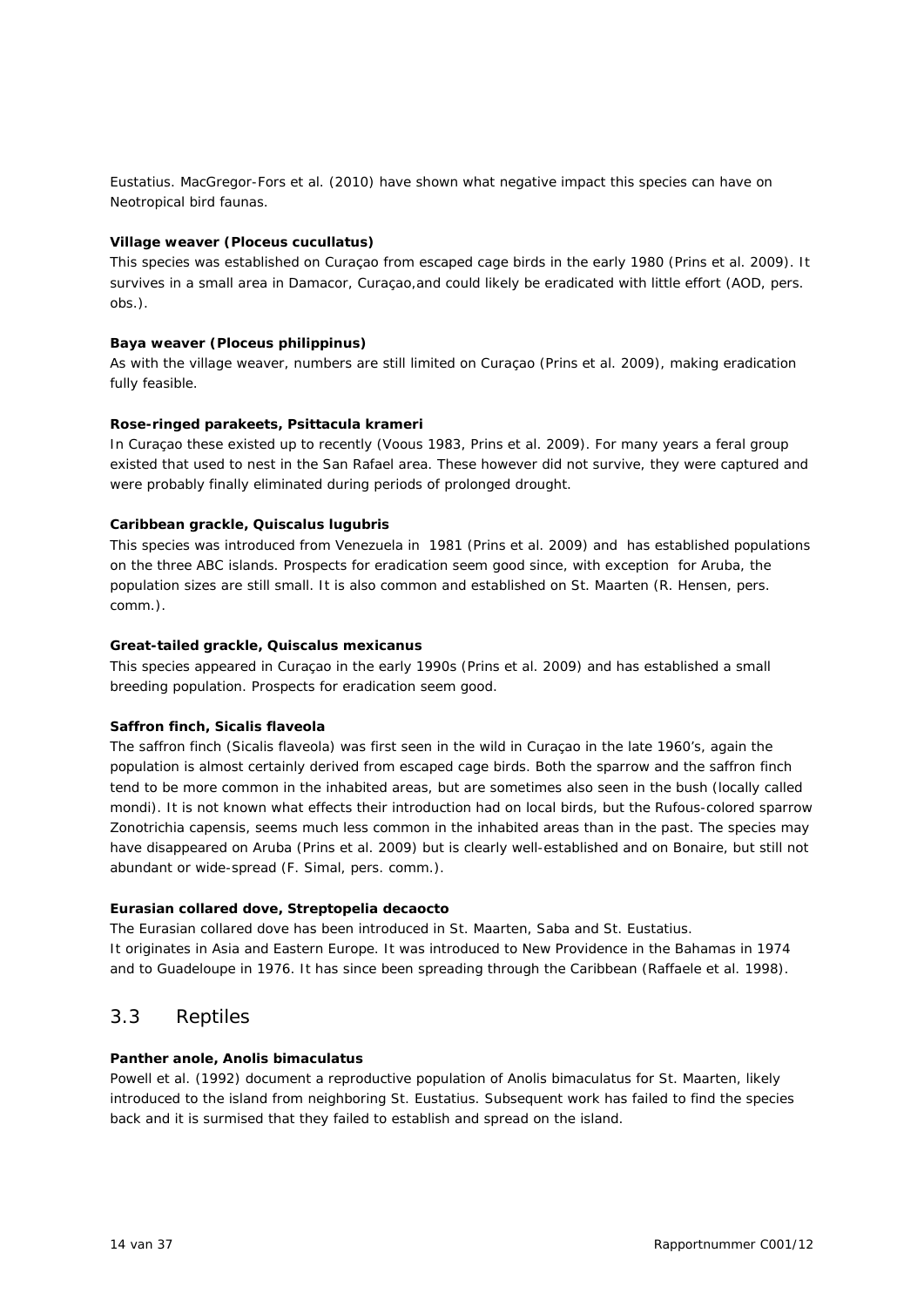#### **Puerto Rican crested anole,** *Anolis cristellatus*

This species was introduced from the Puerto Rico bank islands and has established a small population in St. Maarten. Ecological impacts or threats remain unknown (Powell *et al.* 2005).

#### **Curaçao anole,** *Anolis liniatus*

This species, endemic to Curaçao, was quite common in the 80's and 90's around Hotel Bonaire, Bonaire (R. Hensen, pers. comm.). Its current status remains unknown, and it seems that it may have died out on Bonaire. However, this would deserve more extensive verification.

#### **Cuban green anole,** *Anolis porcatus*

The Cuban green anole has established itself in the garden of the Radisson hotel in Aruba (first found Aug 2008), where it came in with plants imported from Cuba for landscaping (Odum and van Buurt 2009).

#### **Cuban brown anole,** *Anolis sagrei*

The species has also been found in the garden of the Radisson hotel in Aruba (found Aug 2008), where it came in with plants imported from Cuba for landscaping (see picture in: Fläschendräger and Wijffels 2009). They were present in lower numbers than *Anolis porcatus*. It is not known whether they are still present. Some *Anolis sagrei* were also present in St. Maarten, near Philipsburg Harbor. They were observed in March 2010 (Fläschendräger 2010).

#### **Boa,** *Boa constrictor*

Boa constrictor is now a serious pest on Aruba. The first boa was reported from Aruba in April 1999. In 1999 25 cases of boas found were reported to the Parque Nacional Arikok, by the end of December 2003, 273 *Boa constrictor* had been captured and by June 2008 1670 boas had been removed. *Boa constrictor* is now fully established and can be found all over Aruba. Of course such a new predator must have a substantial impact on the Aruban fauna. A study indicated that birds comprised 40.4%, lizards 34.6% and mammals 25.0 % of prey items which were identified (Quick *et al*. 2005). Most of the mammals were black rats. The boa is, for example, surely a threat to vulnerable populations of the Aruba subspecies of the Brown-eared conure *Aratinga pertinax arubensis.* This conure constituted 3.9 % of its prey. It is also likely that the boa will have a negative impact on the vulnerable Vesper mouse (*Calomys hummelincki*). The fact that *Boa constrictor* has managed to establish itself successfully on the most arid island in the Dutch Caribbean indicates that if introduced it could surely survive and thrive on the other islands as well. Barring the development of new methods it will be next to impossible to eradicate the boa on Aruba, at most some form of population control could be achieved at a fairly high cost. The Boa is most likely to be introduced via the pet trade; this is most likely how it came to Aruba, although this has not been proved. The import of boas on the other islands of the Dutch Caribbean should be totally prohibited. Those already on the islands should be registered and a permit should be required. It might be even better to completely prohibit the possession of such animals, however when instituting such a prohibition one runs the risk that persons who keep such animals will simply release them, since they would be very reluctant to kill an animal that they have been keeping as a pet and taking care of, often for a long time. One of the problems of the pet trade is that unless the owners are able to transfer ownership to someone else, they will simply release animals which for some reason they cannot handle anymore.

The Boa study on Aruba concluded that there is sufficient food for the boas when they are small, however when they get larger at a total length of about 1 meter, they need larger prey. Most cannot obtain enough food and some almost starve, the females reabsorb their eggs and produce less and smaller litter. Mortality is very high, yet still the boa managed to thrive and spread out all over the island. During periods of extended drought, their population would probably be severely reduced. The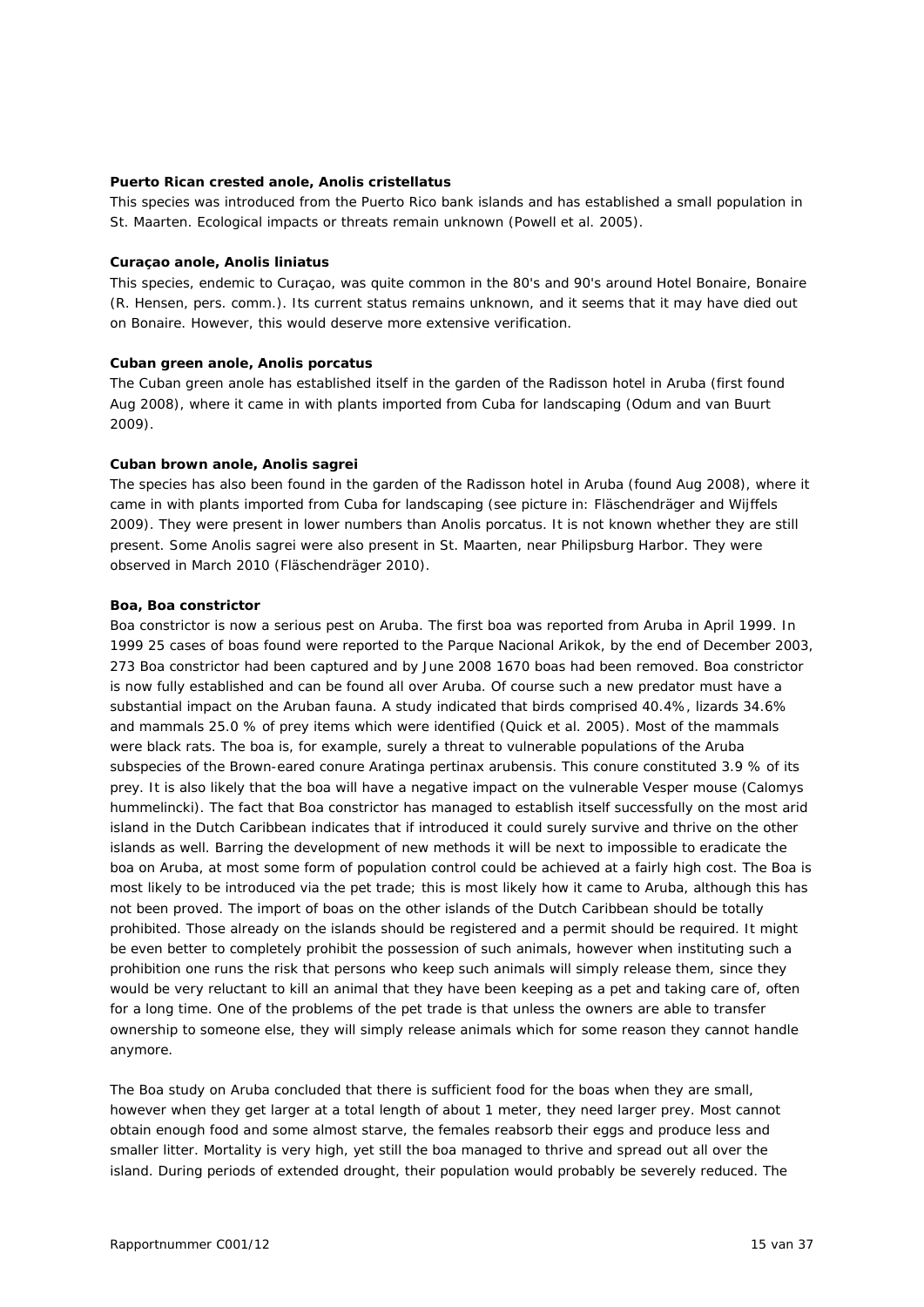last such period was in 2001-2003. Only near the waste dump where there are many rats were large healthy boas found. From this it is concluded that a larger snake such as a python might probably have a hard time establishing itself on Aruba. However this may not be true for some of the other less arid islands.

#### **Rainbow whiptail lizard,** *Cnemidophorus arenivagus*

This lizard was introduced in Aruba around 1950 and was formerly known as *Cnemidophorus lemniscatus lemniscatus* (van Buurt 2011). It was first discovered near the oil jetties in San Nicolas. In the 1990's it was found in areas where the soil is somewhat sandy; around San Nicolaas, Cura Cabai, Mabon, Brasil, at the location of the old airfield "de Vuist" and on and around the Aruba Golfclub. Nowadays its range seems to have extended somewhat, in 2008 GvB saw it at Vader Piet and it was reported near Guadirikiri (both Aruba locations). In 2010 Facundo Franken saw several at Santu Largu, Savaneta (pers. comm.). On the other hand houses have been built in the "de Vuist area" and in this area it seems to have disappeared. This species does not displace *Cnemidophorus arubensis*, it can only establish a precarious foothold against *C. arubensis* in those areas where the soil is sandy.

#### **Yellow-headed gecko,** *Gonatodes albogularis*

This gecko is more widely distributed in the Caribbean and was documented on Aruba and Curaçao (Wagenaar Hummelink 1940) but has not been recorded on Aruba since and on Curaçao only once (van Buurt 2011, 2005). It has probably not survived.

#### **Antilles gecko,** *Gonatodes antillensis*

This species has been recorded for Aruba (Wagenaar Hummelink 1940) and was likely introduced from Curaçao by man. It has apparently not been able to maintain its population (van Buurt 2001, 2005, Powell *et al.* 2005).

#### **White-banded gecko,** *Gonatodes vittatus*

This species appears to have been introduced from Venezuela to Aruba and Curaçao (Wagenaar Hummelinck 1940). In Aruba it is widely distributed whereas in Curaçao the species has only been documented from a small area many years ago (van Buurt 2001, 2005, Powell *et al.* 2005).

#### **Underwood's spectacled tegu,** *Gymnopthalmus underwoodi*

This species is of South American origin and has been introduced to St. Maarten where a small and limited population persists (Powell *et al.* 2005).

#### **Cosmopolitan house gecko,** *Hemidactylus mabouia*

The cosmopolitan House gecko (*Hemidactylus mabouia*), which was probably introduced in the 1980's in Curaçao (Wijngaarden van, 1988) is now found on all three islands. In 1999 van Buurt found it in Bonaire (van Buurt 2005). It was first reported from Aruba by Lundberg (2003), who found it in January 2002. In Curaçao it has mostly displaced the endemic gecko *Phyllodactylus martini* in houses but is not found in the wild. The same will probably happen in Bonaire. It is not known how it affects *Phyllodactylus julieni* in Aruba. In the Windward Islands the Cosmopolitan house gecko has been present much longer. It is said that *Hemidactylus mabouia* has been introduced in the New World from Africa and that it came in with slave ships. For this reason, in the West Indies, this gecko is sometimes called "Wood slave" or "African wood slave". In Brazil it is also said that this gecko was introduced with the slave trade (Vanzolini, 1968). Kluge (1969) thinks this gecko arrived in the West-Indies from Africa by natural means. It may be that older populations that arrived naturally were later replenished with newly introduced arrivals. Up to now the related gecko *Hemidactylus haitianus* which is found in Haiti was considered to be a West-Indian endemic which would have arrived from Africa by natural means, but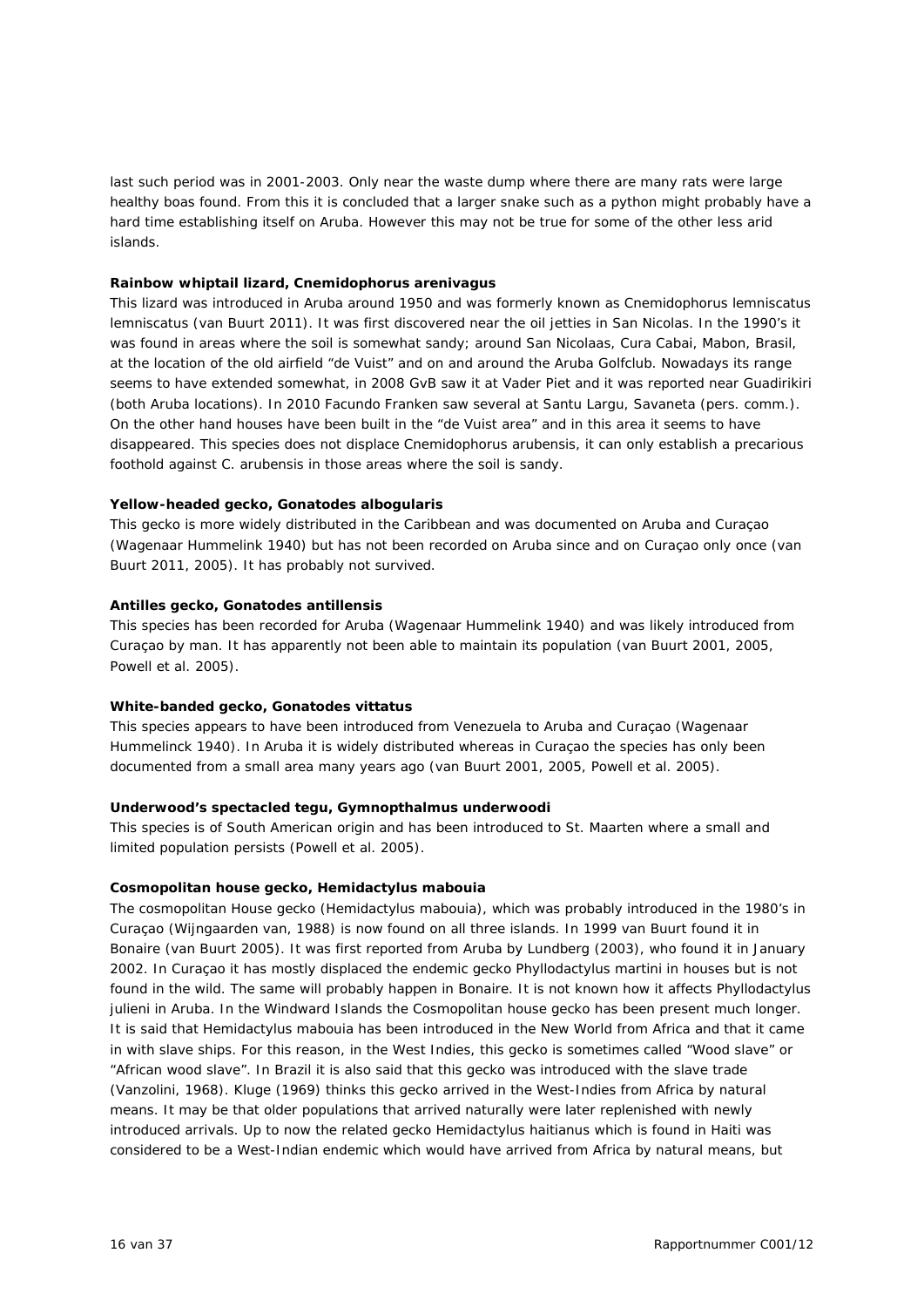apparently it is almost identical to the African *Hemidactylus angulatus* and this indicates it could have arrived in historical times as an introduction by man, (Powell *et al*. 2011).

#### **Green Iguana,** *Iguana iguana*

This species is native to the Leeward Dutch islands and Saba. The Saba race is considered an endemic melanistic variety. However, in general, the species is invading the Lesser Antilles from the mainland of South America and replacing the Lesser Antillean green Iguana, *Iguana delicatissima*. The species was introduced on St. Maarten from Curaçao, where it has displaced *Iguana delicatissima* (Powell *et al.* 2005). If it were introduced on St. Eustatius where *Iguana delicatissima* lives, the same result is to be expected. The species also interbreeds with *I. delicatissima*, which makes the latter vulnerable to loss by hybridization*. I. delicatissima* is a highly endangered species which is also an international conservation priority for St. Eustatius and accidental introduction of the Green Iguana could be disastrous..

#### **Corn Snake,** *Pantherophis guttata*

The Corn snake (*Pantherophis guttata* formerly *Elaphe guttata*) came in on Curaçao (Perry *et al*. 2003) but has been extirpated successfully (van Buurt 2005). This snake might have been able to establish itself. It may have come in with imported plants but could also have been brought in by the pet trade. This species is commonly kept as a pet and had been for sale in Curaçao. It could be a serious threat to the endemic Curaçao three-scaled groundsnake snake *Liophis triscalis*. If it could almost establish itself in Curaçao, it may very well have the capability to establish itself in Aruba and Bonaire as well. The Corn snake has established itself on St. Maarten (Powell *et al.* 2005) and could certainly establish itself on Saba and/or St. Eustatius. The Corn snake is indigenous to North America and is found in temperate regions. It also occurs naturally in Florida which is subtropical. Nevertheless it is strange that such a snake apparently has managed to adapt itself to full tropical conditions. Often reptiles from temperate regions need a cool period to reproduce. This example illustrates how difficult it sometimes is to foresee whether an introduced species will be problematic in a new environment or not.

#### **Flowerpot blind snake,** *Ramphotyphlops braminus*

This species originates from Africa and Asia and has been widely introduced in tropical and subtropical areas of the world (Wallach. 2008). It is a predator on termites and ants, and could possibly establish itself in the wild, using domestic gardens as a stepping-stone. It is a species that could compete with and replace the native blind snake. However it is doubtful whether it can survive in the arid areas outside of gardens. It has been found and killed in ornamental gardens several times in Curaçao.

#### **Common slider,** *Trachemys scripta*

This turtle species is recorded as established in semi-natural freshwater on St. Maarten (Esteban 2009) where it is widespread, and on Aruba where it is limited to few sites (Powell *et al.* 2005). Because it is limited to freshwater, it has little potential to expand into other habitats. However, its impact on native freshwater fauna in St. Maarten and Aruba is unknown. Powell *et al.* (2005) believe the species has little effect. It cannot survive in semi-permanent waters when they dry out and for this reason it is likely that it has little impact on the islands endemic seasonal freshwater species. It is fairly agreed that the natural freshwater habitats of St. Maarten have been lost due to deforestation by man and livestock. Destruction of freshwater habitat on St. Maarten has for instance led to the eradication of the disease schistosomiasis for which the snail *Biomphalaria glabrata* is the intermediate host. Prior to the 1930s this disease was common in St. Maarten but is no longer a problem (Prentice 1980).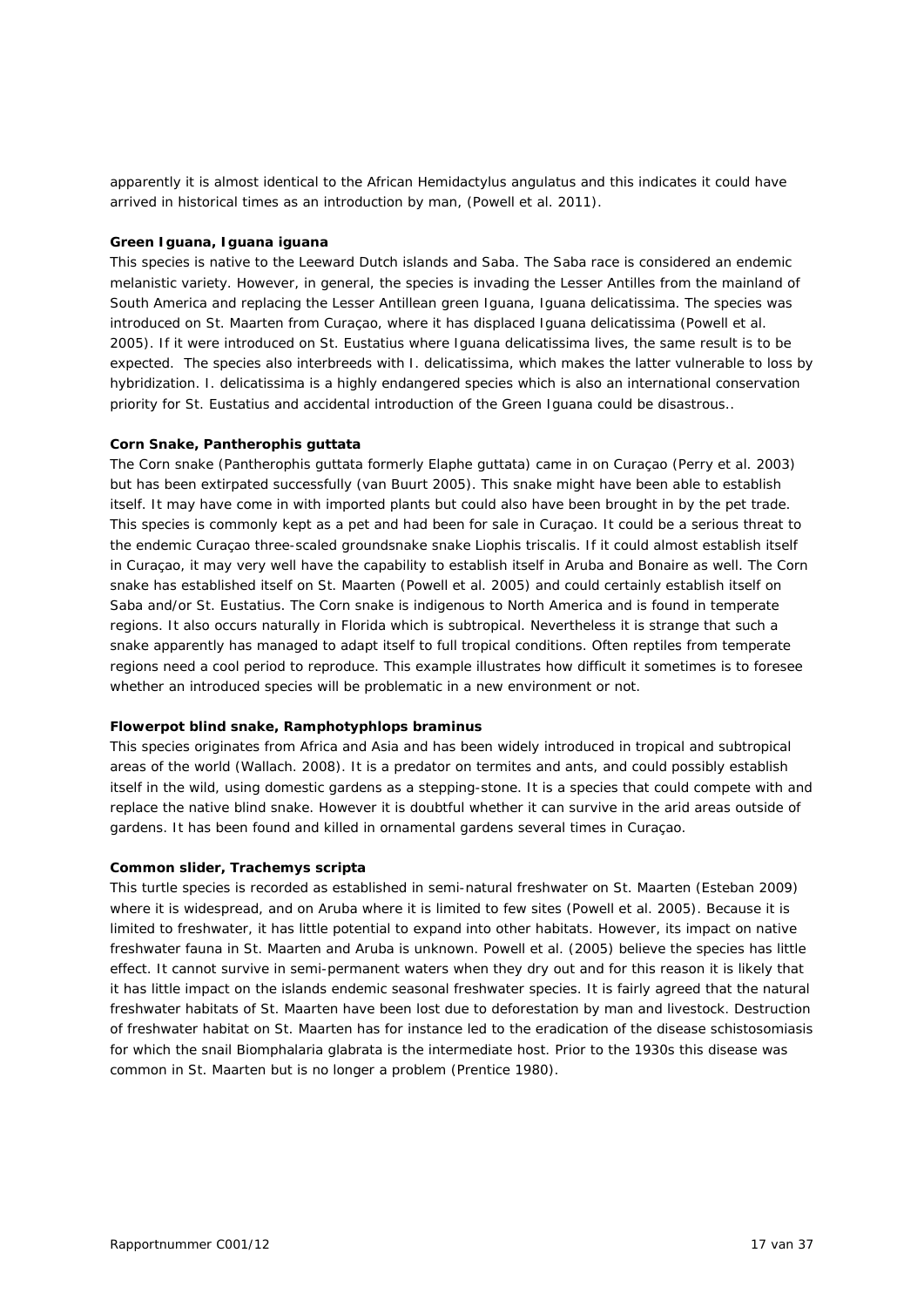# 3.4 Amphibians

#### **Johnstone's frog,** *Eleutherodactylus johnstonei*

The whistling frog originates in the Windward Islands, probably in St Kitts (Powell *et al.* 2005). It put its egg in clumps which are attached to the roots and stems of plants. It thus spreads with the trade in ornamental plants. It is present on most of the islands of the Lesser Antilles. The whistling frog has been introduced in Jamaica, Bermuda, Guyana, Trinidad and into the coastal regions of Venezuela and Colombia. It is now found in Aruba, Curaçao and Bonaire, where it came in with plants imported from Venezuela. In Curaçao they came in during the late 1970's or early 1980's, in Bonaire and in Aruba in the 1990's. In Aruba it is found in the garden of the La Cabaña Hotel. In the dry climate of Aruba, Curaçao and Bonaire they depend on gardens for their survival. In Saba, St. Eustatius and St. Maarten they spread widely into natural habitat.

The related species *E. coqui* from Puerto Rico has been introduced into Hawaii. In Hawaii the species is considered a potential threat to ecosystem processes and terrestrial invertebrates it preys upon (Beard *et al.* 2009). The most serious impact has been economic damage in the way of lower house prices. Cost to control the species by public agencies was more than 4 million dollars in 2007. Costs to landowners and businesses was not included. The loud and penetrating mating calls disrupt peace and quiet and form a major nuisance which lowers the value of property where the species is present. *E. johnstonei* is a similar nuisance species in the Dutch Caribbean. In Hawaii, citric acid is successfully used to eradicate and control *Eleutherodactylus* (Beard *et al.* 2009).

#### **Martinique robber frog,** *Eleutherodactylus martinicensis*

This species occurs naturally in the Lesser Antilles but has been introduced to St. Maarten either via the nursery trade or as a stow away in cargo (Powell *et al.* 2005).

#### **Cuban tree frog,** *Osteopilus septentrionalis*

This species is now established on Bonaire (2004), Curaçao (2006), (van Buurt 2005, 2007) and St Maarten (Powell *et al.* 2005). The Cuban tree frog originates in Cuba, the Cayman Islands and the Bahamas. It is a "tramp" species which can survive travel in ships and containers. It has been introduced in Florida, Hawaii, several islands of the BVI, in the USVI, Puerto Rico, Anguilla, and St. Martin (Powell 2005) and is now also found on Bonaire (2004) and Curaçao (2006). These frogs are very voracious, they climb very well. It is widely distributed on St. Martin (Powell et al 2005). They eat insects and spiders and compete for food with anoles and geckos, will eat other frogs, geckoes and small anoles and even small bird nestlings. They soil the water in cisterns. Often they are introduced with imported plants or building materials. Because of the very dry climate in Aruba, Curaçao and Bonaire, they will probably not be able to penetrate into the bush, or may be only temporarily during wet years, and will probably form less of a problem than in other Caribbean islands. If introduced in Aruba this will not be a major threat, but certainly an unwanted nuisance. In Saba and/or St Eustatius this frog could cause more serious problems, since they would survive in nature. On these islands people also still depend on water from cisterns in which it can easily breed. Roberto Hensen (pers. comm.) has seen the species once on St. Eustatius but it is possibly not yet established.

#### **Froth-nest frog,** *Pleurodema brachyops*

The froth-nest frog was introduced in Curaçao in 1910 from Aruba and in Bonaire in 1928 from Curaçao (Wagenaar-Hummelinck 1940). In Aruba it is probably a native species but the possibility that it may have been introduced by the Caquetío Indians from the mainland cannot be fully excluded (van Buurt 2005). This animal can be considered to be an enrichment of the local fauna. However, it is a voracious freshwater predator and may have affected the original freshwater fauna in unknown ways. Today it is appreciated by man especially as it consumes mosquito larvae in stagnant water pools.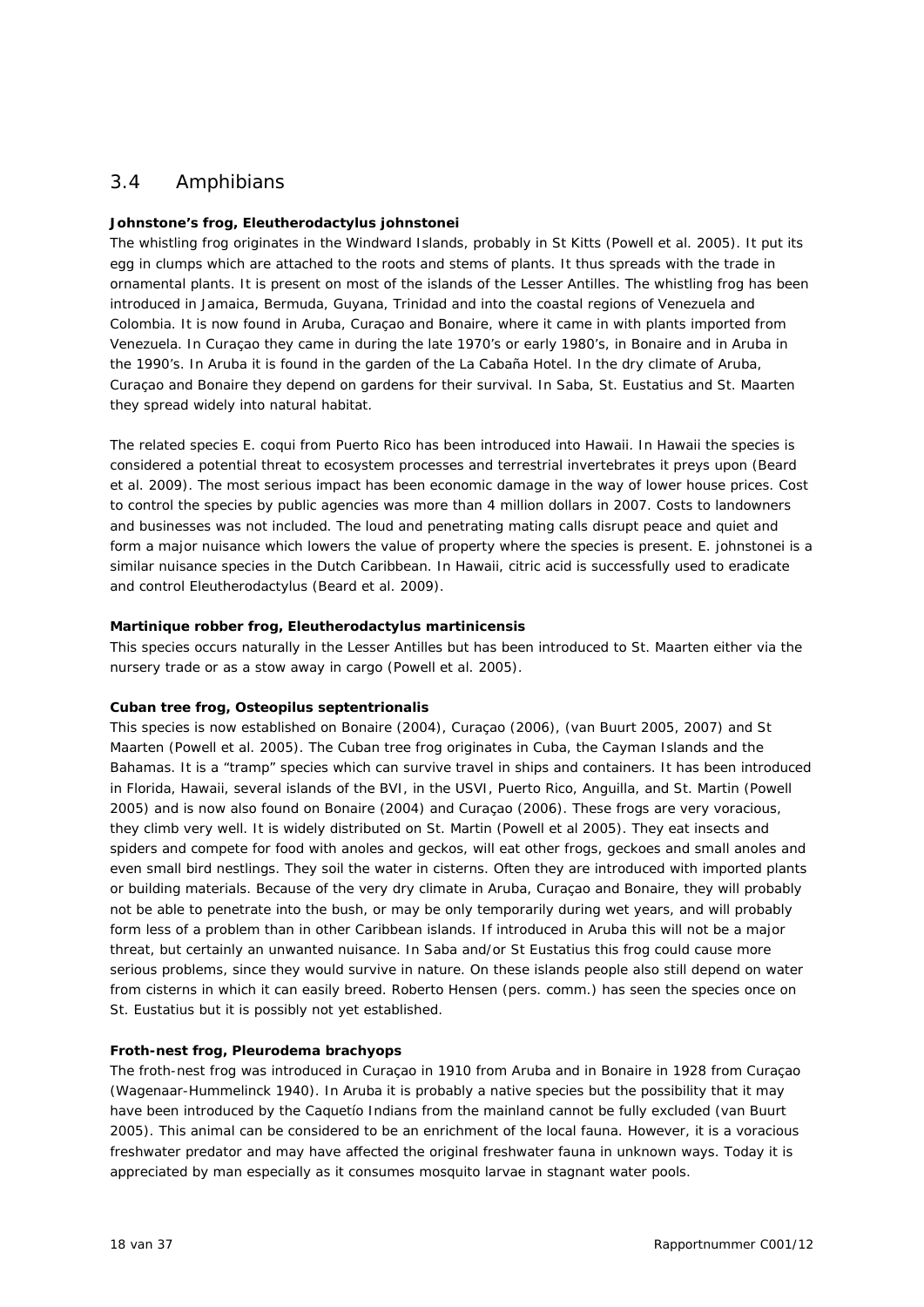#### **Cane Toad, Marine toad,** *Rhinella marinus*

The cane toad (*Rhinella marinus* formerly *Bufo marinus*) has been introduced in Aruba where it is now a pest; many cats and dogs are poisoned trying to eat them. The Cane toad could certainly survive in Curaçao and Bonaire and should be kept out. It has been widely introduced for biocontrol but has not fulfilled that role and has itself turned into a pest. It is now widely distributed in the Caribbean (Powell *et al.* 2005).

#### 3.5 Fishes

#### **Guppy,** *Poecilia reticulata*

This species is a native species for South America but has been widely introduced elsewhere for mosquito control. It has been present for more than half a century on Curaçao but is a relatively recent exotic in local fresh waters (Debrot 2003), which has established itself in Bonaire and Aruba as well (Hulsman *et al.* 2008). It is present year-round in semi-natural and man-made fresh waters, which probably reseed natural systems during the rainy seasons.

#### **Green swordtail,** *Xiphophorus helleri*

This species is native to Central America but has greatly expanded its range, probably due to its use as an aquarium species. For instance, this hardy, omnivorous live-bearing species is firmly established in the wild in Florida. Hulsman *et al.* (2008) document it from one fresh/brackish water site on Aruba and indicate that the specimen was from aquarium sources. Even though natural spreading in freshwater on Aruba would seem difficult due to the scarcity of such habitat, the species is one to watch and at the present time could easily be extirpated.

Two other important species should at least be mentioned here. These are the Mozambique tilapia, *Oreochromis mossambica*, which has established itself in freshwaters of the Leeward Dutch Caribbean and the Machuri, *Poecilia vandepolli*, native to the Leeward Dutch Caribbean but introduced and established on St. Martin. These species certainly must affect seasonal freshwater systems but are euryhaline and are able to persist and spread because of their tolerance to salinity. For this reason they are not discussed here, but are treated more fully in a separate report on the marine exotic species of the Dutch Caribbean (Debrot *et al.* 2011).

### 3.6 Insects

#### **Vagrant emperor dragonfly,** *Anax ephippiger*

The Vagrant emperor dragonfly is known to make mass migrations in southern Europe and Africa. The species has been documented from Guadeloupe, Dominica and Surinam and has probably recently invaded and established itself in the West Indies from Africa (D. Paulson, pers. comm.). It was collected in Curaçao in 2011 (by C. de Haseth).

#### **Honey bee,** *Apis mellifera*

The honey bee was introduced in Curaçao in the early  $20<sup>th</sup>$  century, probably around 1905; these were probably Italian bees (*Apis mellifera ligustica*). Around 1920 bees were introduced to Curaçao from Haiti by JJAH Joubert. In St Eustatius the honeybee was introduced in 1903. According to Bitter (1950) the first honeybees in Aruba were introduced in 1938, these bees came from Holland, but their introduction was not succesfull. The bees were extraordinally aggressive and the harvest of honey was very low. This makes one wonder whether these bees could have been infected with *Varroa* mites. According to others (Ruben Croes, pers. communication) the first bees were introduced in Aruba in the 1920's. In Curaçao the indigenous stingless bees of the genus *Melipona* are still found but are not very common. There are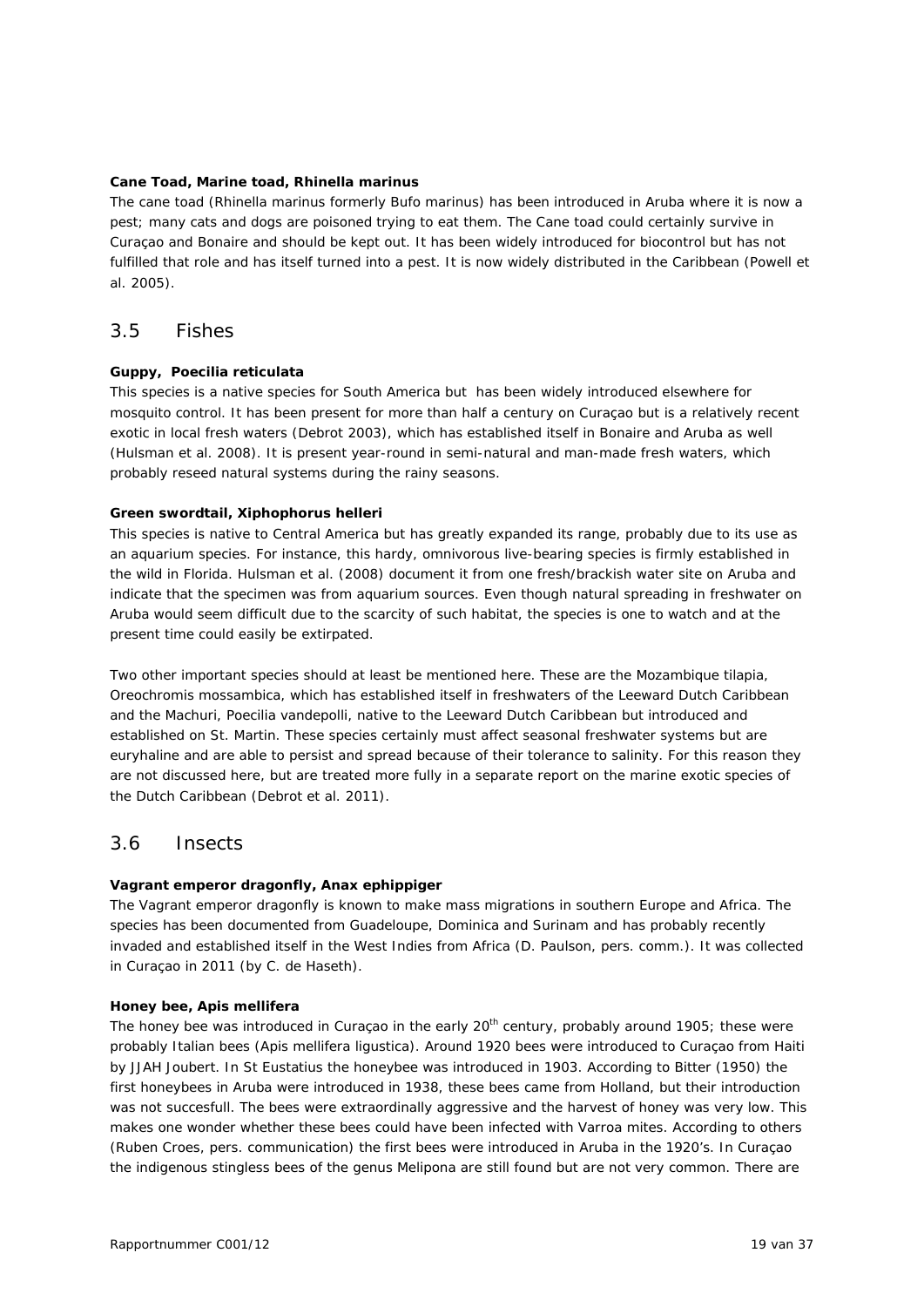also Carpenter bees of the genus *Xylocopa*. One would surmise that the introduction of *Apis mellifera* must have influenced the numbers of such native species. Today honey bees compete with or even kill active nests of cavity-nesting endangered parrots on Bonaire (Williams 2009).

Oldroyd *et al*. (1994) for instance found a 50% overlap in nest site selection between honey bees and an Australian parrot species. In Curaçao the honey bee are responsible for human and household pet deaths in Curaçao almost every year. A review by Moritz and Hartel (2005) concluded that while the honey bee is an important invasive species and can affect survival and fecundity of native bees, its effect on biodiversity remains limited. The study does concede that appropriate baseline data is lacking because bees were extensively introduced well before entomology was sufficiently developed to have established baseline studies of native bee faunas. The review also fails to address honey bee introductions in islands, possibly because of lack of data.

#### **The Mimic butterfly***, Hypolimnas missipus*

This butterfly originates in the Old World and was probably blown over "naturally" from Africa. It is now firmly established in the Caribbean and is known from all three of the ABC islands (Debrot *et al.* 1999, Miller *et al.* 2003). It is present only in limited numbers and likely has little negative impact on flora or fauna.

### 3.7 Molluscs

#### **West-Indian** *Bulimulus*

An introduced species found in Curaçao (2010), is the West-Indian Bulimulus, *Bulimulus guadaloupensis* (identification B. Breure, Leiden, The Netherlands). It was introduced in Curaçao in 1974 from Saba (Breure 1975), it is now widespread in many gardens on Curaçao but seems to be unable to survive outside of gardens. It seems to be very susceptible to predation by *Cnemidophorus* lizards. (GvBuurt, pers. observation). The species originates in the Windward Lesser Antilles (including St. Maarten, Saba and St Eustatius) where it is native (Coomans 1967, Breure 1974). Furthermore, it has been introduced in Jamaica, Florida and very likely also in Hispaniola (Breure 1974)

#### *Helisoma duryi intercalare*

This freshwater snail is a carrier of the disease of schistosomiasis elsewhere and was imported from Venezuela (Kuyp 1949). Because freshwater is limited this exotic species can probably not become overly abundant and does not pose an immediate health risk to man.

Other important invasive mollusk species such as the Giant East African land snail, *Achatina fulica,* and the Cuban garden snail, *Zachrysia provisoria*, are also present in the Dutch Caribbean but are not discussed here as they are treated separately elsewhere along with other typically agricultural plant diseases and pests.

# 3.8 Earthworms (Oligochaeta, Phylum Annelida)

Earthworms have a critical function in soils ecosystems (Hendrix and Bohlen 2002). At least 28 exotic earthworms are present in the Caribbean. Of these at least eight species have been documented for the islands of the Dutch Caribbean (Fragoso and Brown 2007). According to Gonzalez *et al.* (2006), over 50% of Caribbean exotic earthworms were originally from Europe and Asia, 18% were from South America, and 16% were from West Africa. Most of them belong to the families Megascolecidae and Lumbricidae and are widely distributed in natural ecosystems, pastures and croplands (Gonzalez *et al.* 2006). In contrast, most native species in the Caribbean Islands mostly belong to the families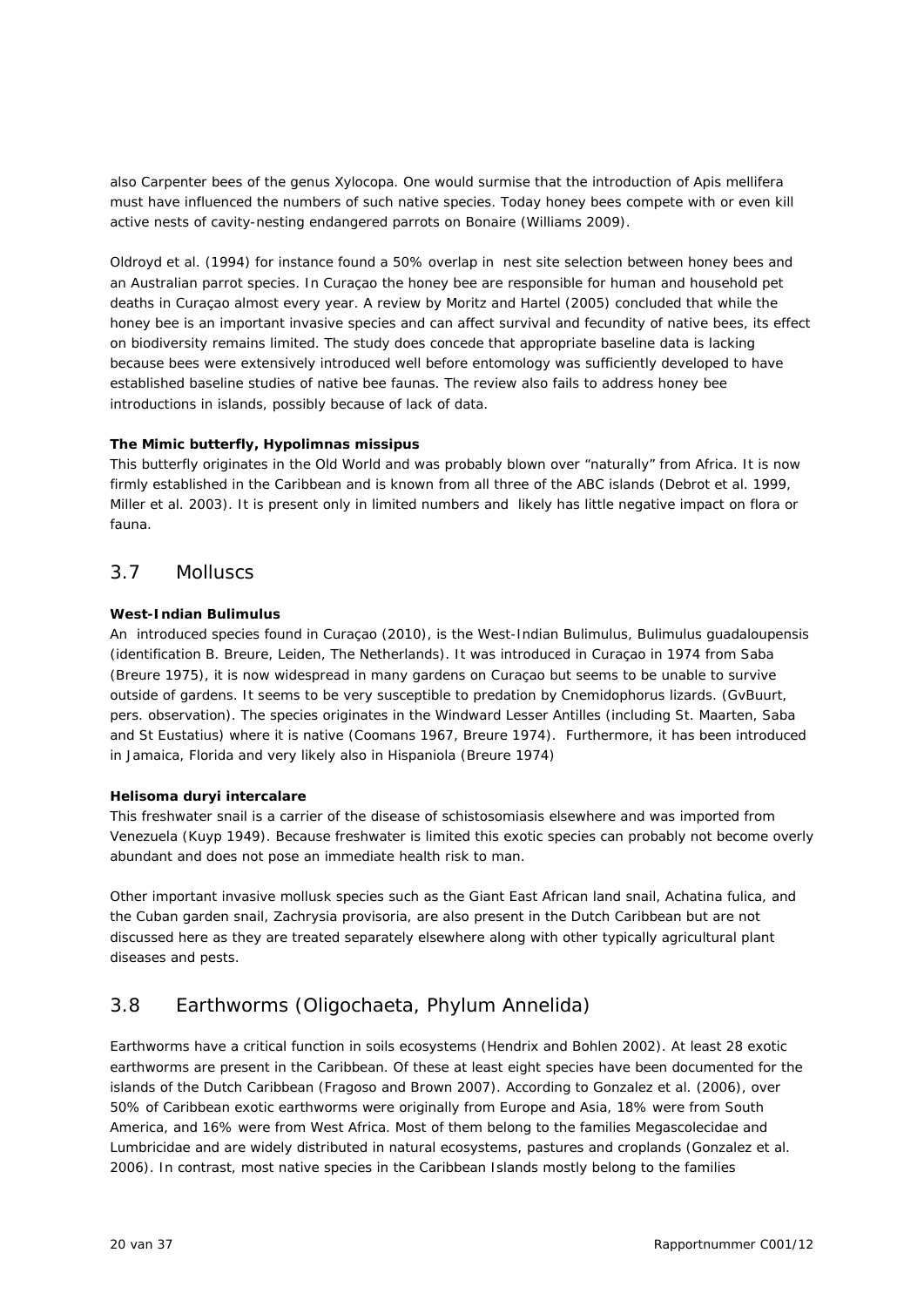Octochaetidae (65%) and Glossoscolecidae (Rodrıguez *et al.* 2006). In general, endemic species are often restricted to a single island (Fragoso et al. 1999). Invasive species often lack natural checks on population growth and form a significant threat to native and /or endemic fauna.

At present, traffic in ornamental plants to the Dutch Caribbean remains intensive, which means that associated introduction of invasive earthworms also likely continues to be intensive. Very little is known about this phenomenon and even less about its consequences. Nevertheless, the Dutch Caribbean also has a native and endemic earthworm fauna (Fragoso and Brown 2007), but little recent information is available known about its current status and potential threats.

.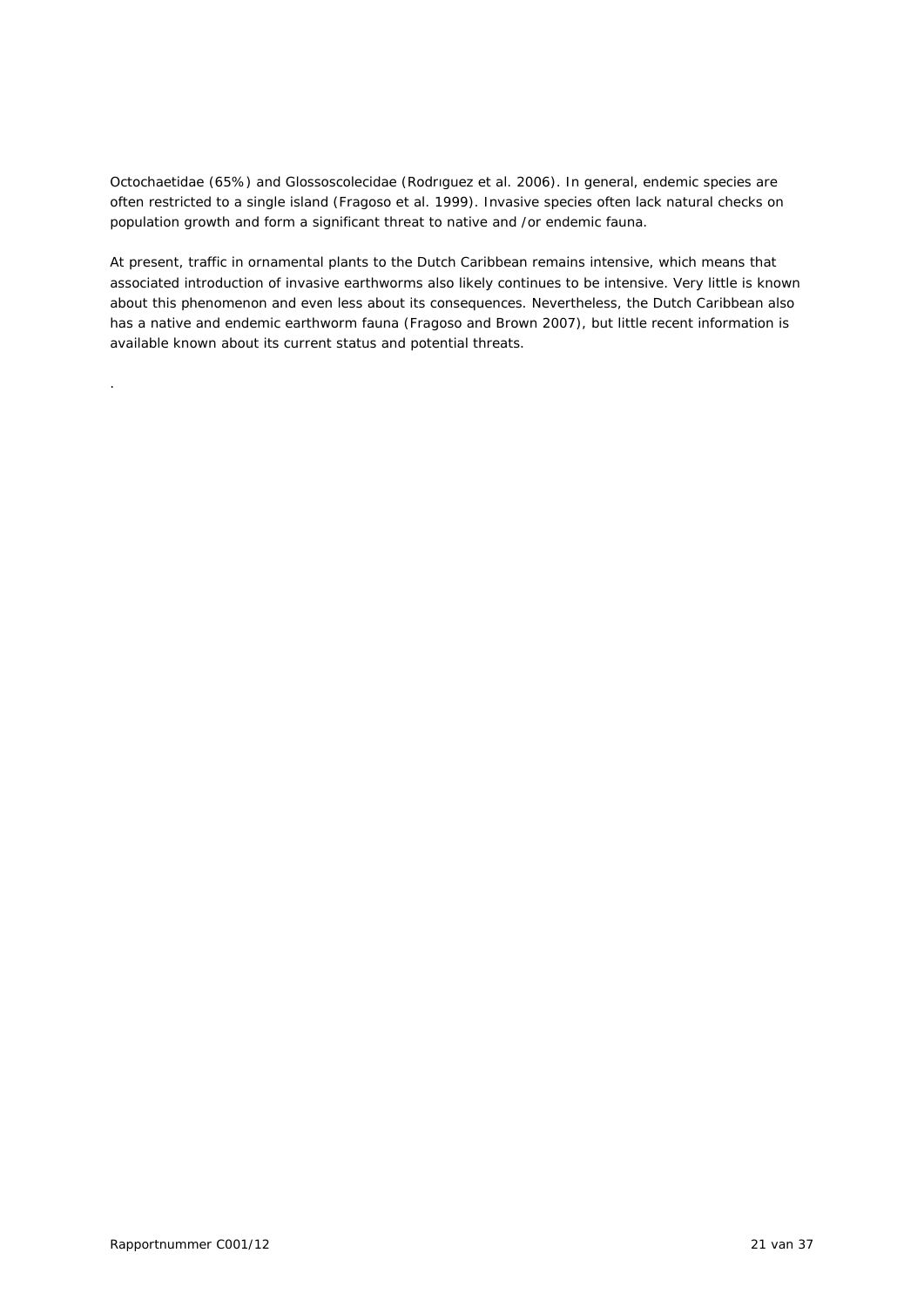# 4 Discussion

In this review we exclude all invasive animals that are principally agricultural pests and or animal and plant diseases, which are treated separately elsewhere. Even so, we document 12 exotic mammals, 16 birds, 18 reptiles and amphibians, 2 freshwater fishes, 3 insects, 2 mollusks and 8 exotic earthworms for one or more of the islands of the Dutch Caribbean. This amounts to a total of 61 exotic animal species presently living in the wild or semi-wild state on one or more of the Dutch Caribbean islands.

We also discuss 11 species which at one time were recorded but have since disappeared. These include among others the feral horse, five bird species and two lizard species. A number of species have the status of being native in parts of the Dutch Caribbean but introduced to other parts where they are not native. These species amount to one bird, two reptiles, one amphibian, one fish and one land snail. The most threatening of this last category is the green iguana, as introduced to St. Maarten where it outcompetes and hybridizes with the weaker Lesser Antillean iguana.

With so many species to consider, and funding generally limited, priorities need to be set. We propose two main criteria to be used for setting priorities, namely the "degree of risk or impact" and the "degree to which eradication is feasible" (Fig. 1). The use of such criteria seem useful to help decide which species to act on and to what degree (and cost) to take action. Such criteria can be applied to individual species but also to species groups.



# **FEASIBILITY TO ERADICATE**

*Figure 2. Invasive species "action quadrant", as an aid to decision making for control and eradication.* 

Not only at species level but also at the species group level there are important contrasts between the various taxonomic groups. An example is the contrast between for instance mammals (high impact) and psittacid birds (parrots) (low impact).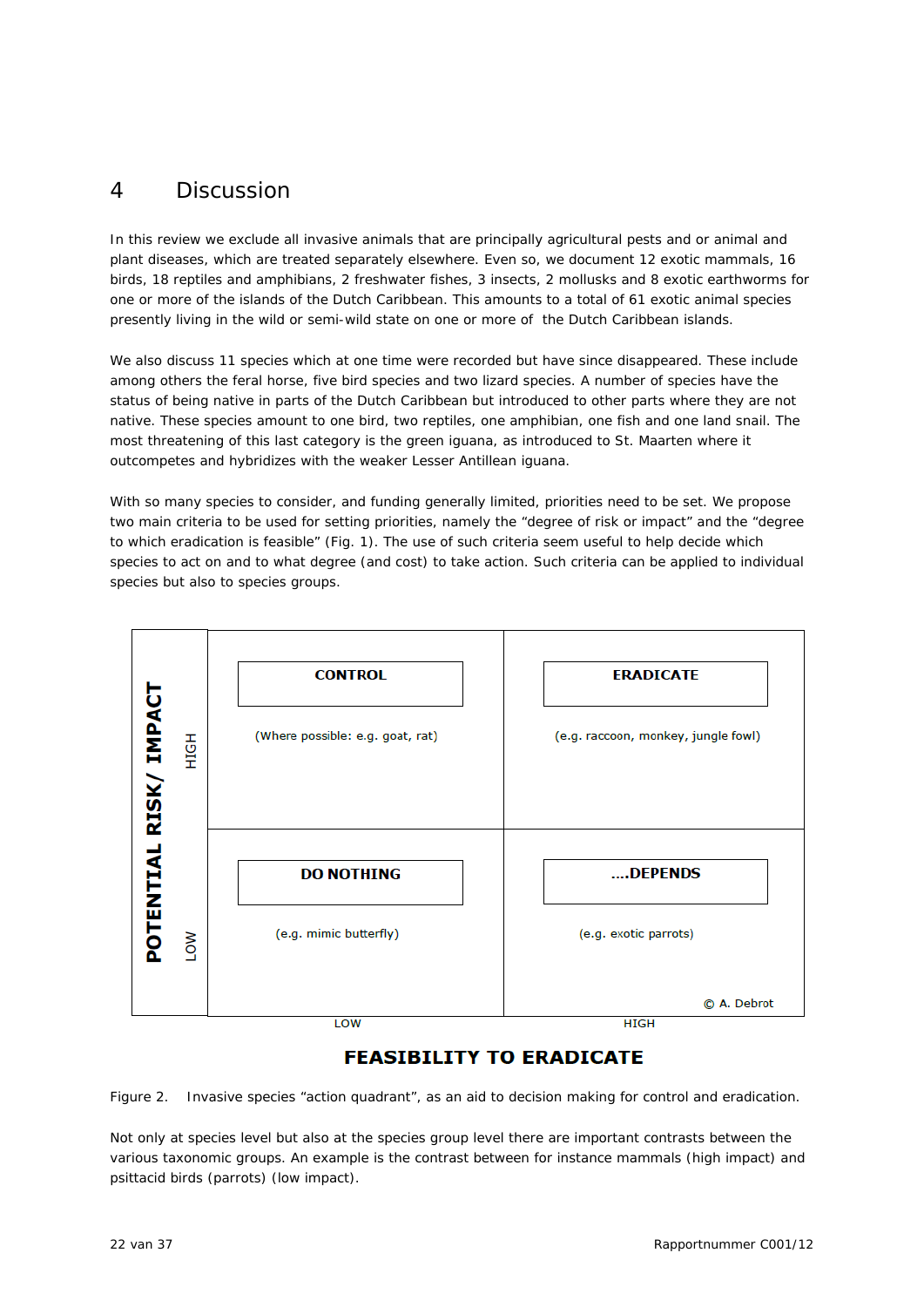Mammals are the most successful and advanced evolutionary terrestrial animals group. They are vigorously active, highly adaptable endotherm animals that require a lot of food and greatly impact the ecosystems in which they live. Therefore it is not surprising that our review shows that some of the most deleterious animal introductions have been the mammals, particularly the grazers and the predators. Among these, the four key species are grazing goats, the mongoose, the cat and the black rat. In most cases, such species cannot be eradicated because they are widespread and firmly established, or being widely kept as livestock or pets, but must be controlled in sensitive areas where possible (Fig. 2). However, our review also shows that many introduced mammals are still present in relatively small populations, making eradication still feasible (eg. raccoon).

Several large parrots (psittacids) have become feral in Curaçao based on escaped cage birds. These animals today remain strongly dependent on gardens for their continued survival and so far have not truly established themselves in the wild. This does not mean that this is not possible, as on Bonaire (and formerly on Curaçao and Aruba) large psittacids are a natural part of the native avifauna. It is also must be kept in mind that aridification by man and loss of former moist tropical forest (Debrot *et al.* 1999) has certainly had a negative impact on the current vegetation's natural capacity to support not only forest butterflies, but also large psittacids. For now, exotic parrots would seem to have limited potential to impact other species and ecosystems. History has further shown that large parrots are relatively easy to eradicate (slow reproduction, high market value and easy targets). Therefore, urgency to take action against large parrots at present is generally low (eg. Fig. 2).

# 4.1 Pathways of introduction

Various main pathways of introduction can be identified for the species discussed here and some generalizations would seem at hand. For instance, most mammals have been introduced for their husbandry potential. In contrast most birds have been introduced as pet species. With exception of one species, *Pontodrilus litoralis*, (Blakemore 2007) importation of most of the documented earthworms probably took place within soil that came in with seedlings of exotic fruit trees, whereas today the main risk for new exotic earthworms certainly lies with the massive importation of exotic plants. Nevertheless, today there are three main pathways involved with the introduction of IAS that are not principally agricultural pest species. These are a) containerized cargo transport, b) international trade in ornamental plants, c) international pet trade.

**a) Containerized cargo transport**: Nowadays transport is much faster than in the past and many organisms that hitchhike on cargo have a much greater chance to survive the journey; the fact that cargo is nowadays containerized is also an important factor. The standardized freight container was one of the most important innovations of the 20th Century. Containerized cargoes travel from their point of origin to their destination by ship, road and rail as part of a single journey, without unpacking. This simple concept is the key element in cheap, rapid transport by land and sea, and has led to a phenomenal growth in global trade. Likewise, containerized air cargo has led to a remarkable increase in the inter-continental transportation of goods, particularly perishable items such as flowers, fresh vegetables and live animals. In both cases, containerization offers great advantages in speed and security, but reduces the opportunity to inspect cargoes in transit. An inevitable consequence is the globalization of undesirable species of animals, plants and pathogens. Moreover, cheap passenger flights offer worldwide travel for viral and parasitic pathogens in infected humans. The continued emergence of exotic pests, vectors and pathogens throughout the world is an unavoidable consequence of these advances in transportation technology (Reiter, 2010).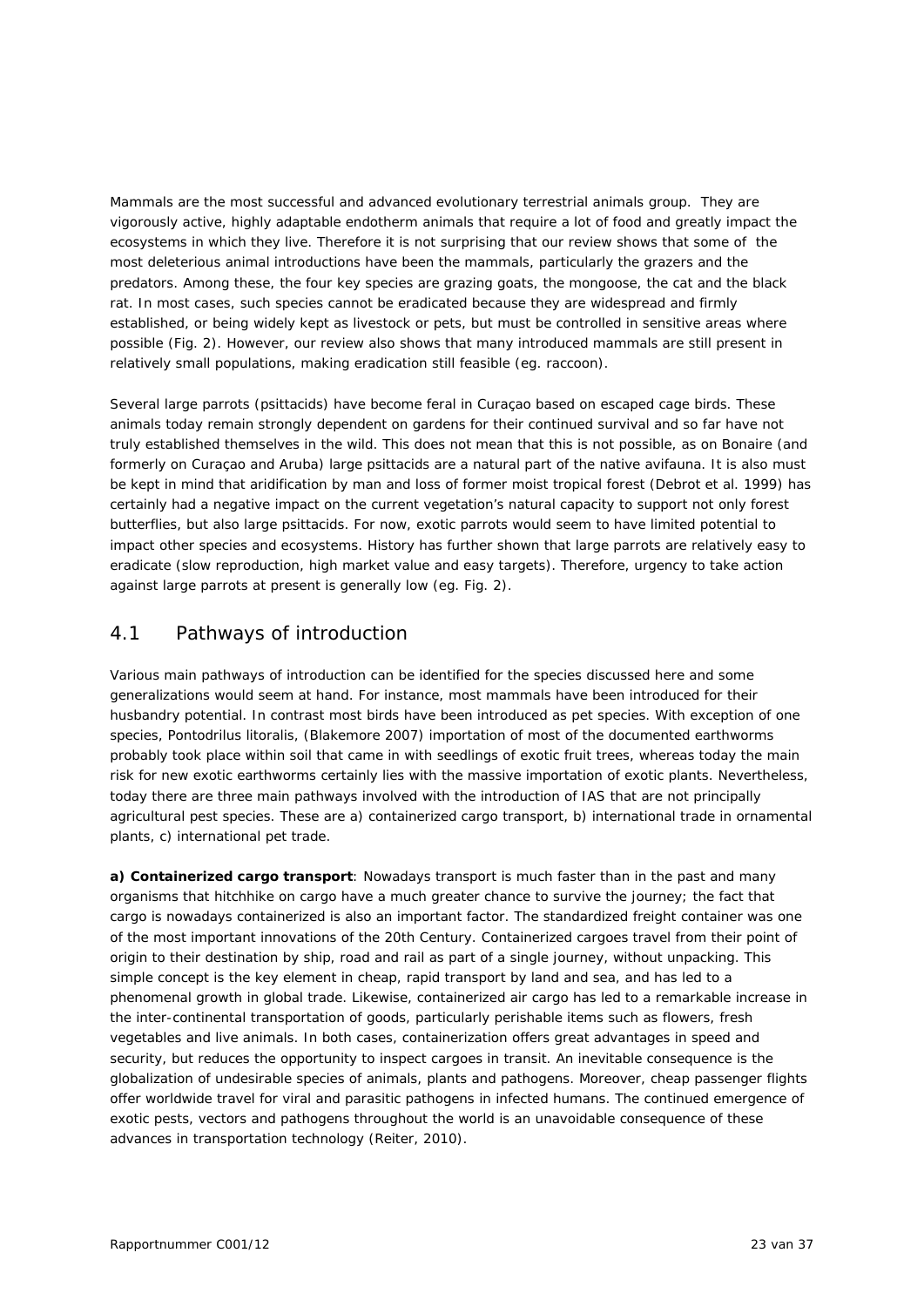**c) International trade in nursery plants:** There is also a large international trade in nursery plants, including trees and sometimes large palms for landscaping. Nowadays on many Caribbean islands trees and large palms are imported for the landscaping of hotels or other tourist projects. Such large palms and trees are transported in open-top containers.

**b) International pet trade:** Then there is a large pet trade which also deals in exotic animals, which did not exist to this extent in the past. Dogs and other house pets now travel all over the world with their owners, usually there are adequate veterinary rules, but in some cases epizootics like ticks and the diseases they may carry, can still come in.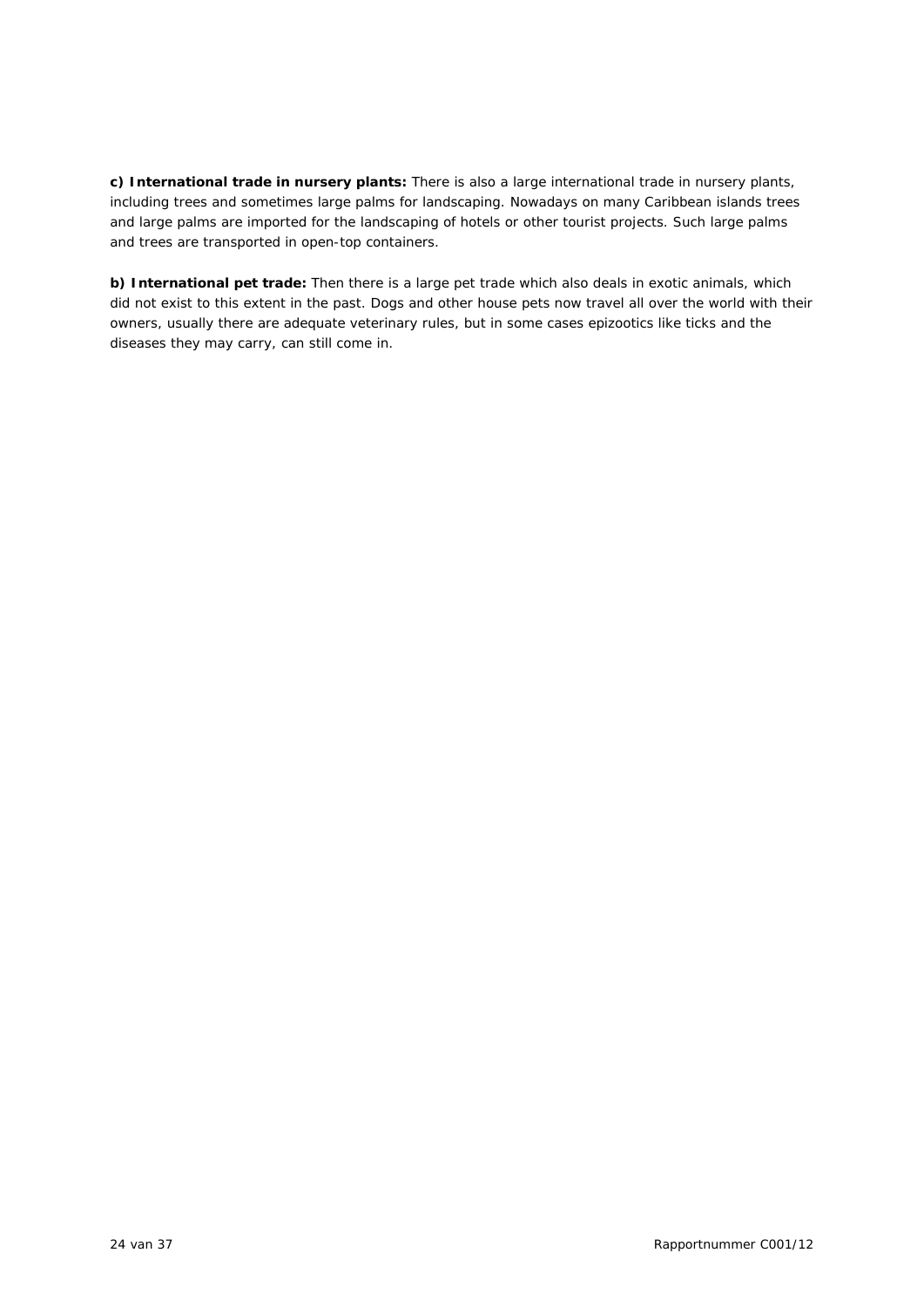# 5 Conclusions and Recommendations

From our overview we conclude that the key priorities for successful action against aggressive exotic animals are:

- control of goats:
- control of introduced predators (rats and cats) near seabird breeding colonies;
- eradication of several small populations of exotic mammal predators and reptiles as long as this is possible before the get a strong foothold and spread;
- eradication of introduced species from small offshore islands which serve (or served) as seabird breeding habitat.

In addition to such on-island action against species already present, it is critical to prevent further introductions. Two key action points are urgently needed: a) develop the existing legislation and b) establish biosecurity units empowered for action.

#### **Existing legislation**

The existing legal framework to prevent the introduction of invasive species and pests and plant diseases and to combat them once they have been introduced is critically insufficient. Saba has an Island ordinance which prohibits the introduction of "exotic species" without permission of the Saba island government. Both in the Netherlands Antilles and Aruba a phytosanitary certificate is required to import plants or hay. However these measures have clearly been insufficient. A major problem is that there are no phytosanitary laws which enables the government to confiscate and destroy imported plants which turn out to be infected. Even if they are clearly infected, if accompanied by a valid phytosanitary certificate they cannot be legally impounded. There are further no quarantine regulations for plants, nor is it possible to prohibit the import of plants or certain species of plants from countries where certain plagues are known to exist. Such legislation does exist for veterinary products which could transmit diseases which can affect human beings or animals. Adequate phytosanitary laws and laws to strengthen defenses against invasive species are urgently needed. Draft legislation exists, but has not been enacted.

#### **Invasive Species Management Teams (ISMTs)**

ISMTs have to be established on each island to assist the customs in identifying and keeping out unwanted species. In this, the team will provide extension services on plant diseases and invasive species and should regularly organize presentations to customs, pest control, landscaping and garden maintenance companies, nature groups and the general public. It is very important to establish and maintain such contacts, as public involvement and feed-back is key to detecting new problems rapidly. Another key task of biosecurity units is to act as a rapid response unit, combating invasive species, pests and plant diseases that came in and trying to extirpate them before they manage to establish a permanent foothold. There is a potential role for the "Team Invasieve Exoten" of the Ministry of Economic Affairs, Agriculture and Innovation.

The ISMT should also develop, regularly update and reevaluate a list of "Alert species", and should establish contingency plans to combat the plant diseases and invasive alien species on this listing. The ISMT will maintain close contacts with all Kingdom island partners and stakeholders, regional organizations such as FAO, CABI and USDA/Aphis and with local commercial pest control companies and also with local and regional companies supplying chemicals to combat species (insecticides, acaricides, fungicides, herbicides, mollucides etc.). Furthermore, the ISMT should also establish a list of exotic animal species, of which the import is prohibited, such as: Monitor lizards, desert hedgehogs, Corn snakes and other snake species which could survive in the wild. So far only Curaçao and Aruba have long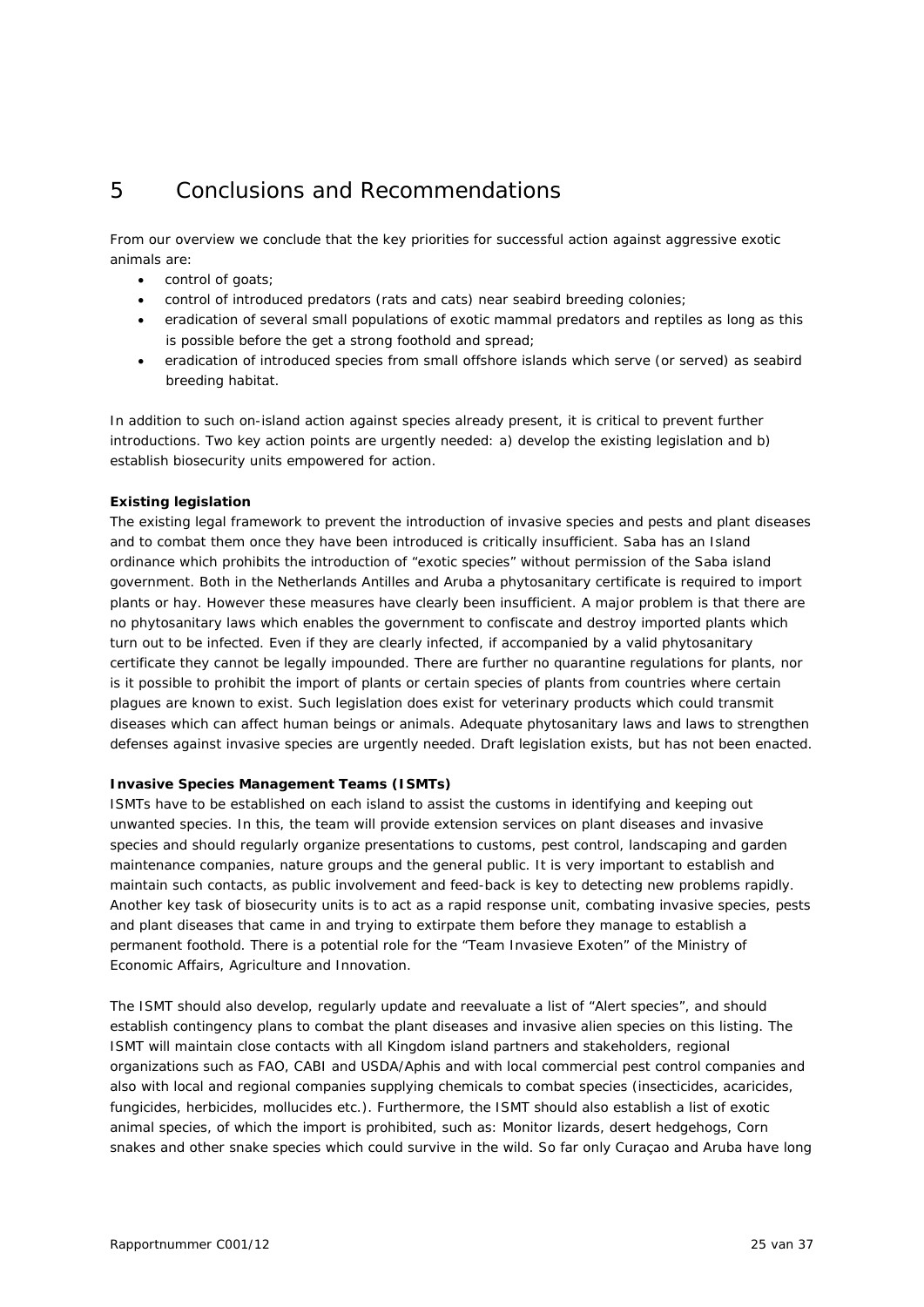had plans to develop a biosecurity unit, which have not yet been realized. Clearly, such a unit is needed for the Caribbean Netherlands.

#### **Policy Frameworks**

Finally, initiatives to develop such legislation and ISMTs needs to take place and be firmly imbedded in policy frameworks. The first step ahead in these respects should be to outline an **Invasive Species Strategy and Action Plan** (ISSAP). For this, establishing clear goals is essential. Policy action goals can namely be distinguished at both primary (framework) and secondary (implementation) levels (Townsend 2009).

At the primary level, key goals would for instance be to:

- lay down IAS policy;
- develop and amend legislation to deal with IAS;
- develop and equip an ISMT that functions based on an inter-insular coordination mechanism which allows them to act decisively and swiftly.

Key secondary goals would be to:

- develop an IAS information system and database;
- prepare a strategic management plan based on a sequential approach of prevention, eradication, control and restoration;
- conduct capacity trainings for institutions involved in the identification control and handling of  $IAS$
- implement programs together with customs to prevent introduction and establishment of IAS;
- implement program for eradication and control of priority IAS species present, together with nature managers;
- facilitate research into IAS;
- establish periodic IAS monitoring.

Jointly developing an ISSAP falls beyond the scope of this project but is recommended as the key step forward in dealing with IAS. However, lack of an ISSAP should in no way be seen as a hindrance to parties to taking directed critical action at the local level (eg. goats in the national parks and cats at seabird breeding sites).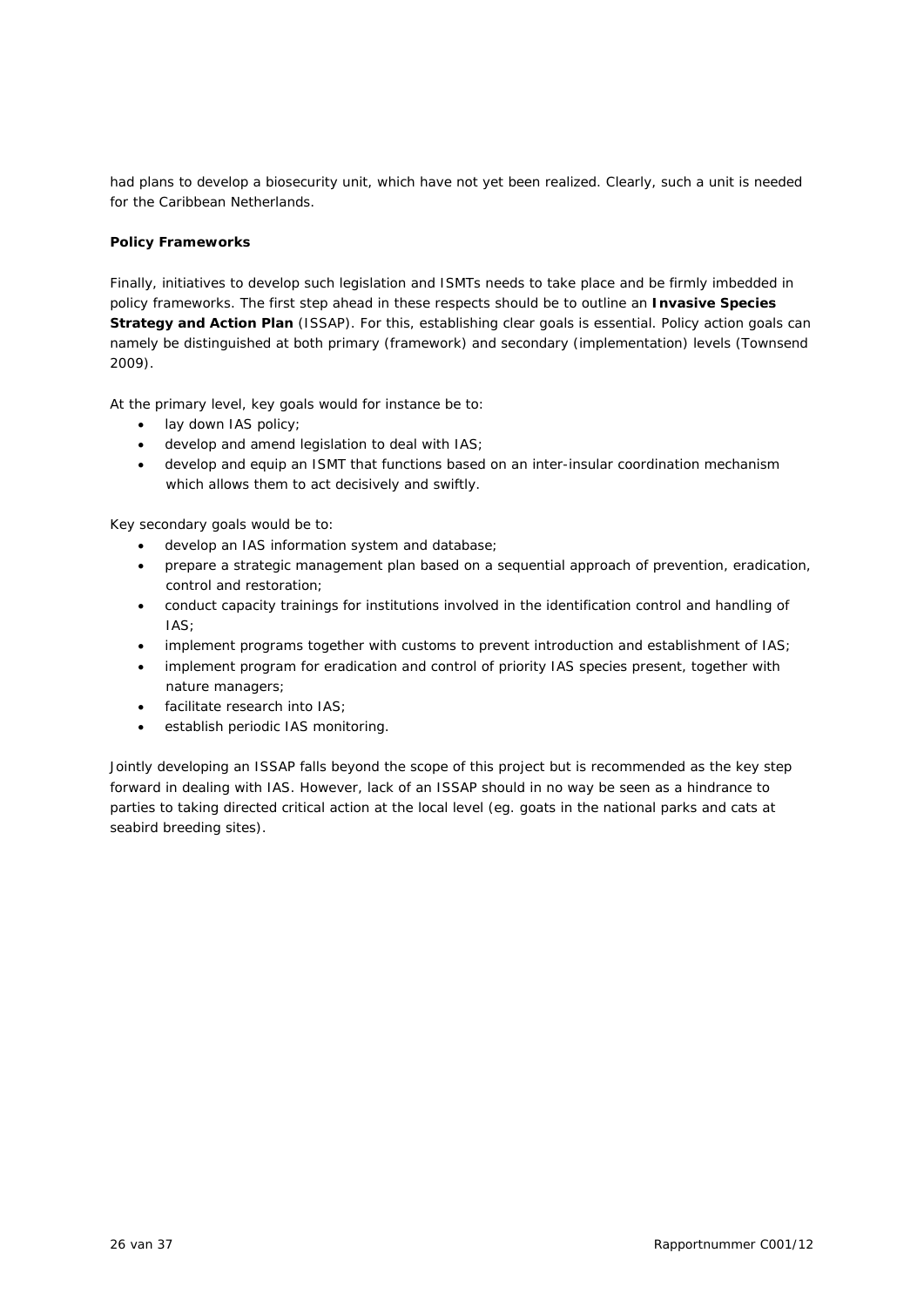# Acknowledgments

We wish to thank the following persons: Bram Breure, Museum Naturalis, Leiden, for information on land snails and identifying *Bulimulus guadalupensis*, Facundo Franken for information on various reptiles in Aruba, Dennis Paulson for information on the dragonfly *Anax ephippiger*, Gad Perry for providing information on the Corn snake and the Cuban tree frog. Roberto Hensen provided valuable information on a range of species.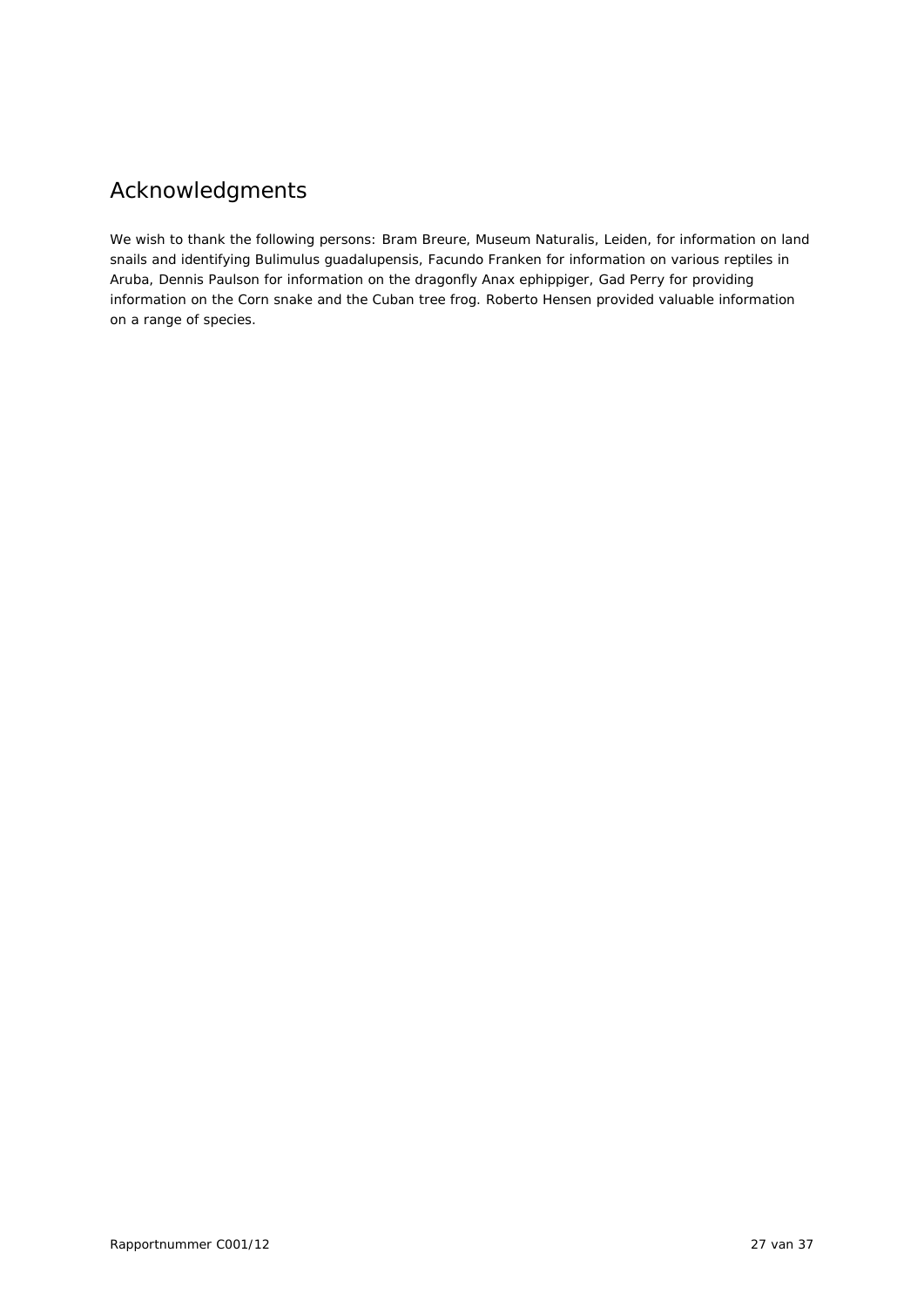# Literature Cited

- Beard, K.H., E.A. Price and W.C. Pitt. 2009. Biology and impacts of Pacific island invasive species. 5. *Eleutherodactylus coqui*, the Coqui Frog (Anura: Leptodactylidae)Pacific Science 63(3):297–316.
- Bekker, J. P. 1996. Basisrapport zoogdierkundig onderzoek Aruba. Uitgegeven door de Schrijver Veere, Nederland.
- Bitter, B.A. 1950. Geschiedenis van de bijenteelt op de Nederlandse Antillen. De West-Indische Gids jrg. 31, p 170-174 en 179.
- Blakemore, R.J. 2007. Origin and means of dispersal of cosmopolitan *Pontodrilus litoralis* (Oligochaeta: Megascolecidae). European J. Soil Biol. 43(1)S3-S8.
- Blok, J. 2010. Recommendations for the management plan Washington-Slagbaai National Park. Staatsbosbeheer, 31 pp.
- Breure A.S.H. 1974. "Caribbean land molluscs: Bulimulidae, I. *Bulimulus*". *Studies on the Fauna of Curaçao and other Caribbean Islands* **45**: 1-80, figs. 1-80, pls 1-7, tables 1-17.
- Breure A.S.H. 1975. *Bulimulus guadalupensis*,(Brugière. 1789) een nieuwe soort voor de malacofauna van Curaçao. Corr. BI. NMV. No 166 pg 440-441.
- Brink, T. van den. 1998. Forestry policies in the Netherlands Antilles and Aruba. In: Forestry policies in the Caribbean, Vol. 2: Reports of 28 selected countries and territories, pp. 395-460. FAO Forestry Paper 137/2. FAO, Rome.
- Brown, A. 2008. Status and Range of Introduced Mammals on St. Martin, Lesser Antilles. Living World, J. Trinidad and Tobago Field Naturalists' Club 2008, 14-18.
- Brown, A.C. and Collier, N. 2006. Terrestrial bird studies on St. Martin: winter of 2006. Unpublished Report.
- Buurt, G. van. 2005. *Field Guide to the Amphibians and Reptiles of Aruba, Curaçao and Bonaire*. Edition Chimaira, Frankfurt am Main 137 pp.
- Buurt, G. van. 2006. Conservation of Amphibians and Reptiles in Aruba, Curaçao and Bonaire. *Applied Herpetology* 3: 307-321.
- Buurt, G. van. 2007. Breeding population of *Osteopilus septentrionalis* in Curaçao. *Applied Herpetology* 4: 390-391.
- Buurt, G., van. 2011. The Teiid Lizards of Aruba, Curaçao, Bonaire (Dutch Caribbean), and the Península de Paraguaná (Venezuela) IRCF Reptiles & Amphibia ns 18 (2): 92-104.
- Campbell, K. and C. J. Donlan. 2005. Feral goat eradications on islands. Conservation Biology 19(5): 1362–1374.
- Coblentz, B.E. 1980. Goat problems in the national parks of the Netherlands Antilles. 16 pp.
- Collier, N. and A. Brown. 2009. Chapter 13. The Netherlands Antilles I. St. Maarten, Saba, and St. Eustatius. Pp. 128-132. In: P. E. Bradley and R. L. Norton (eds.) Breeding seabirds of the Caribbean. Univ. Press, Florida.
- Collier, N. and A. Brown 2008a. Saba. Pp. 259-262. In: D. C. Wege and V. Anadon-Irizarry. Important Bird Areas in the Caribbean: key sites for conservation. Cambridge, UK: BirdLife International (BirdLife Conservation Series 15).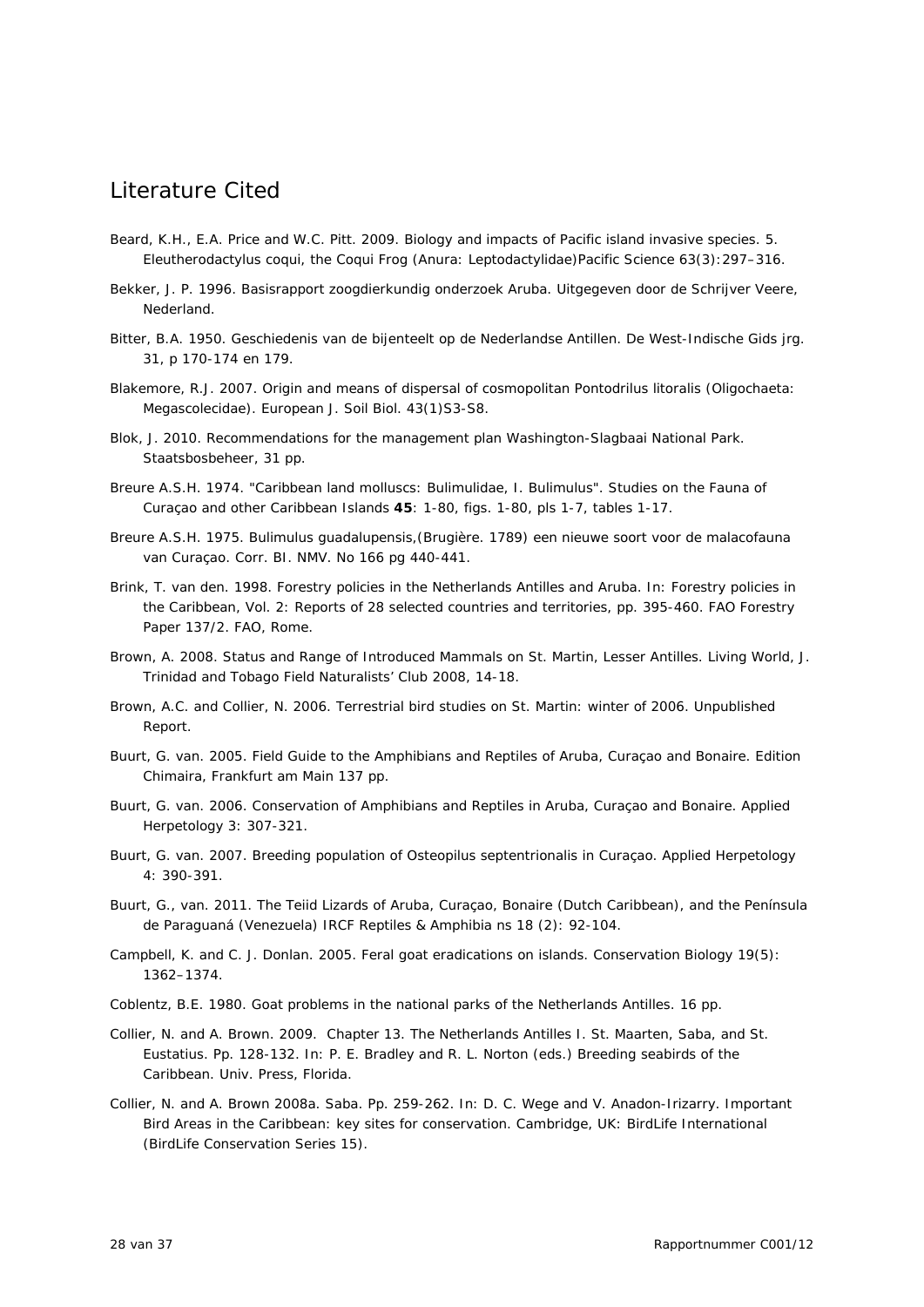- Collier, N. and A. Brown 2008b. St Eustatius. Pp. 268-271. In: D. C. Wege and V. Anadon-Irizarry. Important Bird Areas in the Caribbean: key sites for conservation. Cambridge, UK: BirdLife International (BirdLife Conservation Series 15).
- Coomans, H.E. 1967. The Non-Marine Mollusca of St. Martin (Lesser Antilles). Studies on the Fauna of Curaçao and other Caribbean Islands, 24: 118-145.
- Cruz, F., C.J. Donlan, K. Campbell, V. Carrion. 2005. Conservation action in the Galapagos: feral pig (*Sus scrofa*) eradication from Santiago Island. Biological Conservation 121: 473–478.
- Debrot, A.O. 2003. A review of the freshwater fishes of Curaçao, with comments on those of Aruba and Bonaire. Car. J. Sci. 39: 100-108.
- Debrot, A.O., C. Boogerd and D. van den Broeck. 2009. Chapter 24. The Netherlands Antilles III: Curaçao and Bonaire. Pp. 207-215. In: P. E. Bradley and R. L. Norton (eds.) Breeding seabirds of the Caribbean. Univ. Press, Florida.
- Debrot A.O. and de Freitas J.A.. 1993. A comparison of ungrazed and livestock-grazed Rock vegetations in Curaçao. Biotropica 25(3): 270-280.
- Debrot, A.O., J. A. de Freitas, Brouwer, A., and M. van Marwijk Kooy. 2001. The Curaçao barn owl: Status and diet, 1987-1989. Car. J. Sci. 37(3-4):185-193.
- Debrot, A.O, G. van Buurt and M. J. A. Vermeij. 2011. Preliminary overview of exotic and invasive marine species in the Dutch Caribbean. IMARES rept. C188/11. 27 pp.
- Debrot, A.O., M. de Graaf, R. J. H. G. Henkens, H.W.G. Meesters and D.M.E. Slijkerman. 2011. A status report of nature policy development and implementation in the Dutch Caribbean over the last 10 years and recommendations towards the Nature Policy Plan 2012-2017. IMARES, Rept C065/11. 41 pp.
- Debrot, A.O., J. Y. Miller, L. D. Miller and B. T. Leysner. 1999. The butterfly fauna of Curaçao, West Indies: 1996 status and longterm species turnover. Car. J. Sci. 35: 184-194.
- Debrot A.O. and T. G. Prins. 1992. First record and establishment of the Shiny Cowbird. Caribbean Journal of Science. Vol 28, No's. 1-2.
- Debrot, A.O. and J. Sybesma. 2000. The Dutch Antilles, Chapter 38. In C. R. C. Sheppard (ed.), Seas at the Millennium: an Environmental Evaluation, Vol. I Regional Chapters: Europe, The Americas and West Africa, pp. 595-614. Elsevier, Amsterdam.
- Engbring, J. 1983. Avifauna of the southwest islands of Palau. Atoll Res. Bull. 267: p 1-22.
- Esteban, N. (2009). Espèces exotiques envahissantes, Antilles Néerlandaises. DCNA http://especesenvahissantes-outremer.fr/pdf/ atelier\_antilles\_2009/ Antilles\_neerlandaises.pdf.

Fläschendräger, A and Wijffels, L, 2009. *Anolis*, pp 319. Natur und Tier Verlag, Münster.

- Fläschendräger, A. 2010. Cuban Brown Anoles (*Anolis sagrei*) in St. Maarten. IRCF Reptiles & Amphibians, Vol. 17, no 2.
- Fragoso, C. and G.G. Brown. 2007. Ecologia y taxonomia de las lombrices de tierra en Latinoamerica: El primer encuentro Latino-Americano de ecologia y taxonomia de Oligoquetos (ELAETAO1). Pp. 33- 75. In: Brown, G.G.; Fragoso, C. (Ed.). Minhocas na América Latina: biodiversidade e ecologia. Londrina: Embrapa Soja.
- Fragoso. C., J. Kanyonyo, A. Moreno, B.K. Senapati, E. Blanchart and C. Rodrıguez. 1999. A survey of tropical earthworms: taxonomy, biogeography and environmental plasticity. In: Lavelle P, Brussaard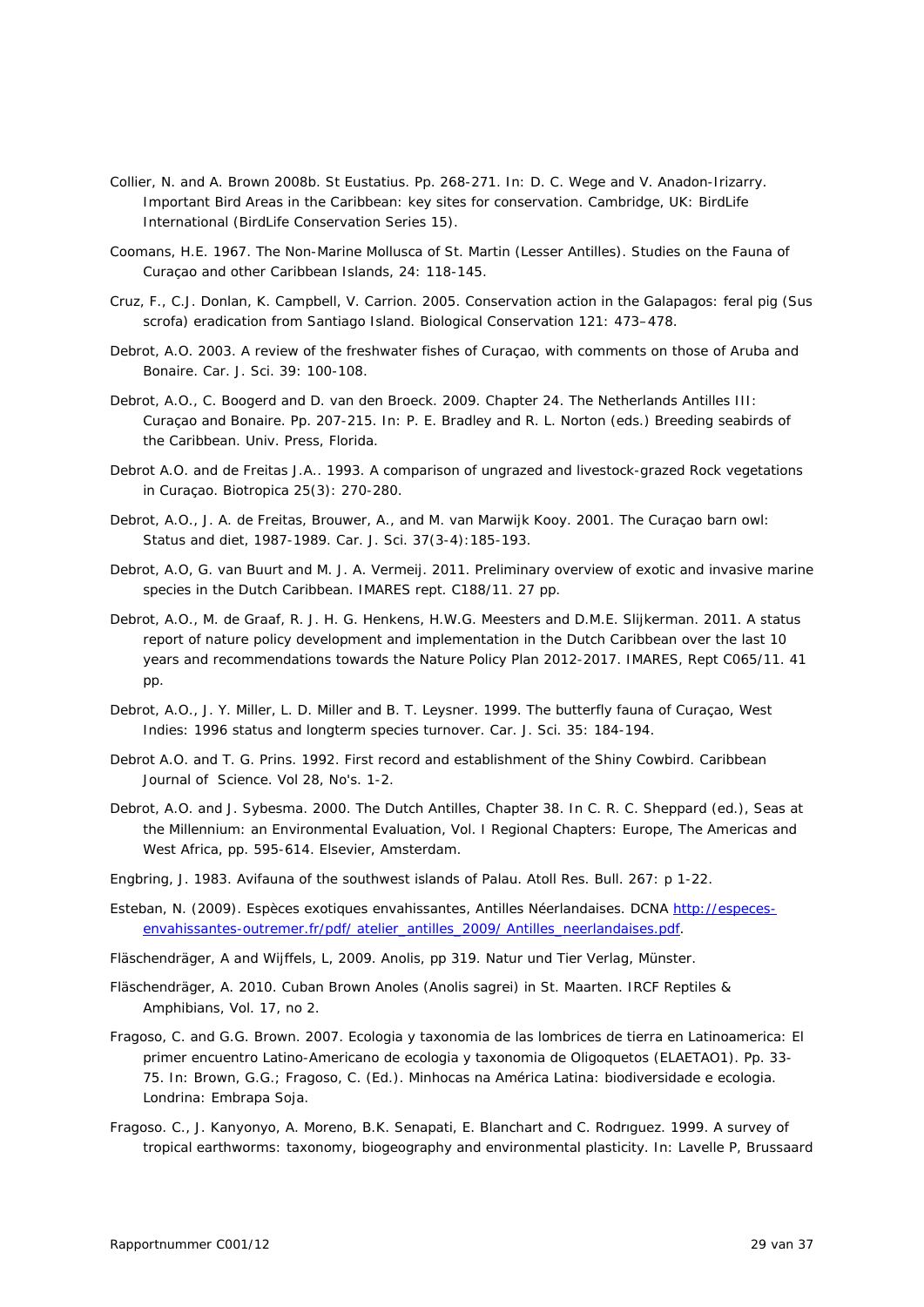L, Hendrix P (eds) Earthworm management in tropical agroecosystems. CABI Publishing, New York, pp 1–26.

- Freitas, J.A. de, B. S.J. Nijhof, A. C. Rojer and A.O. Debrot. 2005. Landscape ecological vegetation map of the island of Bonaire (Southern Caribbean). Royal Netherlands Academy of Arts and Sciences, Amsterdam. 64 pp. (+ maps).
- Gonzalez, G., C.Y. Huang , X. Zou and C. Rodrıguez. 2006. Earthworm invasions in the tropics. Biol. Invasions 8:1247–1256.
- Helgen, K.M., J.E. Maldonado, D.E. Wilson and S.D. Buckner. 2008. Molecular confirmation of the origin and invasive status of West Indian raccoons. J. Mammal. 89(2):282–291.
- Hendrix, P.F. and J. Bohlen 2002. Exotic earthworm invasions in North America: ecological and policy implications. BioScience 52:801–811.
- Hilton, G.M. and R.J. Cuthbert. 2010. The catastrophic impact of invasive mammalian predators on birds of the UK Overseas Territories: a review and synthesis. Ibis 152: 443–458.
- Hulsman, H., R. Vonk, M. Aliabadian, A.O. Debrot and V. Nijman. 2008. Effect of introduced species and habitat alteration on the occurrence and distribution of euryhaline fishes in fresh- and brackishwater habitats on Aruba, Bonaire and Curaçao (South Caribbean). Contrib. Zool. 77(1): 45-52.
- Husson, A.M., 1960. *De zoogdieren van de Nederlandse Antillen.* Uitg. "Natuurwetenschappelijke Werkgroep Nederlandse Antillen" no. 12, Curaçao.
- Jongman, R.H.G, H. W. G. Meesters and A. O. Debrot. 2010. Biodiversiteit voor de BES-eilanden: Bonaire, St. Eustatius en Saba. Alterra Rept. 2080/Imares rept. C117/10. Wageningen UR, 65 pp.
- Kairo, M., Ali, B., Cheesman, O., Haysom, K. and Murphy, S. 2003. Invasive species threats in the Caribbean Region. Report to The Nature Conservancy. 134 pp http://tinyurl.com/awoxl or http://www.issg.org/database/species/reference\_files/Kairo et al, 2003.pdf
- Kluge, A.G. 1969. The evolution and geographical origin of the New World *Hemidactylus mabouia brookii* complex (Sauria: Gekkonidae). *Misc. Publ. Mus. Zool. Univ. Michigan* 138: 1-78.
- Kaiser, J (1999) Stemming the tide of invading species.Science 285:1836–1841.
- Kuyp, E. van der, 1949. Planorbidae Records of the Netherlands Antilles Am. J. Trop. Med., s1-29(2): 259-261.
- Lundberg, M. 2003. Mellanlandning på Aruba. Snoken 33(1): 4-14 *Sveriges Herpetologiska Riksförening*, Bromma.
- MacGregor-Fors, I., L. Morales-Perez, J. Quesada and J.E. Schondube. 2010. Relationship between the presence of House Sparrows (*Passer domesticus*) and Neotropical bird community structure and diversity Biol Invas. 12:87–96.
- Masseti, M. 2001. Anthropochorous mammals of the Old World in the West Indies. Mammalia 75: 113- 142.
- McFarlane, D.A., and A.O. Debrot. 2001. A new species of extinct oryzomyine rodent from the Quaternary of Curaçao, Netherlands Antilles. Caribb. J. Sci.37:182-184.
- Miller, J.Y., A.O. Debrot and L.D. Miller. 2003. Butterflies of Aruba and Bonaire with new species records for Curaçao. Car. J. Sci. 39(2): 170-175.
- Moritz, R.F.A. and S. Hartel. 2005. Global invasions of the western honeybee (*Apis mellifera*) and the consequences for biodiversity. Ecoscience 12 (3): 289-301.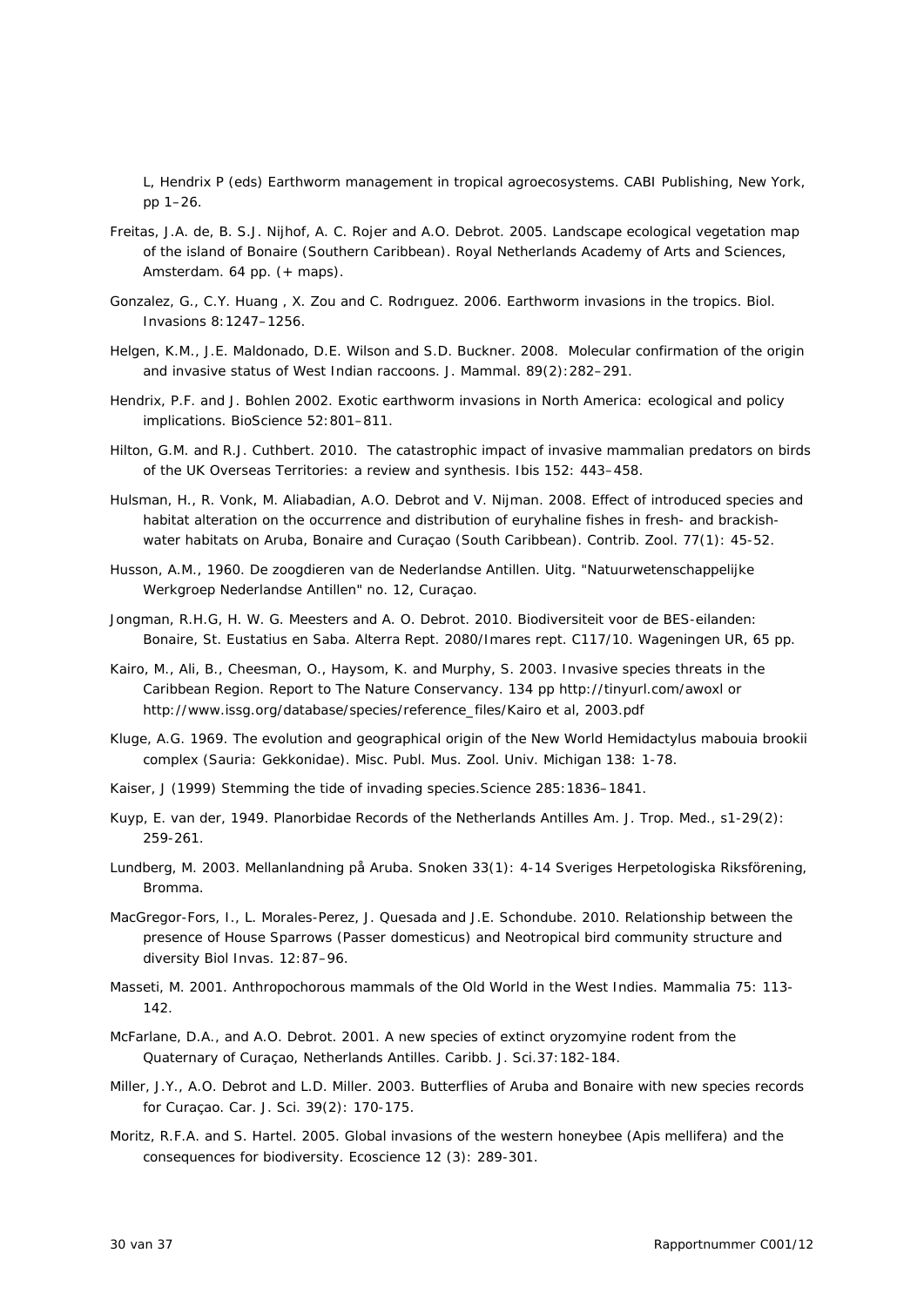- Mooney H. (2001) Invasive alien species the nature of the problem. Assessment and Management of Alien Species that Threaten Ecosystems, Habitats and Species. Convention on Biological Diversity Technical Paper No. 1: 1–2.
- Moutou, F. and P.-P. Pastoret. 2010. Defining an Invasive species. Rev. sci. tech. Off. int. Epiz., 29 (1), 37-45.
- Nellis, D.W. and Everard, C.O.R. 1983. The biology of the mongoose in the Caribbean. Studies on the Fauna of Curaçao and Other Caribbean Islands, 64: 1 - 162.
- Nogueira-Filho, S.L.G., S.S.C. Nogueira, J.M.V. Fragoso. 2009. Ecological impacts of feral pigs in the Hawaiian Islands. Biodiv. Cons. 18:3677–3683.
- Nyari, A., C. Ryall and A.T. Peterson. 2006. Global invasive potential of the house crow *Corvus splendens* based on ecological niche modelling. J. Avian Biol. 37: 306-311.
- Odum, R.A. and G. v. Buurt (2009). *Anolis porcatus* (Cuban green anole) geographical distribution, Aruba. Herpetological Review 40(4): 450.
- Oldroyd, B.P., S.H. Lawler and R.H. Crozier. 1994. Do feral honey bees (*Apis mellifera*) and regent parrots (Polytelis anthopeplus) compete for nest sites?. Australian J. Ecol. 19(4): 444-450.
- Parker, V.P. (1993). *Pigs, A handbook to the breeds of the world*. Helm, London.
- Perry, G., Pierce, J., Griffin, D., van Buurt, G. and J. Lazell.2003. Corn snake distribution, *Elaphe guttata guttata*. *Herpetological Review* 34(3).
- Powell, R., Passaro, R.J., Henderson, R.W. (1992): Noteworthy herpetological records from Saint Maarten, Netherlands Antilles. Carib. J. Sci. 28: 234-235.
- Powell, R, Henderson, R.W. and Parmerlee, J.S. (Jr.). 2005. *The Reptiles and Amphibians of the Dutch Caribbean (St. Eustatius, Saba, and St. Maarten),* 192 pp. St Eustatius National Parks Foundation (STENAPA).
- Pimentel D, Zuniga R, Morrison D. 2005. Update on the environmental and economic costs associated with alien-invasive species in the United States. Ecol Econom. 52:273–288.
- Powell, R., R.W. Henderson, M.C. Farmer, M. Breuil, A.C. Echternacht, G. van Buurt, C.M. Romagosa, and G. Perry. 2011. Introduced amphibians and reptiles in the Greater Caribbean: Patterns and conservation implications, pp. 63–143. In A. Hailey, B.S. Wilson, and J.A. Horrocks (eds.), Conservation of Caribbean Island Herpetofaunas. Volume 1. Brill, Leiden, The Netherlands.
- Prentice, M.A. 1980. Schistosomiasis and its intermediate hosts in the Lesser Antillean islands of the Caribbean. Bull. Pan Am Health Organ 14(3): 258-268.
- Prins, T.G., Reuter, J.H., Debrot, A.O., Wattel, J. and V. Nijman. 2009. Checklist of the birds of Aruba, Curaçao and Bonaire, South Caribbean. Ardea 97(2): 137-268.
- Quick, J., Reinert H. K, de Cuba, E.R. and R.A. Odum. 2005. Recent Occurrence and Dietary Habits of *Boa constrictor*, on Aruba, Dutch West Indies. *Journal of Herpetology*, Vol.39, No 2, pp. 304-307.
- Raffaele, H., Wiley, J., Garrido, O., Keith, A. and J. Raffaele. 1998. *Birds of the West Indies*.Christopher Helm, London.
- Reinert, H.K., Bushar, L.M. and R.A. Odum. 1995. Recommendations for the Conservation and Management of the Aruba Island rattlesnake (*Crotalus unicolor*). In: Aruba Island rattlesnake Conservation Action Plan. The Toledo Zoological Society, Toledo, U.S.A.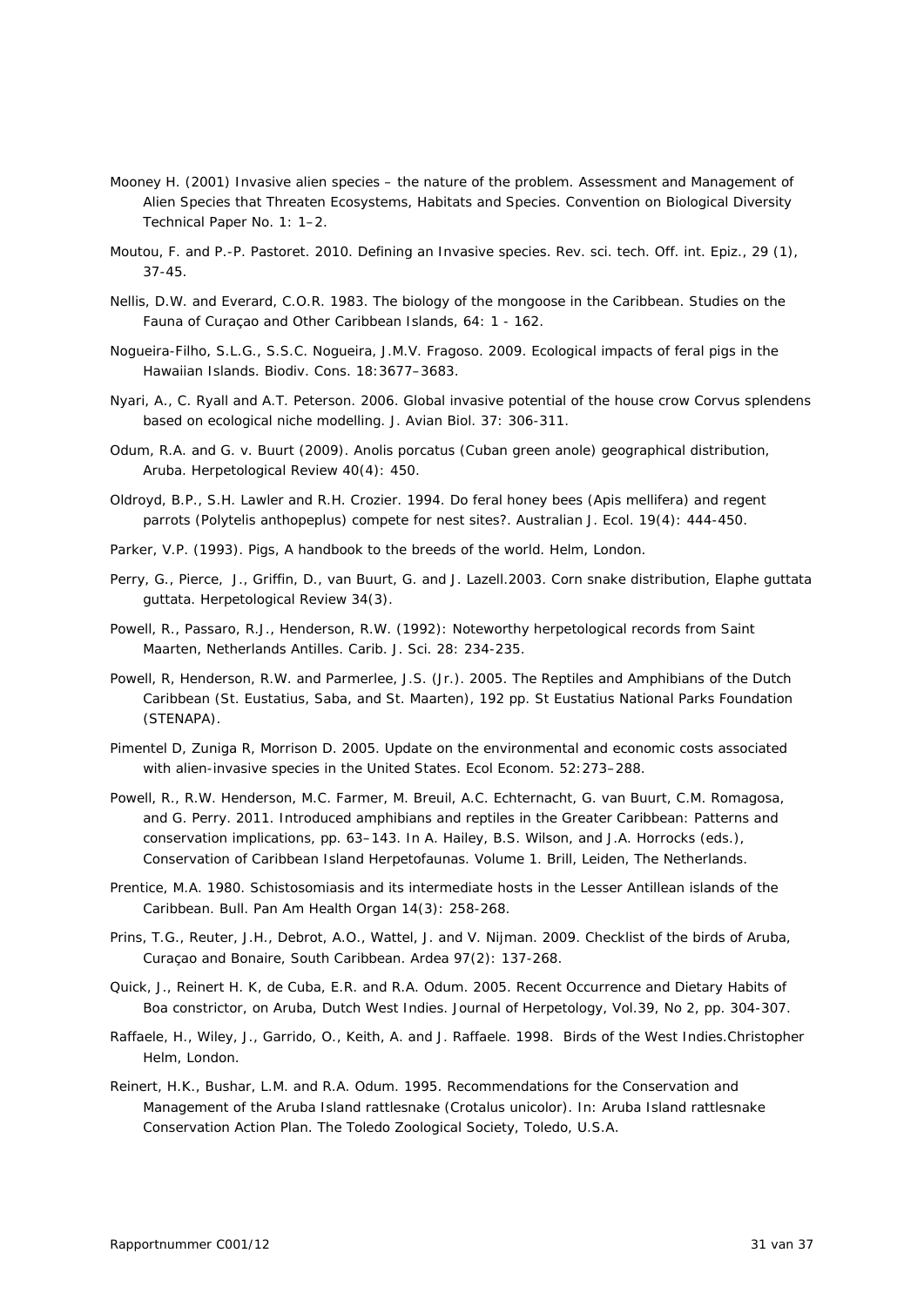- Reinert, H.K., Bushar, L.M., Rocco, G.I., Goode, M. and R.A. Odum. 2002. A Revision of the Distribution of the Aruba Island rattlesnake, *Crotalus unicolor*, on Aruba, Dutch West Indies. *Caribbean Journal of Science*.Vol 38, no 1-2, 126-128.
- Reiter, P. 2010. The standardized freight container: vector of vectors and vector-borne diseases. *Rev. sci. tech. Off. int. Epiz*, 29 (1), 57-64.
- Townsend, S. 2009. Draft invasive species strategy and action plan for Jamaica. UNEPCABI/GOJ project. 37 pp.
- Vanzolini, P.E , 1968. Lagartos brasileiros da familia gekkonidae (Sauria). Arq. Zool. S. Paolo, Vol 17  $(1): 1-84.$
- Voous, K.H. 1983. *The Birds of the Netherlands Antilles.* De Walburg Pers, Zutphen.
- Voss, R.S., Weksler, M. 2009. On the Taxonomic Status of *Oryzomys curasoae* McFarlane and Debrot, 2001, (Rodentia: Cricetidae: Sigmodontinae) with Remarks on the Phylogenetic Relationships of *O. gorgasi* Hershkovitz. *Caribbean Journal of Science*, Vol. 45, No. 1, 73-79.
- Wagenaar Hummelinck, P. 1940. *Studies on the Fauna of Curaçao, Aruba, Bonaire and the Venezuelan Islands.* Dissertatie Utrecht.
- Wallach, V. 2008. *Range extensions and new island records for Ramphotyphlops braminus (Serpentes: Typhlopidae)*. Bull. Chicago Herpetol. Soc. 43: 80-82.
- Westermann, J.H. 1953. Nature preservation in the Caribbean. Uitgaven van der Natuurwetschappellijke Studiekring voor Suriname in der Nederlandse Antillen, 9: 1 - 106.
- Whitehead, C.A., Keirstead, N., Taylor, J., Reinhardt, J.L., Beierschmitt, A. 2010. Prevalence of hypermucoid *Klebsiella pneumoniae* among wildcaught and captive vervet monkeys (*Chlorocebus aethiops sabaeus*) on the island of St. Kitts. J. Wildlife Diseases 46 (3): 971-976.
- Wijngaarden, R. van, 1988. Enige opmerkingen over de herpetofauna van Curaçao. Lacerta **46**: 188- 193.
- Williams, S.R. 2009. Factors affecting the life history, abundance and distribution of the yellowshouldered Amazon parrot (*Amazona barbadensis*) on Bonaire, Netherlands Antilles. Ph.D. Dissertation, University of Sheffield, U.K. 136 pp.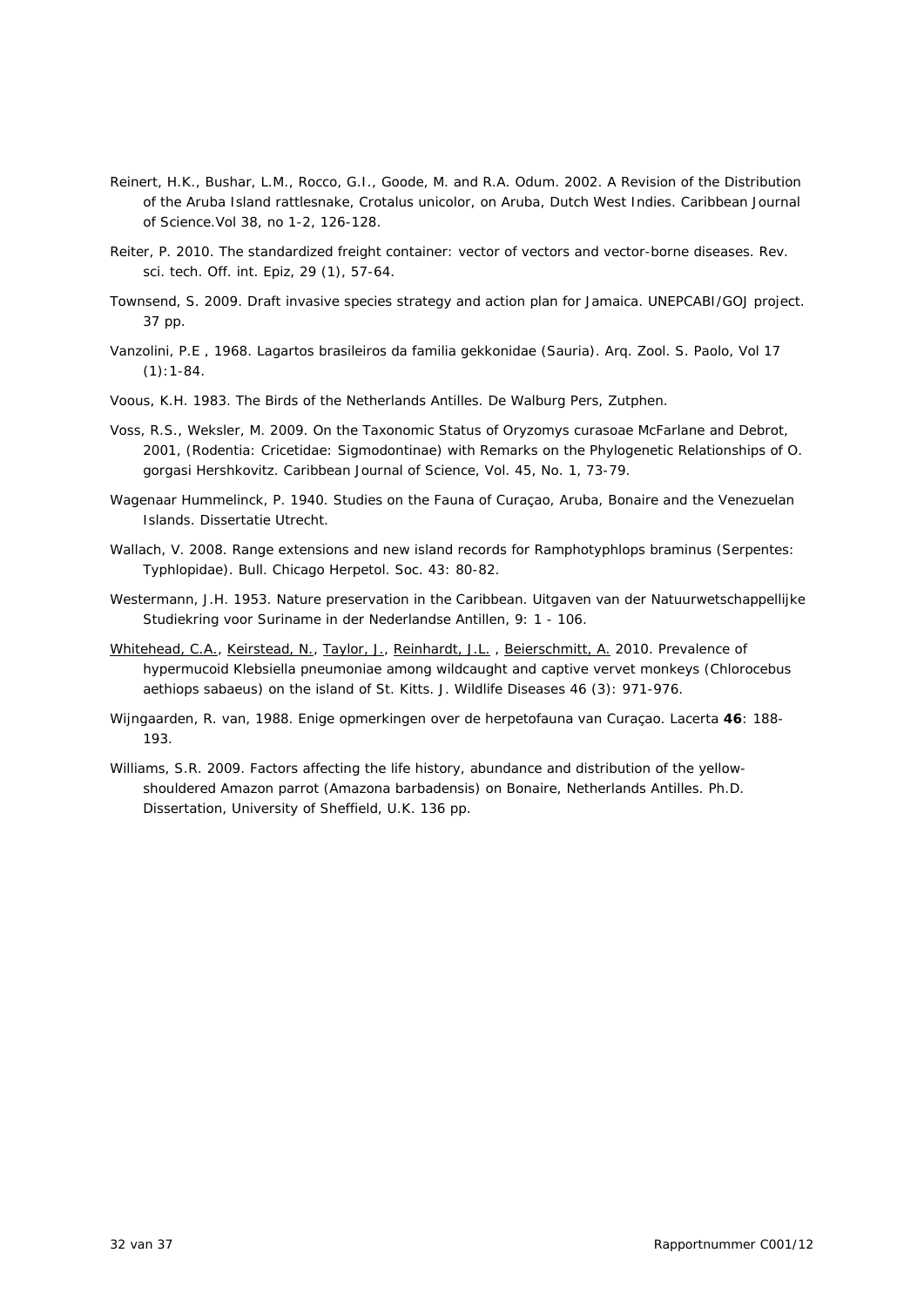# Quality assurance

IMARES utilises an ISO 9001:2008 certified quality management system (certificate number: 57846- 2009-AQ-NLD-RvA). This certificate is valid until 15 December 2012. The organisation has been certified since 27 February 2001. The certification was issued by DNV Certification B.V. Furthermore, the chemical laboratory of the Environmental Division has NEN-AND-ISO/IEC 17025:2005 accreditation for test laboratories with number L097. This accreditation is valid until 27 March 2013 and was first issued on 27 March 1997. Accreditation was granted by the Council for Accreditation.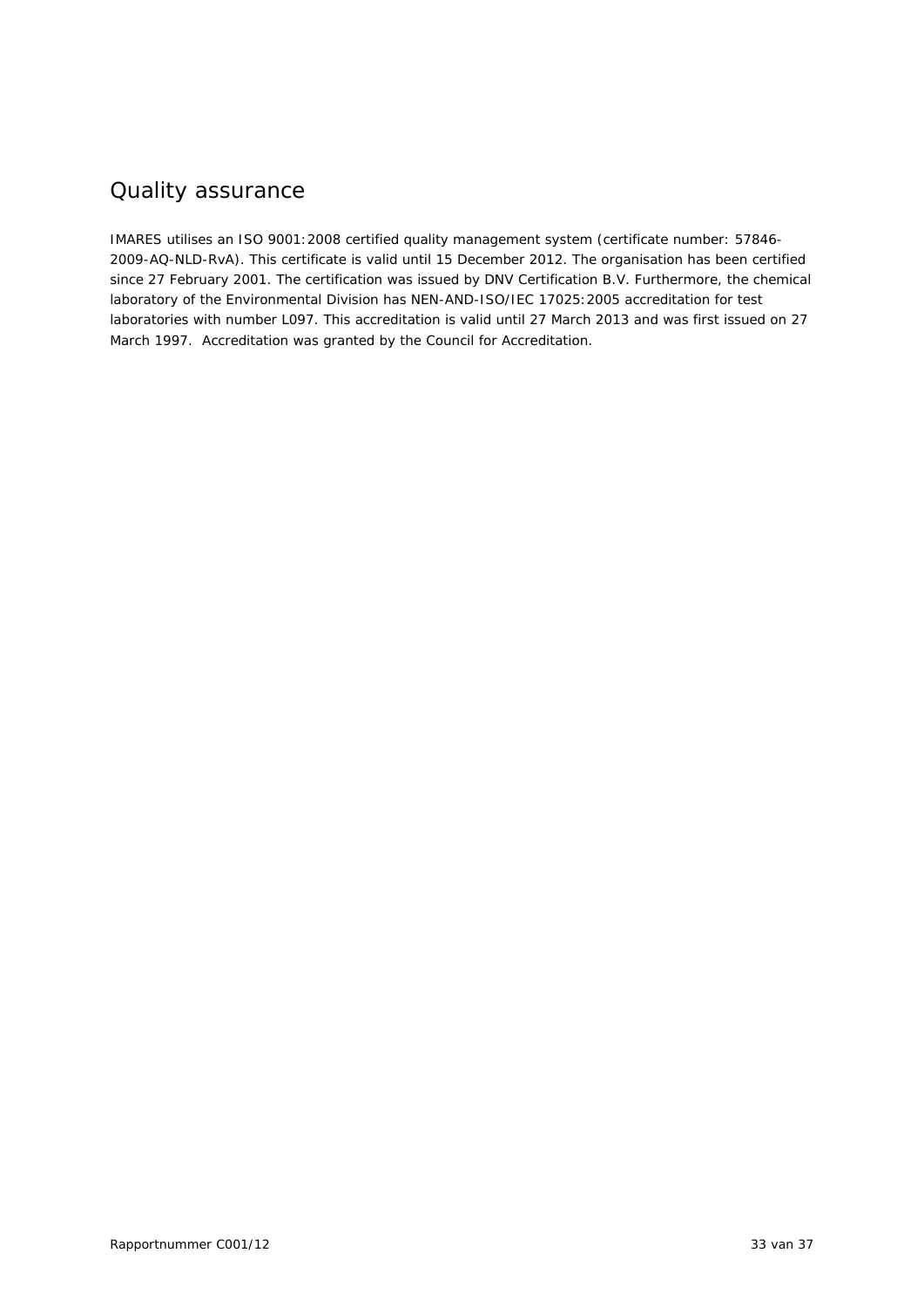# Justification

Report C001/12 Project Number: 4308202004

The scientific quality of this report has been peer reviewed by the a colleague scientist and the head of the department of IMARES.

Signature:

Approved: Ir. R.J.H.G. Henkens Date: 19 January, 2012

Signature:

Approved: F.C. Groenendijk, MSc. Head of Department

Date: 9 January, 2012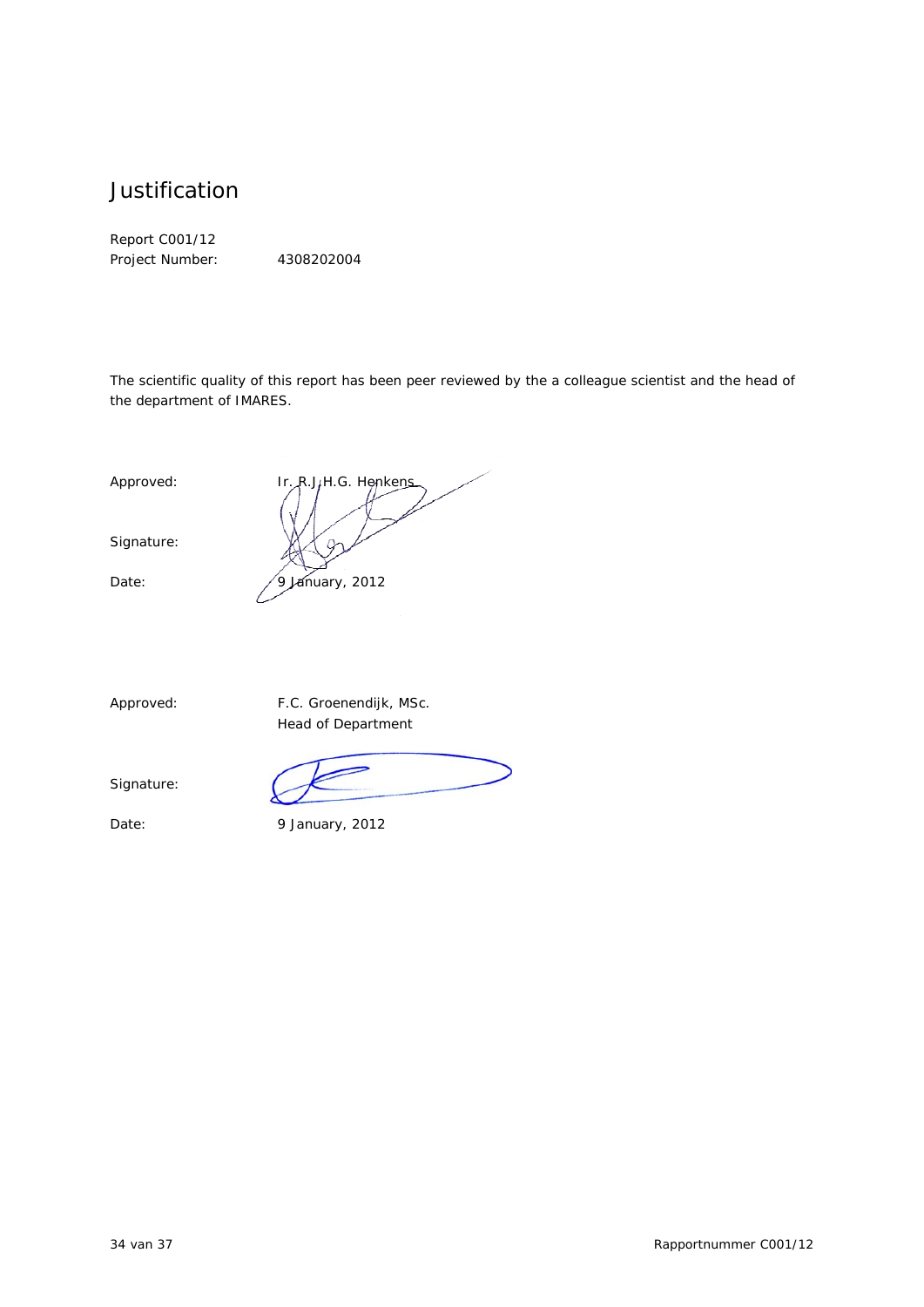# Appendix 1.

List of current invasive terrestrial and freshwater animal and disease species in Dutch Caribbean islands.

Definition: Invasive species are non-indigenous species (or exotic species) introduced by historic human actions, whose introduction causes, or is likely to cause, economic or environmental harm or harm to human health (US government definition). Green shading = current invasive species, Yellow shading = potential invasive species, Blue = native range, Red = eradicated.

| <b>Species</b>          | common name                   | region of<br>origin | date of<br>introdution | mode of<br>introduction | Aruba | <b>Bonaire</b> | Curacao | Saba | <b>St</b><br>Eustatius Maarten | <b>St</b> | Impacts<br>ecological/<br>economical | Principal<br>determinant<br>for presence | Principal<br>habitat<br>affected | <b>Prospects for</b><br>control | <b>Priority for</b><br>research | <b>Priority</b><br>for |
|-------------------------|-------------------------------|---------------------|------------------------|-------------------------|-------|----------------|---------|------|--------------------------------|-----------|--------------------------------------|------------------------------------------|----------------------------------|---------------------------------|---------------------------------|------------------------|
| <b>Mammals</b>          |                               |                     |                        |                         |       |                |         |      |                                |           |                                      |                                          |                                  |                                 |                                 |                        |
|                         |                               |                     |                        |                         |       |                |         |      |                                |           |                                      |                                          |                                  |                                 |                                 |                        |
| Rodents                 |                               |                     |                        |                         |       |                |         |      |                                |           |                                      |                                          |                                  |                                 |                                 |                        |
| Mus musculus            | mouse                         | Old world           | 16th century           | transport of goods      |       |                |         |      |                                |           | high                                 | human habitation                         | widespread                       | low                             |                                 | low                    |
| Rattus norvegicus       | brown rat                     | Old world           | 16th century           | transport of goods      |       |                |         |      |                                |           | high                                 | human habitation                         | lowlying<br>coastal areas        | low                             |                                 | low                    |
| Rattus rattus           | black rat                     | Old world           | 16th century           | transport of goods      |       |                |         |      |                                |           | high                                 | human habitation widespread              |                                  | good, locally                   |                                 | high,<br>locally       |
|                         |                               |                     |                        |                         |       |                |         |      |                                |           |                                      |                                          |                                  |                                 |                                 |                        |
| <b>Household pets</b>   |                               |                     |                        |                         |       |                |         |      |                                |           |                                      |                                          |                                  |                                 |                                 |                        |
| Canis familiaris        | dog                           | Old world           | 16th century           | pet                     |       |                |         |      |                                |           | medium                               | human habitation   widespread            |                                  | good, locally                   |                                 | high,<br>locally       |
| Felix domesticus        | cat                           | Old world           | 16th century           | pet                     |       |                |         |      |                                |           | high                                 |                                          | widespread                       | good, locally                   | high                            | high                   |
|                         |                               |                     |                        |                         |       |                |         |      |                                |           |                                      |                                          |                                  |                                 |                                 |                        |
| Livestock               |                               |                     |                        |                         |       |                |         |      |                                |           |                                      |                                          |                                  |                                 |                                 |                        |
| Capra hircus            | goat                          | Old world           | 16th century           | agriculture             |       |                |         |      |                                |           | high                                 | fresh water                              | widespread                       | good                            | low                             | high                   |
| Equus assinus           | donkey                        | Old world           | 16th century           | agriculture             |       |                |         |      |                                |           | high                                 | fresh water                              | widespread                       | good                            | low                             | high                   |
| Equus equus             | feral horse                   | Old world           | 16th century           | agriculture             |       |                |         |      |                                |           |                                      |                                          |                                  |                                 |                                 |                        |
| Ovis aries              | sheep                         | Old world           | 16th century           | agriculture             |       |                |         |      |                                |           | high                                 | fresh water                              |                                  | good                            |                                 |                        |
| Sus scrofa              | pig                           | Old world           | 16th century           | agriculture             |       |                |         |      |                                |           | growing                              | fresh water                              |                                  | good                            | low                             | high,<br>locally       |
|                         |                               |                     |                        |                         |       |                |         |      |                                |           |                                      |                                          |                                  |                                 |                                 |                        |
| <b>Others mammals</b>   |                               |                     |                        |                         |       |                |         |      |                                |           |                                      |                                          |                                  |                                 |                                 |                        |
|                         |                               |                     |                        |                         |       |                |         |      |                                |           |                                      |                                          |                                  |                                 |                                 |                        |
| Cebus sp.               | capuchin<br>monkey            | S. America          | late 1990s             | pet                     |       |                |         |      |                                |           |                                      |                                          |                                  |                                 |                                 |                        |
| Chlorocebus pygerythrus | vervet monkey                 | Africa              | early colonial         | pet                     |       |                |         |      |                                |           | high                                 |                                          |                                  | good                            |                                 | high                   |
| Civettictis civetta     | African civet                 | Africa              | 1600s                  | agriculture             |       |                |         |      |                                |           |                                      |                                          |                                  |                                 |                                 |                        |
| Herpestes auropunctatus | mongoose                      | Africa              |                        | 1888 agriculture        |       |                |         |      |                                |           | high                                 |                                          | widespread                       | poor                            | low                             | low                    |
| Procyon lotor           | raccoon                       | N. America          |                        | pet                     |       |                |         |      |                                |           | high                                 |                                          |                                  | good                            |                                 | high                   |
|                         |                               |                     |                        |                         |       |                |         |      |                                |           |                                      |                                          |                                  |                                 |                                 |                        |
| <b>Birds</b>            |                               |                     |                        |                         |       |                |         |      |                                |           |                                      |                                          |                                  |                                 |                                 |                        |
|                         |                               |                     |                        |                         |       |                |         |      |                                |           |                                      |                                          |                                  |                                 |                                 |                        |
| Amazona amazonica       | Orange-winged<br>parrot       | S. America          |                        | exotic pet trade        |       |                |         |      |                                |           | low                                  | human habitation gardens                 |                                  | good                            |                                 |                        |
| Amazona autumnalis      | Red-lored parrot   S. America |                     | >1977                  | exotic pet trade        |       |                |         |      |                                |           | low                                  | human habitation $g$ ardens              |                                  | good                            |                                 |                        |
| Amazona ochrocephala    | Yellow-crowned<br>parrot      | S. america          |                        | exotic pet trade        |       |                |         |      |                                |           | low                                  | human habitation $g$ ardens              |                                  | good, locally                   |                                 | low                    |
| Ara severa              | Chestnut-fronted<br>ara       | S. america          |                        | exotic pet trade        |       |                |         |      |                                |           | low                                  | human habitation gardens                 |                                  | good                            |                                 |                        |
| Aratinga acuticaudata   | blue-crowned<br>parakeet      | Venezuela           | >2007                  | exotic pet trade        |       |                |         |      |                                |           | low                                  | human habitation                         |                                  | good                            |                                 |                        |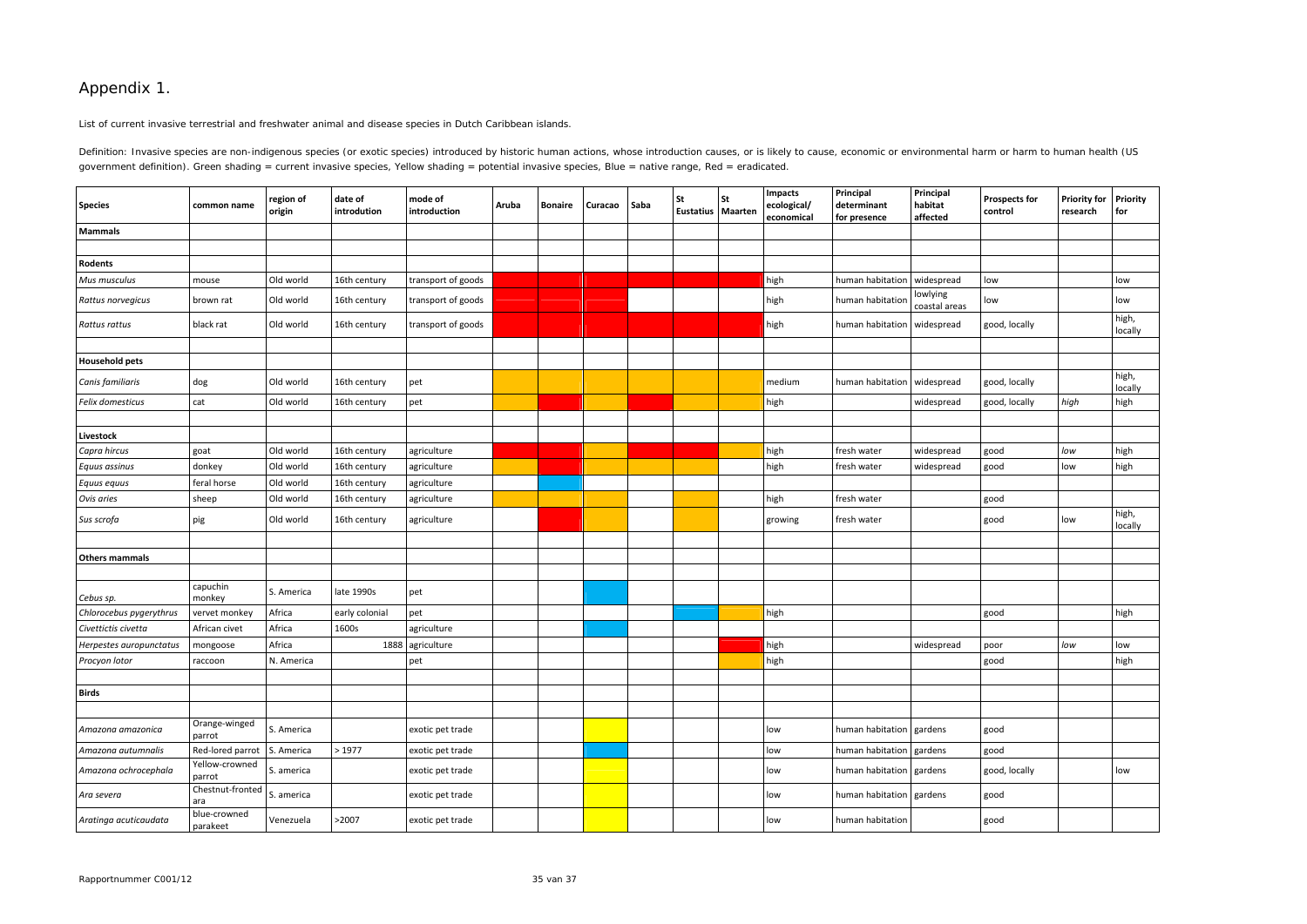| <b>Species</b>              | common name                    | region of<br>origin | date of<br>introdution | mode of<br>introduction | Aruba | <b>Bonaire</b> | Curacao | Saba | l St<br>Eustatius   Maarten | <b>St</b> | <b>Impacts</b><br>ecological/<br>economical | Principal<br>determinant<br>for presence | Principal<br>habitat<br>affected | <b>Prospects for</b><br>control | <b>Priority for</b><br>research | <b>Priority</b><br>for |
|-----------------------------|--------------------------------|---------------------|------------------------|-------------------------|-------|----------------|---------|------|-----------------------------|-----------|---------------------------------------------|------------------------------------------|----------------------------------|---------------------------------|---------------------------------|------------------------|
| <b>Bubulcus ibis</b>        | cattle egret                   | Eurasia, Africa     |                        | 1944 natural dispersal  |       |                |         |      |                             |           |                                             | disturbance                              | many                             | poor                            | low                             | low                    |
| Columba livia               | rock dove                      | Old World           |                        | agriculture             |       |                |         |      |                             |           |                                             | human habitation                         | limestone cliffs                 | good, locally                   |                                 | good,<br>locally       |
| Corvus splendens            | House crow                     | Asia                |                        | 2002 transport of goods |       |                |         |      |                             |           | none,<br>eradicated                         | ocean going ships                        | anthropogenic<br>landscapes      |                                 | low                             | low                    |
| Estrilda troglodytes        | red-eared waxbill              | Africa              |                        | exotic pet trade        |       |                |         |      |                             |           | none,<br>disappeared                        |                                          |                                  |                                 |                                 |                        |
| Forpus passerinus           | Green-rumped<br>parrot         | N. South<br>America | >1940                  | exotic pet trade        |       |                |         |      |                             |           | none,<br>disappeared                        |                                          |                                  |                                 |                                 |                        |
| Gallus gallus               | Jungle fowl                    | Eurasia             | 16th century           | agriculture             |       |                |         |      |                             |           | high                                        |                                          | moist forest                     | good                            | low                             | high                   |
| Icterus icterus             | troupial                       | Curacao             | 1973                   | pet                     |       |                |         |      |                             |           |                                             |                                          | widespread                       | low                             | low                             | low                    |
| Molothrus bonariensis       | shiny cowbird                  | S. America          | 1985 pet               |                         |       |                |         |      |                             |           | high                                        | human habitation                         | widespread                       | poor                            |                                 | low                    |
| Passer domesticus           | house sparrow                  | Eurasia, Africa     | 1953 pet               |                         |       |                |         |      |                             |           | high                                        | human habitation                         | widespread                       | poor                            | high                            | low                    |
| Ploceus cucullatus          | village weaver-<br>bird        | Africa              | 1980s                  | exotic pet trade        |       |                |         |      |                             |           |                                             | human habitation                         | suburban<br>landscapes           | good                            |                                 |                        |
| Ploceus philippinus         | Baya weaver                    | S.E. Asia           | 1980s                  | exotic pet trade        |       |                |         |      |                             |           | ?                                           | human habitatio                          | suburban<br>landscapes           | good                            |                                 |                        |
| Psittacula krameri          | rose-ringed<br>parakeet        | Africa              |                        | exotic pet trade        |       |                |         |      |                             |           |                                             |                                          |                                  |                                 |                                 |                        |
| Quiscalus lugubris          | Caribbean<br>grackle           | N. South<br>America | 1981 pet               |                         |       |                |         |      |                             |           |                                             | human habitation                         | coastal<br>mangroves             | good                            |                                 |                        |
| Quiscalus mexicanus         | Great-tailed<br>grackle        | N. South<br>America | >1991                  | natural dispersal       |       |                |         |      |                             |           |                                             | human habitation                         | coastal<br>mangroves             | good                            | low                             |                        |
| Sicalis flaveola            | saffron finch                  |                     |                        | pet                     |       |                |         |      |                             |           |                                             |                                          | widespread                       | poor                            | low                             | low                    |
| Streptopelia decaocto       | Eurasian dove                  | Old World           | late 1970s             | pet                     |       |                |         |      |                             |           |                                             |                                          |                                  |                                 |                                 |                        |
|                             |                                |                     |                        |                         |       |                |         |      |                             |           |                                             |                                          |                                  |                                 |                                 |                        |
|                             |                                |                     |                        |                         |       |                |         |      |                             |           |                                             |                                          |                                  |                                 |                                 |                        |
| <b>Reptiles</b>             |                                |                     |                        |                         |       |                |         |      |                             |           |                                             |                                          |                                  |                                 |                                 |                        |
| Anolis bimaculatus          | Panther anole                  | St. Eustatius       |                        |                         |       |                |         |      |                             |           |                                             |                                          |                                  |                                 |                                 |                        |
| Anolis cristellatus         | Puerto Rican<br>crested anole  | Puerto Rico         |                        | ornamental plants       |       |                |         |      |                             |           |                                             |                                          |                                  |                                 |                                 |                        |
| Anolis liniatus             | Curacao anole                  | Curacao             | 1980s?                 |                         |       |                |         |      |                             |           |                                             |                                          |                                  |                                 |                                 |                        |
| Anolis porcatus             | Cuban green<br>anole           | Cuba                |                        | 2008 ornamental plants  |       |                |         |      |                             |           | $\overline{ }$                              |                                          |                                  | good                            |                                 |                        |
| Anolis sagrei               | Cuban brown<br>anole           | Cuba                |                        | 2008 ornamental plants  |       |                |         |      |                             |           | C.                                          |                                          |                                  | good                            |                                 |                        |
| Boa constrictor             | Boa                            |                     | 1990s                  | pet                     |       |                |         |      |                             |           | high                                        |                                          |                                  | low                             |                                 | high,<br>locally       |
| Cnemidophorus<br>arenivagus | Rainbow<br>whiptailed lizard   | Venezuela           | 1950s                  |                         |       |                |         |      |                             |           | ς                                           |                                          |                                  | good                            |                                 |                        |
| Gonatodes albogularis       | Yellow-headed<br>gecko         | Caribbean           |                        |                         |       |                |         |      |                             |           |                                             |                                          |                                  |                                 |                                 |                        |
| Gonatodes antillensis       | Antilles gecko                 | Curacao             |                        |                         |       |                |         |      |                             |           |                                             |                                          |                                  |                                 |                                 |                        |
| Gonatodes vittatus          | White-banded<br>gecko          | S. America          |                        |                         |       |                |         |      |                             |           |                                             |                                          |                                  |                                 |                                 |                        |
| Gymnopthalmus<br>underwoodi | Underwood's<br>spectacled tegu | S. America          |                        |                         |       |                |         |      |                             |           |                                             |                                          |                                  |                                 |                                 |                        |
| Hemidactylus mabouia        | Cosmopolitan<br>House Gecko    | Africa              | 1980s                  |                         |       |                |         |      |                             |           | P.                                          |                                          |                                  | low                             |                                 |                        |
| Iguana iguana               | Green Iguana                   | S. America          |                        |                         |       |                |         |      |                             |           | high                                        |                                          | all                              | low                             |                                 |                        |
| Pantherophis guttata        | Corn snake                     |                     |                        | pet                     |       |                |         |      |                             |           | high                                        |                                          |                                  | low                             |                                 |                        |
| Ramphotyphlops braminus     | Flowerpot<br>blindsnake        |                     |                        | ornamental plants       |       |                |         |      |                             |           | low                                         |                                          |                                  | good                            |                                 |                        |
| Trachemys scripta           | Common slider                  | N. America          |                        | exotic pet trade        |       |                |         |      |                             |           | $\overline{?}$                              |                                          |                                  | good                            |                                 |                        |